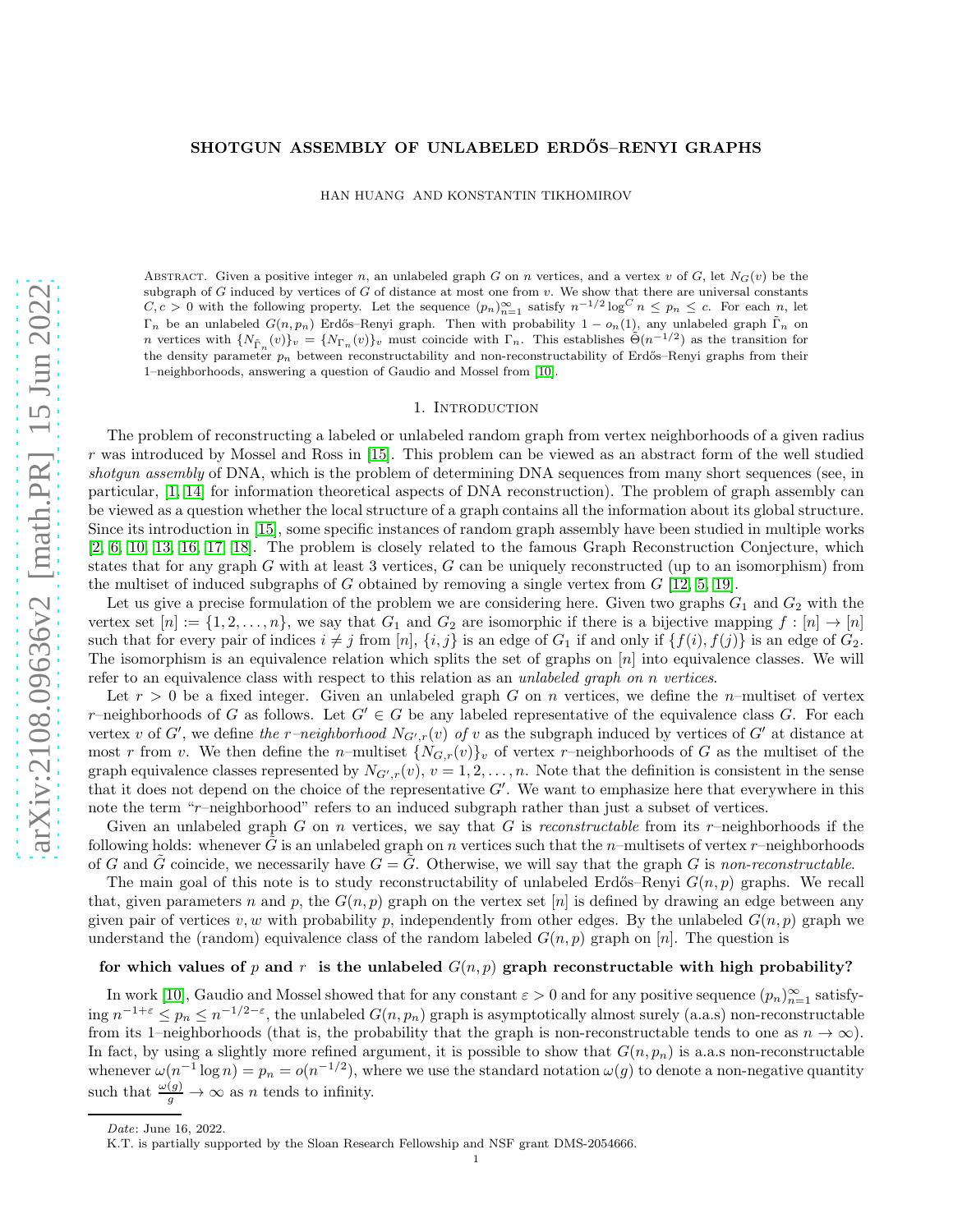<span id="page-1-0"></span>**Theorem 1.1** (A slight refinement of [\[10,](#page-28-0) Theorem 3]). Let the sequence  $(p_n)_{n=1}^{\infty}$  satisfy  $p_n = \omega(n^{-1} \log n)$  and  $p_n = o(n^{-1/2})$ . Then the unlabeled  $G(n, p_n)$  graph is asymptotically almost surely non-reconstructable from its 1–neighborhoods.

We give a proof of Theorem [1.1](#page-1-0) in Section [7;](#page-25-0) the proof is based on considering the Shannon entropy of the entire graph and of a randomly chosen 1–neighborhood.

On the other hand, using the fingerprinting technique, which relates an edge uv of a graph to the induced subgraph on the set of common neighbors of u and v (so the subgraph appears in both 1-neighbors of v and u), the authors of [\[10\]](#page-28-0) showed that for  $n^{-1/3+\varepsilon} \leq p_n \leq n^{-\varepsilon}$ , the  $G(n, p_n)$  graph is a.a.s reconstructable from 1–neighborhoods. This left the question of what happens in the regime  $n^{-1/2} \lesssim p_n \lesssim n^{-1/3}$ . The main result of this paper is the following theorem:

<span id="page-1-1"></span>**Theorem 1.2.** There are universal constants  $C, c > 0$  with the following property. Let positive sequence  $(p_n)_{n=1}^{\infty}$ satisfy  $n^{-1/2} \log^C n \leq p_n \leq cn$  for large n. Then the unlabeled  $G(n, p_n)$  graph is a.a.s reconstructable from its 1–neighborhoods.

Thus, together with the aforementioned refinement of [\[10,](#page-28-0) Theorem 3], the theorem establishes  $p = \tilde{\Theta}(n^{-1/2})$  as the transition point between reconstructability and non-reconstructability of unlabeled Erdős–Renyi graphs from their 1–neighborhoods. Here, we use the notation  $\Theta(\cdot)$  to denote an asymptotically equivalent quantity up to polylog multiples.

Before considering the main challenges and ideas of the proof of Theorem [1.2,](#page-1-1) let us make a simple "reduction" step which will make the discussion more transparent. It is a classical result of Bollobas (see [\[4\]](#page-28-13)) that above the connectivity threshold (in the regime  $\lim_{n\to\infty}$ connectivity threshold (in the regime  $\lim_{n \to \infty} \min(np_n - \log n, n - np_n - \log n) = \infty$ ) the automorphism group of the  $G(n, p_n)$  Erdos–Renyi graph on  $\{1, 2, \ldots, n\}$  is trivial (consists of identity) with probability tending to one with n. Further, in the regime  $\lim_{n\to\infty}(np_n - \log n) = \infty$ ,  $p_n \leq 1/2$ , it is easy to check that with overwhelming probability any two 1–neighborhoods of the Erdős–Renyi graph on  $\{1, 2, \ldots, n\}$  have intersection strictly smaller than the size of a smallest 1–neighborhood in the graph. The latter condition, in turn, implies, that by observing an unlabeled 1–neighborhood in the Erdős–Renyi graph, we can uniquely identify its center with high probability (see [\[10,](#page-28-0) Lemma 7]). For every labeled graph G, denote by  $V(G)$  its vertex set and by  $E(G)$  its edge set. Given two graphs  $G, G'$  with  $i \in V(G), V(G') \subset \mathbb{N}$ , we say that G and G' are *isomorphic with fixed point i* if

- The vertex sets  $V(G)$  and  $V(G')$  have the same size;
- There is a bijection  $f: V(G) \to V(G')$  such that  $\{f(v), f(w)\} \in E(G')$  if and only if  $\{v, w\} \in E(G)$ , and such that  $f(i) = i$ .

We prove the following

<span id="page-1-2"></span>**Theorem 1.3.** There are universal constants  $C, c > 0$  with the following property. Let positive sequence  $(p_n)_{n=1}^{\infty}$ satisfy  $n^{-1/2} \log^C n \leq p_n \leq cn$  for large n. For each n, let  $\Gamma_n$  be the (labeled) Erdős–Renyi  $G(n, p_n)$  graph on  $\{1, 2, \ldots, n\}$ . With probability  $1 - n^{-\omega(1)}$ , the following holds. For every graph  $\tilde{\Gamma}_n$  such that 1-neighborhoods  $N_{\Gamma_n,1}(i)$  and  $N_{\tilde{\Gamma},1}(i)$  are isomorphic with fixed point i for all  $i \in \{1,2,\ldots,n\}$ , then  $\Gamma_n = \tilde{\Gamma}_n$ .

In view of the above remarks, Theorem [1.3](#page-1-2) immediately implies Theorem [1.2.](#page-1-1)

The proof of the reconstructability of the  $G(n, p_n)$  Erdős–Renyi graph in the regime  $n^{-\varepsilon} \geq p_n \geq n^{-1/3+\varepsilon}$  in the work [\[10\]](#page-28-0) is based on the observation that with a high probability, given two adjacent vertices  $v, w$  of the graph, the intersection of their 1–neighborhoods is a subgraph with a "rich enough" edge set. This richness allows to distinguish adjacent pairs from non-adjacent pairs using a polynomial time algorithm<sup>[1](#page-1-3)</sup>. Under a weaker assumption  $p_n \geq n^{-1/2+\varepsilon}$ , the 1–neighborhoods of any two adjacent vertices still contain many common vertices with a high probability. It is not difficult to check, however, that in the regime when  $p_n$  is much smaller than  $n^{-1/3}$ , the edge set of the induced graph on those common vertices is typically empty for most adjacent pairs, and thus does not give a good test for adjacency.

<span id="page-1-3"></span><sup>&</sup>lt;sup>1</sup>Although the computational complexity of the reconstruction procedure is not explicitly analyzed in [\[10\]](#page-28-0), the polynomial time complexity can be verified immediately by applying the main result from [\[9\]](#page-28-14). Indeed, it is easy to check that the induced subgraph  $G_{v,w}$  of  $G(n,p_n)$  on the set of common neighbors of any fixed pair of vertices  $v,w$  has a vertex set  $V(G_{v,w})$  of size  $\Theta(p_n^2n)$  with probability  $1 - n^{-\omega(1)}$ . On the other hand, conditioned on  $|V(G_{v,w})| = m$  for any  $m = \Theta(p_n^2 n)$ ,  $G_{v,w}$  is [conditionally] Erdos–Renyi with parameters  $m, p_n$  which, in the regime  $p_n \ge n^{-1/3+\varepsilon}$ , satisfy  $p_n = \omega(\frac{\log^4 m}{m})$ . According to the main result of [\[9\]](#page-28-14), this implies that with probability  $1 - n^{-\omega(1)}$  one can define a *canonical labeling* of vertices of  $G_{v,w}$  in polynomial time which, in turn, enables a polynomial time construction of an isomorphism between two unlabeled copies of  $G_{v,w}$ . By "injecting" this argument into [\[10\]](#page-28-0), the polynomial time reconstruction procedure is obtained in the considered range of  $p_n$ .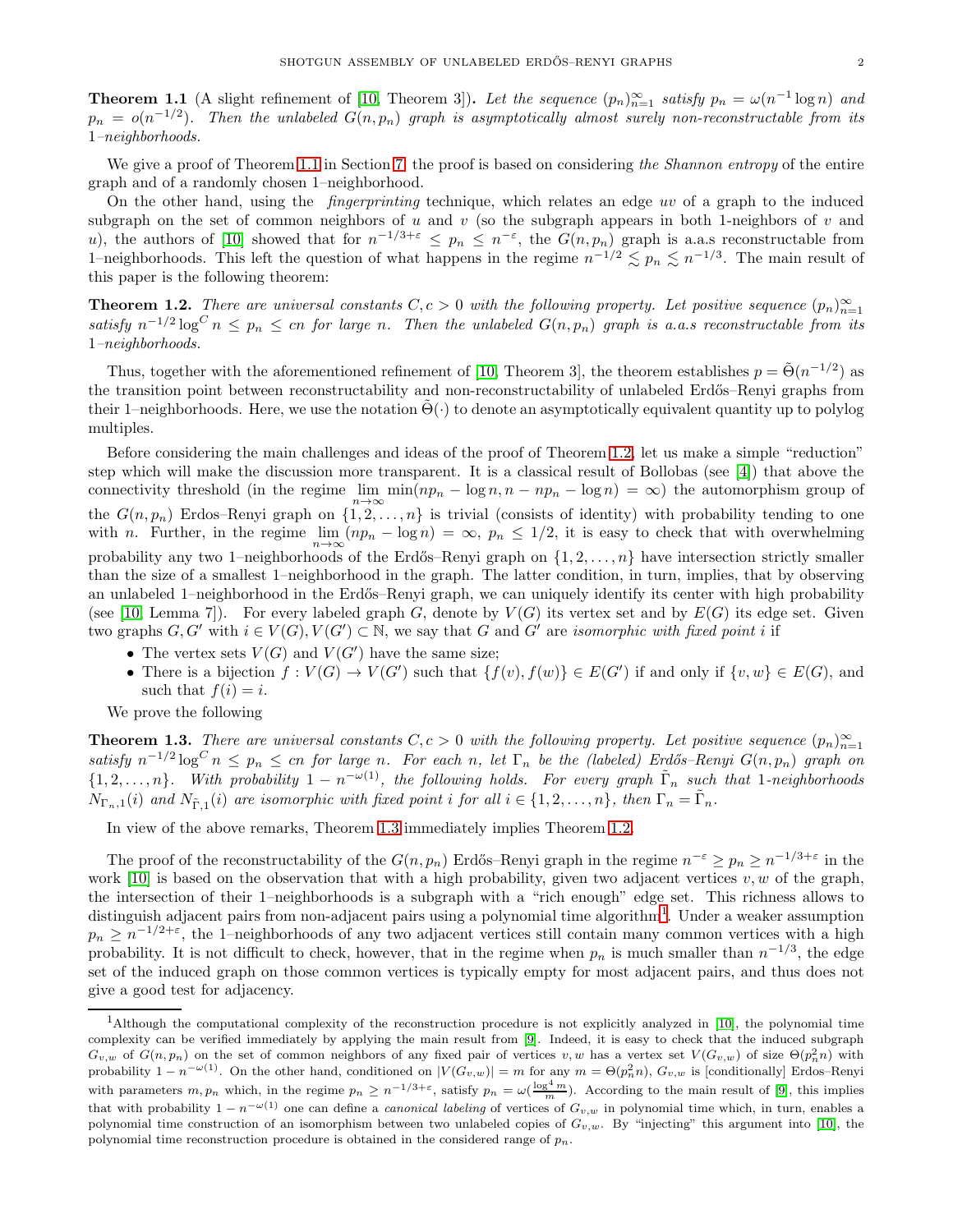The approach we present here is completely different from [\[10\]](#page-28-0) and is ultimately based on a careful *global* analysis of 3–cycles in graphs  $\Gamma$ ,  $\Gamma$ . The argument is a multistep process, where each next step is designed to strengthen the information available about the graph  $\Gamma$ .

Next, we give a brief outline of the argument. Since we are focused on reconstruction from 1–neighborhoods, in what follows we will use notation  $N_G(i)$  in place of  $N_{G,1}(i)$ . Let  $\Gamma$  be a  $G(n, p)$  Erdős–Renyi graph on  $\{1, 2, \ldots, n\}$ (where we assume that  $n^{-1/2} \log^C n \leq p \leq \log^{-C} n$  for a large universal constant  $C > 0$ ) and let  $\tilde{\Gamma}$  be a random graph measurable with respect to the field  $\sigma(\Gamma)$  and such that  $N_{\Gamma}(i)$  and  $N_{\tilde{\Gamma}}(i)$  are isomorphic with fixed point i for every  $1 \le i \le n$  everywhere on the probability space. We will denote by  $f_1, f_2, \ldots, f_n$  the random isomorphisms between the neighborhoods of Γ and Γ. We will require that, just as Γ, the mappings  $f_1, \ldots, f_n$  are measurable with respect to the field  $\sigma(\Gamma)$ . In Figure [1](#page-1-2) we provide an example of two graphs on 10 vertices satisfying the assumption on the 1–neighborhoods.

We will mostly work with the graph  $\Gamma$  conditioned on certain event of probability close to one which encapsulates "typical" properties of Erd˝os–Renyi graphs of the given density, such as upper and lower bounds on the vertex degrees, on the number of common neighbors for a pair of vertices; as well as certain graph expansion properties. Those conditions are stated and proved in Section [2](#page-5-0) of the paper.

FIGURE 1. An example of two non-isomorphic graphs –  $\Gamma$  (on the top left) and  $\Gamma$  (top right) whose respective 1–neighborhoods are isomorphic. We represent each pair of neighborhoods  $N_{\Gamma}(i)$ ,  $N_{\tilde{\Gamma}}(i)$ ,  $1 \leq i \leq 10$ , by placing one on top of the other and putting *double labels* on vertices in the neighborhood. The first number in each label is the vertex' index in graph  $\Gamma$ , and the second the index in  $\Gamma$ . Centers of the neighborhoods are marked in red.



**Step I.** We show that with overwhelming probability most vertex pairs  $\{v, w\}$  of  $\Gamma$  are mapped into a same pair  $\{\tilde{v}, \tilde{w}\}$  of vertices of Γ. More precisely, conditioned on a typical realization of Γ, we will say that a pair of vertices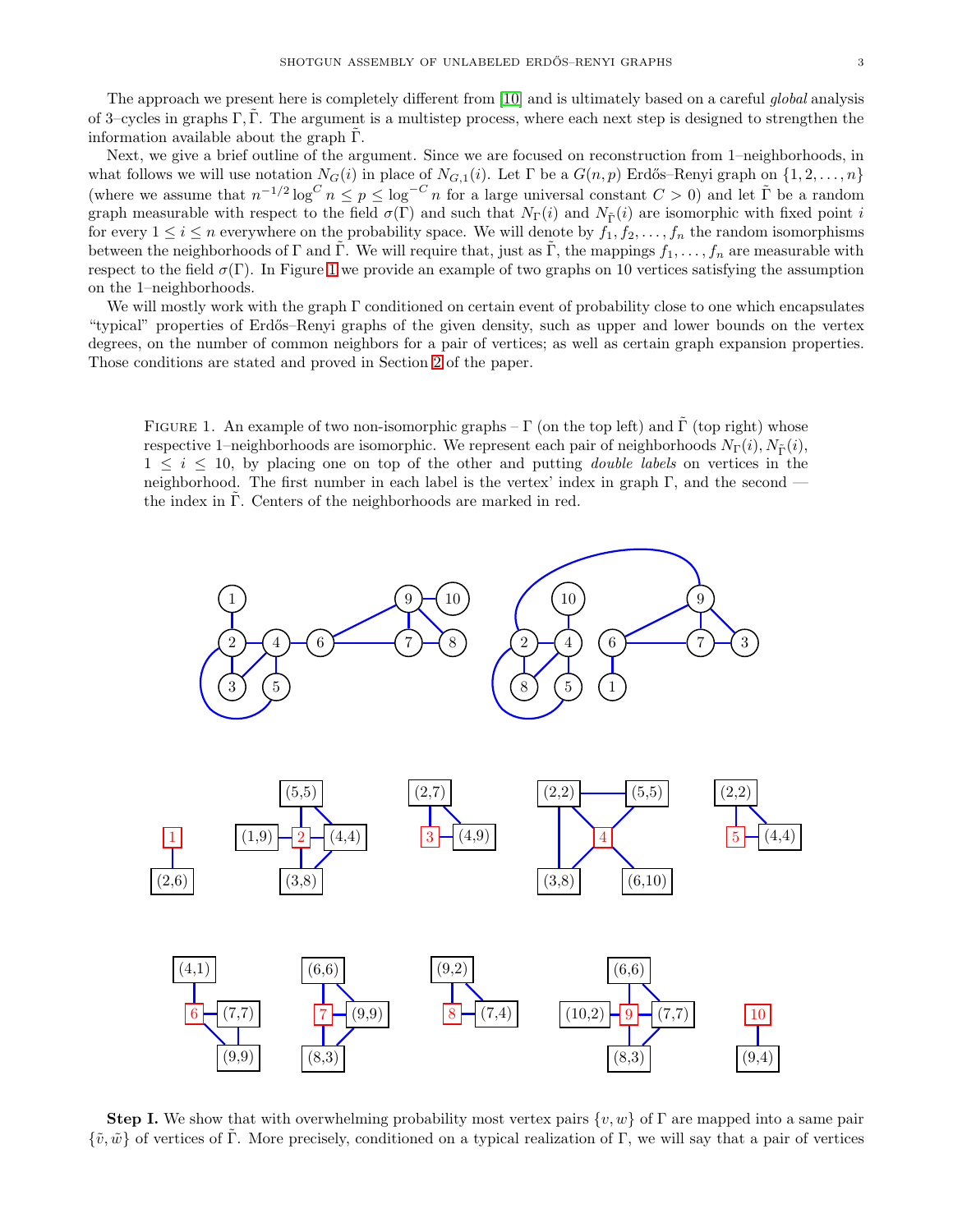$\{v, w\}$  of Γ is *focused* if there is a pair of vertices  $\{\tilde{v}, \tilde{w}\}$  of Γ such that for a vast majority of 1–neighborhoods  $N_{\Gamma}(i)$ of Γ containing  $\{v, w\}$ , we have  $\{f_i(v), f_i(w)\} = \{\tilde{v}, \tilde{w}\}\$  (we note here that for a typical realization of Γ, every pair of vertices of Γ is contained in  $(1 \pm o(1))np^2$  neighborhoods). We then show that with probability close to one most of the pairs of vertices of  $\Gamma$  are focused.

The idea of the proof can be described as follows. Consider a realization of  $\Gamma$  is such that many of pairs of vertices of Γ are not focused. For every non-focused pair  $\{v, w\}$ , there are many pairs of indices  $i_1, i_2 \in [n]$  such that v, w are adjacent to both  $i_1$  and  $i_2$  in  $\Gamma$ , and  $\{f_{i_1}(v), f_{i_1}(w)\}\neq \{f_{i_2}(v), f_{i_2}(w)\}\)$ . A counting argument then implies that there are many 2–tuples of pairs of vertices  $({v_1, w_1}, {v_2, w_2})$ , such that  ${v_1, w_1} \neq {v_2, w_2}$ , and for some  $i_1, i_2 \in [n]$ ,  $\{f_{i_1}(v_1), f_{i_1}(w_1)\} = \{f_{i_2}(v_2), f_{i_2}(w_2)\}$ . But the last condition necessarily means that either both pairs  $\{v_1, w_1\}, \{v_2, w_2\}$  are edges in Γ or neither of them is. That way, the condition that many vertex pairs are not focused introduces multiple constraints ("dependencies") on the edges of Γ. We want to claim that fulfilling those constraints simultaneously is very unlikely. The obvious problem is that the collection of 2–tuples  $({v_1, w_1}, {v_2, w_2})$ representing those constraints depends on the realization of  $\Gamma$ , and we need to devise a decoupling argument to be able to use the randomness of Γ. The assumption  $p \geq n^{-1/2} \log^C n$  turns out crucial at this stage. This can be illustrated as follows. Consider the set of typical realizations of the isomorphism  $f_1$  (where by a "realization" we mean both the domain of the mapping i.e the set of vertices adjacent to 1 in Γ, and the mapping itself). Since we are working with a typical graph, we will assume that the number of vertices adjacent to 1 is of order  $\Theta(np)$ . Then the set of typical realizations of  $f_1$  has size of order at most  $\exp(O(np \log n))$ . On the other hand, on the event when a significant proportion of pairs of vertices of  $\Gamma$  are not focused, it turns out that there are on average  $\Omega(n^2p^2/(\text{polylog}(n)))$  constraints ("dependencies") for pairs of vertices per neighborhood. For every two pairs  $\{v_1, w_1\}$  and  $\{v_2, w_2\}$  of distinct vertices of Γ, the probability of the event

{Both  $\{v_1, w_1\}$  and  $\{v_2, w_2\}$  are edges of  $\Gamma$ }  $\cup$  {Neither of  $\{v_1, w_1\}$  and  $\{v_2, w_2\}$  is an edge of  $\Gamma$ }

is of order  $1 - \Theta(p)$ . Therefore,  $\Omega(n^2p^2/(\text{polylog}(n)))$  distinct constraints can be satisfied with probability at most  $\exp(-\Omega(n^2p^3/(\text{polylog}(n))))$ . It can be easily checked that for  $p \geq n^{-1/2} \log^C n$  for a sufficiently large constant C, we have

$$
\exp(-\Omega(n^2p^3/(\text{polylog}(n)))) \cdot \exp(O(np \log n)) = o(1).
$$

That is, the probability that the constraints are satisfied simultaneously beats the number of typical realizations of  $f_1$ . This observation forms the basis of our decoupling argument which is rigorously carried out in Section [3.](#page-10-0)

**Step II.** At the first step of the proof, we have shown that almost every pair of vertices  $\{v, w\}$  of  $\Gamma$  is "essentially" mapped to a same pair of vertices of  $\Gamma$ . The goal of the second step is to extend this property to mappings of vertices rather than vertex pairs. More precisely, we want to show that with probability close to one there is a permutation  $\pi$  such that for a vast majority of vertices v of Γ, we have  $f_i(v) = \pi(v)$  for almost all neighborhoods  $N_{\Gamma}(i)$  containing v. The idea can be described as follows. Assume that there is a triple of vertices  $\{v, w, z\}$  of  $\Gamma$  and two indices  $i_1 \neq i_2$  such that  $v, w, z$  are adjacent to both  $i_1$  and  $i_2$ , and both pairs  $\{v, z\}$  and  $\{w, z\}$  are mapped to their focuses by both mappings  $f_{i_1}$  and  $f_{i_2}$ . Assume that the focus of  $\{v, z\}$  is  $\{\tilde{a}, \tilde{b}\}$ , and the focus of  $\{w, z\}$  is  $\{\tilde{b}, \tilde{c}\}$  (note that since the pairs  $\{v, z\}$  and  $\{w, z\}$  share a common vertex in  $\Gamma$ , their focuses must share a common vertex in  $\tilde{\Gamma}$ ). But then, obviously,  $f_{i_1}(z) = f_{i_2}(z) = \tilde{b}$ , i.e z must be mapped to a same vertex both by  $f_{i_1}$  and  $f_{i_2}$ . An important part of the second step is to actually show that the existence of many focused pairs implies existence of many triples with the aforementioned properties.

**Step III.** We want to show that the permutation  $\pi$  found at Step II is actually close to identity (in the Hamming metric) with a very large probability. More precisely, we show that for certain (small) parameter  $\varepsilon > 0$ , the event

$$
\mathcal{E}_3(\varepsilon) := \bigg\{ \sum_{i \in [n]} |\{z \stackrel{\Gamma}{\sim} i : f_i(z) = z\}| \geq (1-\varepsilon)n^2 p \bigg\}.
$$

has probability  $1-n^{-\omega(1)}$ . Here, the idea is similar to the one used in Step I, although the details are quite different. The crucial point is that permutations far from identity introduce a relatively large number of constraints on the edges of Γ, which can only be satisfied simultaneously with a very small probability. To see how the argument actually works, consider a pair  $\{v, w\}$  of vertices of Γ. Assume that for a realization of Γ that we have fixed, the vertices v and w are adjacent in Γ. Note that necessarily  $\{v, \pi(w)\}\$ is an edge in Γ, whence v is a vertex in the neighborhood  $N_{\tilde{\Gamma}}(\pi(w))$ . If we also suppose that  $f_{\pi(w)}^{-1}(v) = \pi^{-1}(v)$  (after all, Step II asserts that on most neighborhoods the isomorphisms  $f_i$  essentially agree with  $\pi(\cdot)$ , up to a small number of exceptional points), then necessarily  $\{\pi^{-1}(v), \pi(w)\}$  is an edge in Γ. Thus, for a large number of pairs  $\{v, w\}$  the condition that  $\{v, w\}$  is an edge in  $\Gamma$  implies that  $\{\pi^{-1}(v), \pi(w)\}$  is an edge as well. When  $\pi$  acts as the identity on  $\{v, w\}$ , this condition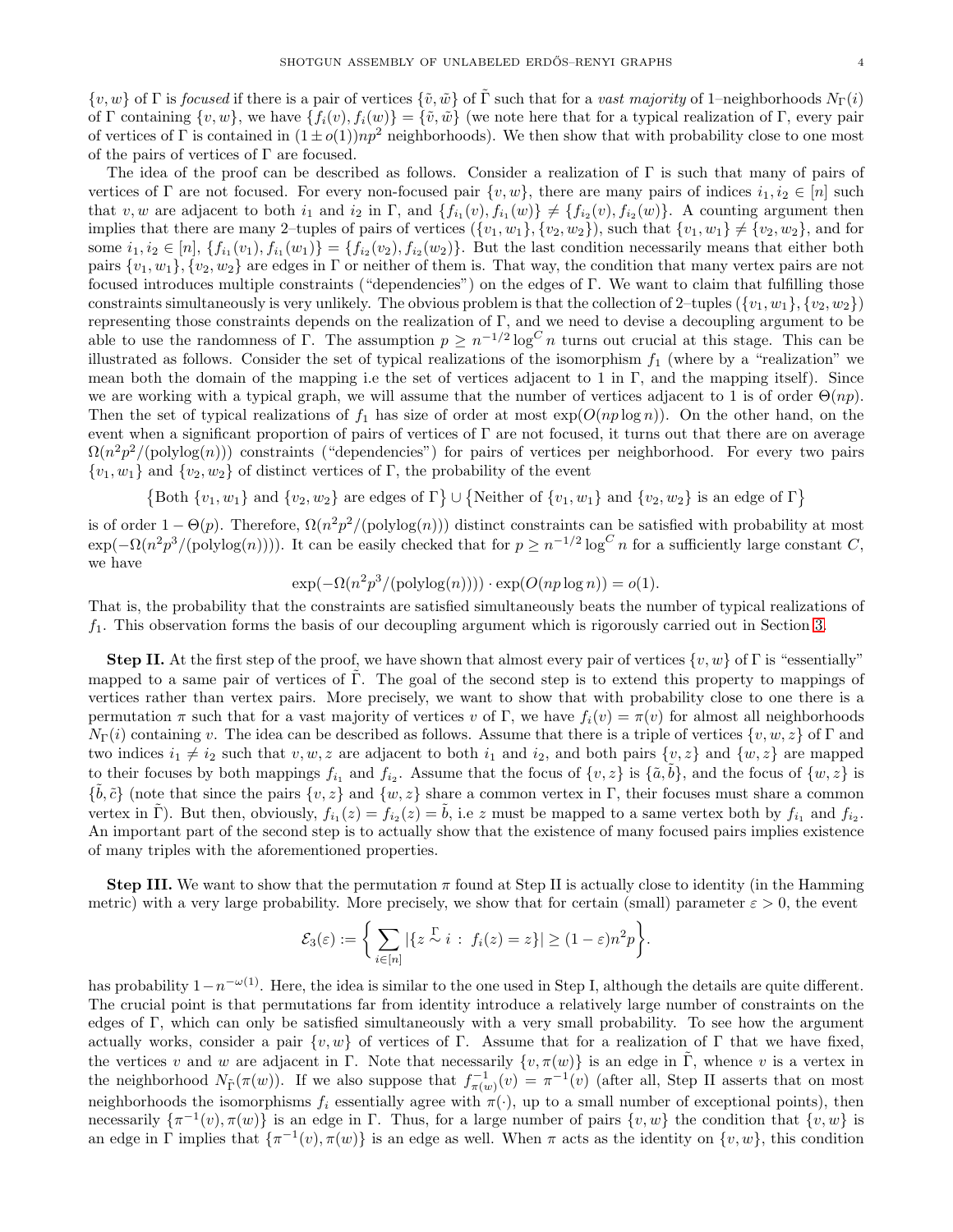does not add any additional constraints on the edges of  $\Gamma$  since in that case  $\{v, w\} = \{\pi^{-1}(v), \pi(w)\}.$  On the other hand, if  $\pi$  is far from identity then for a significant number of pairs we will have  $\{\pi^{-1}(v), \pi(w)\}\neq \{v, w\}$ , and so the condition "if  $\{v, w\}$  is an edge then  $\{\pi^{-1}(v), \pi(w)\}$  is an edge" becomes a constraint. A lower bound on the Hamming distance between  $\pi$  and the identity then allows us to collect a sufficient number of constraints on  $\Gamma$  to be able to carry out an argument similar to the one in Step I.

Step IV. In this last step, we show that the graphs  $\Gamma$  and  $\tilde{\Gamma}$  actually coincide with high probability, using the information obtained at Step III. Let  $\mathcal{P} := \{(v, w) \in [n]^{\times 2} : \{v, w\} \in E(\Gamma) \}$  and  $\tilde{\mathcal{P}} := \{(\tilde{v}, \tilde{w}) \in [n]^{\times 2} : \{\tilde{v}, \tilde{w}\} \in$  $E(\tilde{\Gamma})$  be the "ordered" edges of  $\Gamma$  and  $\tilde{\Gamma}$ . Further, let  $\mathcal{M} \subset \mathcal{P}$  be the subset of matched ordered edges defined in the following way:

$$
\mathcal{M} := \{(v, w) \in \mathcal{P} : f_v(w) = w\}.
$$

Notice that whenever  $\mathcal{M} = \mathcal{P}$ , we necessarily have  $\Gamma = \overline{\Gamma}$ . Further, using Step III, the set  $\mathcal{M}^c = \mathcal{P} \backslash \mathcal{M}$  has cardinality  $O(\varepsilon n^2p) = O(\varepsilon |\mathcal{P}|)$  with high probability. In this final step of the proof, we want to argue that the condition that  $|\mathcal{M}^c| = o(|\mathcal{P}|)$  w.h.p, essentially obtained at Step III, forces the equality  $\mathcal{M} = \mathcal{P}$  with high probability (this can be viewed as a bootstrapping argument).

Let us examine a "typical" pair  $(v, w) \in \mathcal{P}$ , with  $\tilde{w} := f_v(w)$  (so that  $(v, \tilde{w}) \in \tilde{\mathcal{P}}$ ), and the common neighbors of v and w in  $N_{\Gamma}(v)$  and of v and  $\tilde{w}$  in  $N_{\tilde{\Gamma}}(v)$ . Since  $f_v : N_{\Gamma}(v) \mapsto N_{\tilde{\Gamma}}(v)$  is a graph isomorphism,  $f_v$  induces a bijection between the common neighbors of v and w in  $N_{\Gamma}(v)$  and of v and  $\tilde{w}$  in  $N_{\tilde{\Gamma}}(v)$ . Now, with the assumption that  $|\mathcal{M}^c| = o(|\mathcal{P}|)$ , we expect that a vast majority of the common neighbors of v and w in  $\Gamma$  are also common neighbors of v and  $\tilde{w}$  in  $\tilde{\Gamma}$  (that is,  $f_v$  ("common neigh. of v, w in  $\Gamma$ ")  $\approx$  "common neigh. of v, w in  $\Gamma$ "). Without giving the precise definition at this moment, we introduce a subset  $V$  of the pairs  $(v, w)$  in  $P$  having such property (so that a vast majority of pairs from  $\mathcal P$  are in  $\mathcal V$ ). Further, if we consider  $(\tilde w, f_{\tilde w}^{-1}(v)) \in \mathcal P$ , the same heuristic argument implies that there is a significant overlap between the sets of the common neighbors of  $\tilde{w}$  and  $f_{\tilde{w}}^{-1}(v)$  in  $\Gamma$  and of  $\tilde{w}$  and v in  $\tilde{\Gamma}$ . The consequence is that now we have a nontrivial overlap between the sets of common neighbors of  $\{v, w\}$  and of  $\{\tilde{w}, f_{\tilde{w}}^{-1}(v)\}\$  in  $\Gamma$ , say the size is proportional to the expected number of common neighbors of 2 points in an Erdős–Renyi graph:  $\Theta(np^2)$ . If  $np^2 = \omega(1)$ , then  $\Theta(np^2)$  is much larger than what is expected for the size of common neighbors of 3 or 4 distinct points in  $\Gamma$  (which is of order  $\Theta(np^3)$  or  $\Theta(np^4)$ , respectively). Thus, the only reasonable explanation is that the unordered pairs  $\{v, w\}$  and  $\{\tilde{w}, f_{\tilde{w}}^{-1}(v)\}$  is actually the same pair in  $\Gamma$ , i.e  $w = \tilde{w}$  and  $v = f_{\tilde{w}}^{-1}(v)$ . Representing it as a relation between M and V, we can write that, conditioned on certain "typical" event of a high probability, there is an implication

<span id="page-4-0"></span>(1) 
$$
(v, w), (\tilde{w}, f_{\tilde{w}}^{-1}(v)) \in V \Rightarrow (v, w), (w, v) \in M.
$$

We want to use [\(1\)](#page-4-0) to derive a self bounding inequality on the cardinality of M which would force  $M = \mathcal{P}$  with high probability. To that end, we split [n] into two subsets  $J_M$  and  $J_M^c$ , where  $J_M$  is defined as a collection of those vertices v such that a majority of pairs  $(v, w) \in \mathcal{P}$  is contained in M. From Step III, we know with high probability that  $|J^c_{\mathcal{M}}| = o(n)$  (assuming right choices of parameters). Further, we show that for  $v \in J_{\mathcal{M}}$ , the proportion of the pairs  $(v, w)$  in  $\mathcal{V}^c$  is insignificant compared to the proportion of the pairs in  $\mathcal{M}^c$ . This allows us to use [\(1\)](#page-4-0) to conclude that for a majority of pairs  $(v, w) \in M^c$  with  $v \in J_M$ , we must have  $f_v(w) \in J_M^c$ . Observe that a partial consequence is that  $J^c_{\mathcal{M}} \neq \emptyset$  whenever  $\mathcal{M} \neq \mathcal{P}$ .

Relying on these observations, we derive some structural information for  $\Gamma$  and  $\tilde{\Gamma}$ . The two crucial statements are (a) by removing  $o(|J^c_{\mathcal{M}}|np)$  edges,  $\tilde{\Gamma}_{J_{\mathcal{M}}}$  becomes a subgraph of  $\Gamma_{J_{\mathcal{M}}}$  via the identity map, and (b) the number of edges connecting  $J_{\mathcal{M}}$  and  $J_{\mathcal{M}}^c$  in  $\tilde{\Gamma}$  is similar to that in  $\Gamma$ , which implies that for a typical point in  $J_{\mathcal{M}}^c$ , majority of its neighbors in  $\Gamma$  are in  $J_{\mathcal{M}}$ .

The conditions (a) and (b), together with the assumption that  $J^c_M \neq \emptyset$ , allow us to conclude that there exists a vertex  $v \in J^c_{\mathcal{M}}$  such that a constant proportion of its neighbors are not preserved by the map  $f_v$  (i.e. mapped to different vertices of  $\tilde{\Gamma}$ ), and their image is in  $J_M$ . And if any two such neighbors w, w' form an edge  $\{w, w'\}$  in  $\Gamma$ (there will be about  $\Omega(np \cdot np \cdot p)$  such edges), then typically

$$
\{f_v(w), f_v(w')\} \neq \{w, w'\} \text{ and } \{f_v(w), f_v(w')\} \in E(\Gamma) \cap E(\tilde{\Gamma}).
$$

But the latter is unlikely to be observed in a typical realization  $\Gamma$  as can be shown using an argument similar to that in Step I. Hence, it is likely that  $J^c_{\mathcal{M}} = \emptyset$  and thus  $\Gamma = \tilde{\Gamma}$  w.h.p.

At a high level, our argument resembles the strategy in the earlier work [\[18\]](#page-28-9), where shotgun assembly of a randomly colored hypercube from 2–neighborhoods of its vertices was considered. One of the key ideas in [\[18\]](#page-28-9) is to verify the reconstructability in two steps, first, by showing that any bijective mapping on the vertices of the hypercube which preserves the local structure, "roughly maps neighbourhoods to neighbourhoods", and second, showing that any such mapping is with a high probability an automorphism of the cube. In our work, we implement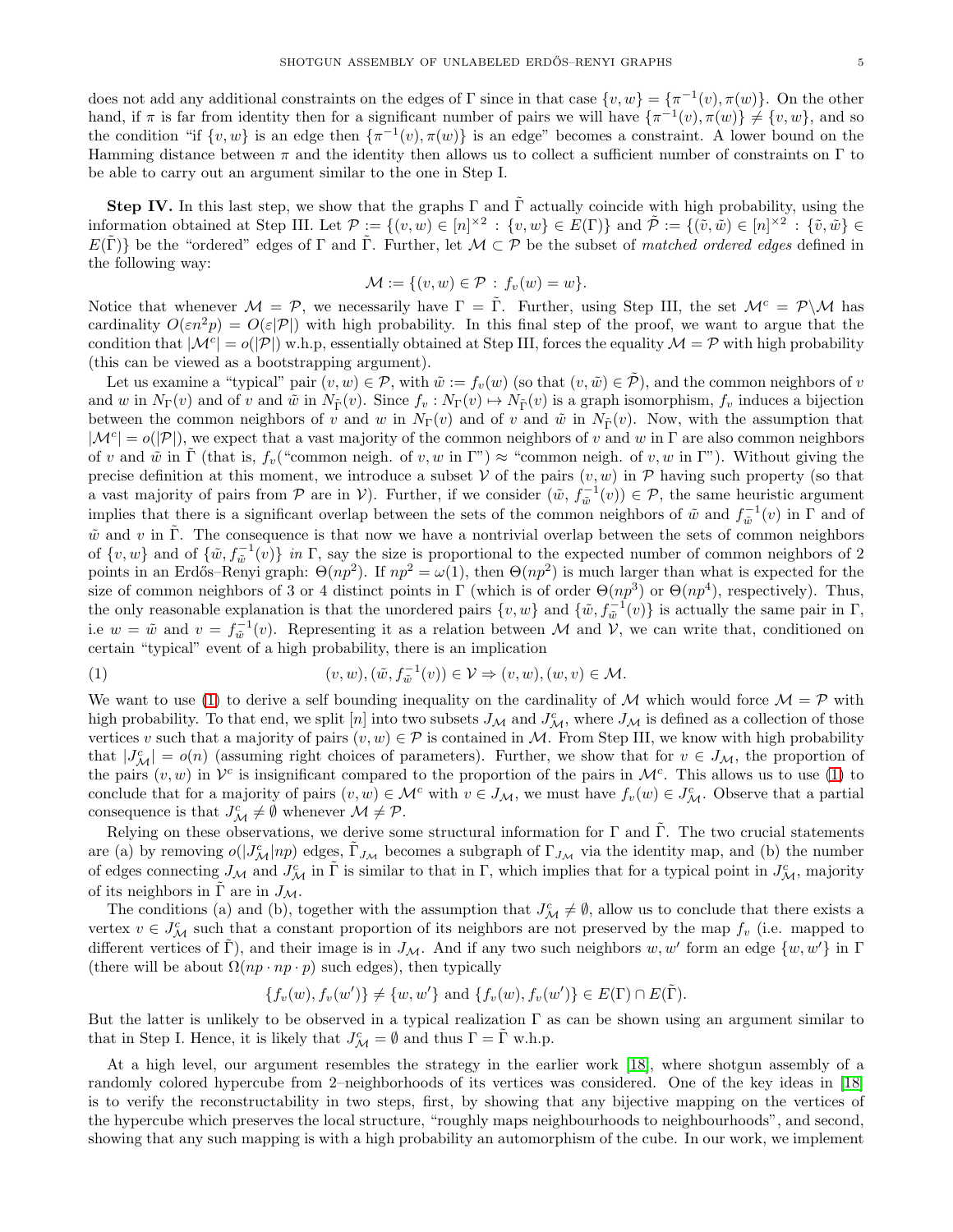a relative of this strategy via our four–step procedure. We note here that the graph models considered in [\[18\]](#page-28-9) and the present paper are completely different, and technical aspects of the two works cannot be matched.

The paper is organized as follows. In Section [2,](#page-5-0) we revise the notation and state some typical properties of Erdős–Renyi graphs important for our argument. The four steps of the argument are successively carried out in Sections [3,](#page-10-0) [4,](#page-14-0) [5,](#page-17-0) [6.](#page-19-0) In Section [7](#page-25-0) we derive Theorem [1.1.](#page-1-0) Finally, in Section [8](#page-27-0) we discuss some further problems related to the reconstruction of random graphs.

# 2. Notation and preliminaries

<span id="page-5-0"></span>Let us recall the classical Bernstein's inequality [\[3\]](#page-28-15) for Binomial random variables.

**Lemma 2.1.** Suppose  $Y_1, \ldots, Y_m$  are i.i.d Bernoulli random variables with parameter  $q \in (0,1)$ . Then for every  $t > 0$  we have

<span id="page-5-1"></span>(2) 
$$
\mathbb{P}\Big\{\Big|\sum_{i\in[m]}Y_i - mq\Big| \ge t\Big\} \le 2\exp\Big(-\frac{t^2/2}{mq+t}\Big).
$$

The following simple lemma will be applied at Step II of the proof.

<span id="page-5-2"></span>**Lemma 2.2.** Let  $m \geq 1$ , and let  $U_1, U_2, \ldots, U_\ell$  be subsets of  $[m]$ . Then

$$
\sum_{i,j\in[\ell]}|U_i\cap U_j|\geq \frac{(\sum_{i\in[\ell]}|U_i|)^2}{m}.
$$

*Proof.* Let  $\xi$  be a random variable uniformly distributed in [m], so that

$$
\sum_{i,j\in[\ell]}|U_i\cap U_j|=\sum_{i,j\in[\ell]}m\cdot\mathbb{E}\mathbf{1}_{\{\xi\in U_i\cap U_j\}}=m\,\mathbb{E}\bigg(\sum_{i,j\in[\ell]}\mathbf{1}_{\{\xi\in U_i\}}\cdot\mathbf{1}_{\{\xi\in U_j\}}\bigg)=m\,\mathbb{E}\bigg(\sum_{i\in[\ell]}\mathbf{1}_{\{\xi\in U_i\}}\bigg)^2.
$$

Applying Jensen's inequality, we then get

$$
\sum_{i,j\in[\ell]}|U_i\cap U_j|\geq m\left(\mathbb{E}\sum_{i\in[\ell]}\mathbf{1}_{\{\xi\in U_i\}}\right)^2=\frac{(\sum_{i\in[\ell]}|U_i|)^2}{m}.
$$

**Definition 2.3.** For every graph G, denote by  $V(G)$  its vertex set and by  $E(G)$  its edge set.

**Definition 2.4.** For a graph G on a vertex set V and a subset  $J \subset V$ , let  $G_J$  be the induced subgraph of G with the vertex set J.

**Definition 2.5.** Let  $i \in \mathbb{N}$ . Given two graphs  $G, G'$  with  $i \in V(G), V(G') \subset \mathbb{N}$ , we say that G and G' are isomorphic with fixed point i if

- The vertex sets  $V(G)$  and  $V(G')$  have the same size;
- There is a bijection  $f: V(G) \to V(G')$  such that  $\{f(v), f(w)\} \in E(G')$  if and only if  $\{v, w\} \in E(G)$ , and such that  $f(i) = i$ .

**Definition 2.6.** Let G be a graph on [n], and let  $i \leq n$ . Denote by  $N_G(i)$  the 1–neighborhood of i in G which we view as the subgraph of  $G$  induced by the set of vertices at distance at most one from i.

**Definition 2.7.** Let G be a graph on [n], and let  $v \leq n$ . We write  $w \stackrel{G}{\sim} v$  for any vertex  $w \in V(N_G(v)) \setminus \{v\}$ , and  $w \overset{G}{\sim} v$  for any vertex  $w \notin V(N_G(v)) \setminus \{v\}.$ 

**Definition 2.8.** For any graph G on [n] and each  $i \in [n]$ , let  $S_G(i)$  be the collection of unordered pairs of vertices in  $V(N_G(i))\backslash\{i\}$ . Further, let  $S_2$  denote the unordered pairs of distinct elements of  $[n]$ .

In what follows, Γ is a  $G(n, p)$  random graph, and Γ is a random graph on [n] measurable with respect to  $\sigma(\Gamma)$ , and such that  $N_{\Gamma}(i)$  and  $N_{\tilde{\Gamma}}(i)$  are isomorphic with fixed point i for every  $1 \leq i \leq n$  everywhere on the probability space. Our goal is to show that under appropriate conditions on p necessarily  $\Gamma = \tilde{\Gamma}$  with probability  $1 - n^{-\omega(1)}$ . For each *i*, define  $f_i: V(N_{\Gamma}(i)) \to V(N_{\tilde{\Gamma}}(i))$  as an isomorphism with fixed point *i* of the neighborhoods (note that the domains of the functions are random). Note that each  $f_i$  naturally extends to a mapping from  $S_{\Gamma}(i)$  to  $S_{\Gamma}(i)$ .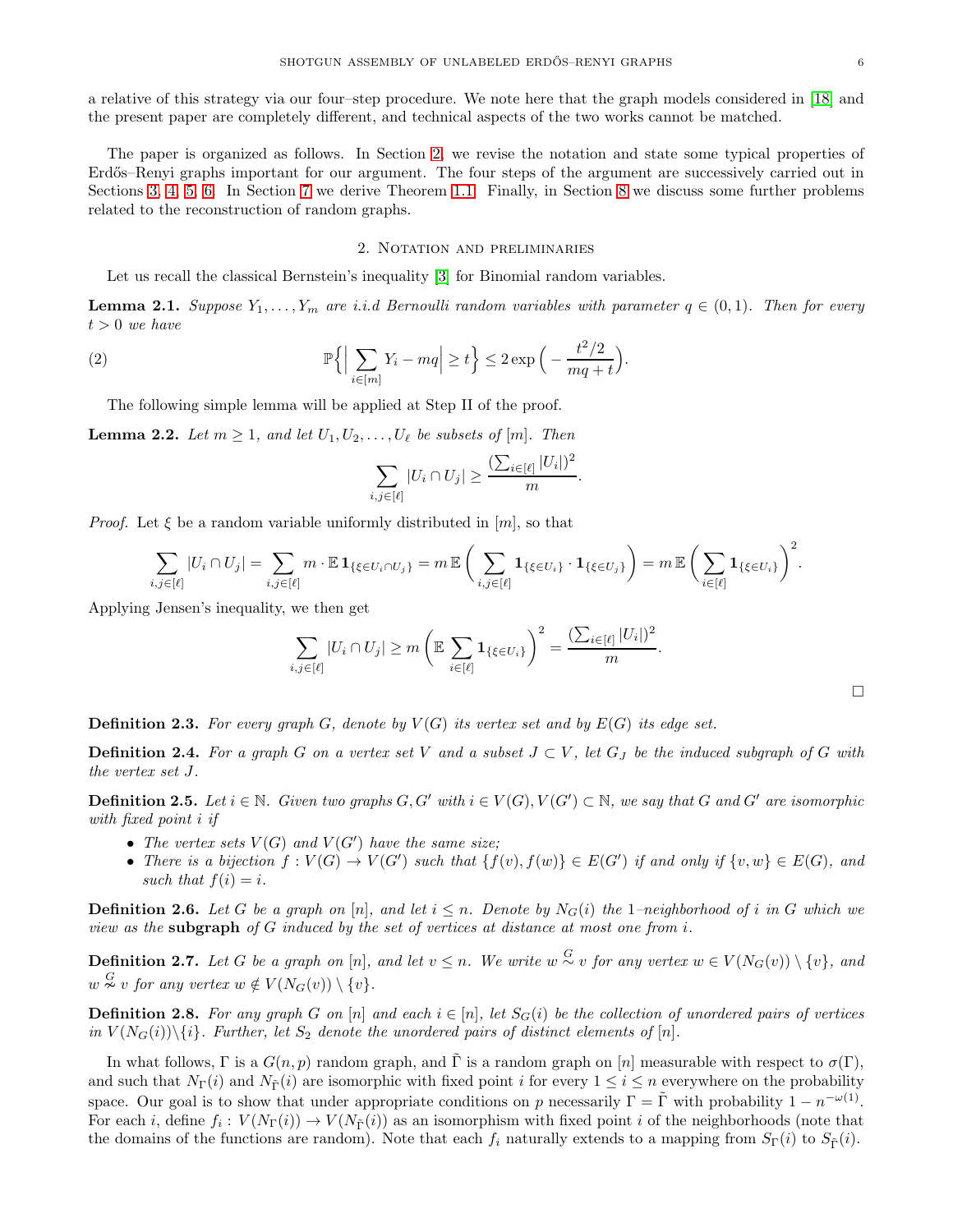<span id="page-6-9"></span>**Definition 2.9.** Let  $\varepsilon > 0$ . An unordered pair  $\{v, w\} \in S_2$  is  $(1 - \varepsilon)$ -focused if there is a subset  $I \subset [n]$  with  $|I| \geq (1 - \varepsilon)np^2$  such that  $\forall i \in I$ ,  $\{v, w\} \in S_{\Gamma}(i)$ , and  $f_i(\{v, w\}) = f_j(\{v, w\})$  for all  $i, j \in I$ . We will further say that the pair  $f_i({v, w})$  (for  $i \in I$ ) is a focus of  ${v, w}$ .

In the next proposition, we estimate probabilities of certain events encapsulating "typical" properties of the ER graph Γ which we will need later. Clearly, most of those properties regularly appear in some form in the random graph literature. Although the proofs are quite standard, we prefer to give them for completeness.

<span id="page-6-10"></span>**Proposition [2](#page-6-0).10.** Let, as before,  $\Gamma$  be a  $G(n, p)$  random graph and let<sup>2</sup>

$$
\mathcal{C}:=\frac{1}{100}.
$$

Define event  $\mathcal{E}_{typ}$  as the intersection of the following events.

*(Events characterizing the number of (common) neighbors of* 1, 2, or 3 vertices in the graph:

<span id="page-6-2"></span>(3) 
$$
\Big\{ \big| |V(N_{\Gamma}(i))| - np \big| \leq \frac{\log n}{\sqrt{np}} np \text{ for all } i \in [n] \Big\},\
$$

<span id="page-6-3"></span>(4)  $\left\{ \begin{aligned} For\ every\ pair\ of\ vertices\ \{v,w\}, \end{aligned} \right.$ 

<span id="page-6-4"></span>(5) 
$$
|\{i \in [n]: \{v, w\} \subset V(N_{\Gamma}(i)) \setminus \{i\}\}| \in [(1 - \log^{-c} n)np^2, (1 + \log^{-c} n)np^2]\},\
$$

$$
\left\{\forall \text{ distinct vertices } v, w, u \in [n], |\{i \in [n]: \{v, w, u\} \subset V(N_{\Gamma}(i)) \setminus \{i\}\}| \le \frac{1}{10}np^2\right\}.
$$

 $[Tupical properties of subgraphs in a neighborhood of a vertex.]$ 

<span id="page-6-5"></span>(6) 
$$
\left\{\forall v \in [n] \text{ and } \forall J \subset V(N_{\Gamma}(v)) \setminus \{v\}, \ \left| |E(\Gamma_J)| - p \binom{|J|}{2} \right| \leq 8n^{3/2}p^2 \right\},\right\}
$$

<span id="page-6-6"></span>(7) 
$$
\left\{\forall v \in [n], J \subset V(N_{\Gamma}(v)) \setminus \{v\} \text{ with } |J| \leq \frac{1}{3}np, \text{ we have} \left|\left\{w \stackrel{\Gamma}{\sim} v : |\{u \stackrel{\Gamma}{\sim} v : u \notin J, \{w, u\} \in E(\Gamma)\}| \leq 0.999(np - |J|)p\right\}\right| \leq \frac{\log^2 n}{np^2}|J|\right\},\
$$
\n(8) 
$$
\left\{\forall u \in [n] \text{ and } \forall \text{ disjoint } I, J \subset V(N_{\Gamma}(u)) \setminus \{u\} \text{ with } |I| = |J| \geq \frac{np}{\log n} \text{ and every bijection } g: I \mapsto J,
$$

<span id="page-6-7"></span>
$$
|\{\{v,w\} \subset I : \{v,w\}, \{g(v),g(w)\} \in E(\Gamma)\}| \le 0.001 \cdot \frac{|I|^2}{2}p\bigg\}.
$$

The number of edges between a subset of  $[n]$  and its complement:

<span id="page-6-8"></span>(9) 
$$
\left\{\forall J \subset [n], \left| |E(\Gamma_{J,J^c})| - |J|(n-|J|)p \right| \leq \frac{\log(n)}{\sqrt{np}} |J|np \right\},\right\}
$$

where  $\Gamma_{J,J^c}$  is the bipartite subgraph of  $\Gamma$  on the vertex set  $J \sqcup J^c$  (where we keep only edges connecting J to  $J^c$ ). Then, assuming that  $np^2 = \omega(\log^2 n)$  and  $p \le 0.0001$ , we have  $\mathbb{P}(\mathcal{E}_{typ}) = 1 - n^{-\omega(1)}$ .

The proof of the proposition is accomplished as a combination of Lemmas [2.11,](#page-6-1) [2.12,](#page-7-0) [2.15,](#page-8-0) [2.17,](#page-9-0) and [2.18](#page-9-1) below.

<span id="page-6-1"></span>**Lemma 2.11.** Assume that  $p \leq \frac{1}{20}$  and that  $np^2 = \omega(\log^{1+2\mathcal{C}} n)$ . Then the events [\(3\)](#page-6-2), [\(4\)](#page-6-3), and [\(5\)](#page-6-4) hold with probability at least  $1 - n^{-\omega(1)}$ .

Proof. The arguments to prove probability estimates for these three events are essentially the same. Notice that for any fixed k points in [n], the number of common neighbors of these k points in  $\Gamma$  is a Binomial random variable of parameter  $n - k$  and  $p^k$ . We can then apply the Bernstein inequality with an appropriate choice of the parameter, together with the union bound argument to get the result.

Let  $v \in [n]$ . By Bernstein's inequality [\(2\)](#page-5-1),

$$
\mathbb{P}\bigg\{\bigg| |V(N_{\Gamma}(v))\backslash\{v\}| - (n-1)p \bigg| \ge t\bigg\} \le 2\exp\bigg(-\frac{t^2/2}{(n-1)p + t}\bigg).
$$

Taking  $t = \log(n)\sqrt{np}$  and by the union bound argument over all  $v \in [n]$ , we obtain that [\(3\)](#page-6-2) has probability  $1 - n^{-\omega(1)}$ .

<span id="page-6-0"></span><sup>&</sup>lt;sup>2</sup>We shall use the constant  $\mathcal C$  throughout the paper.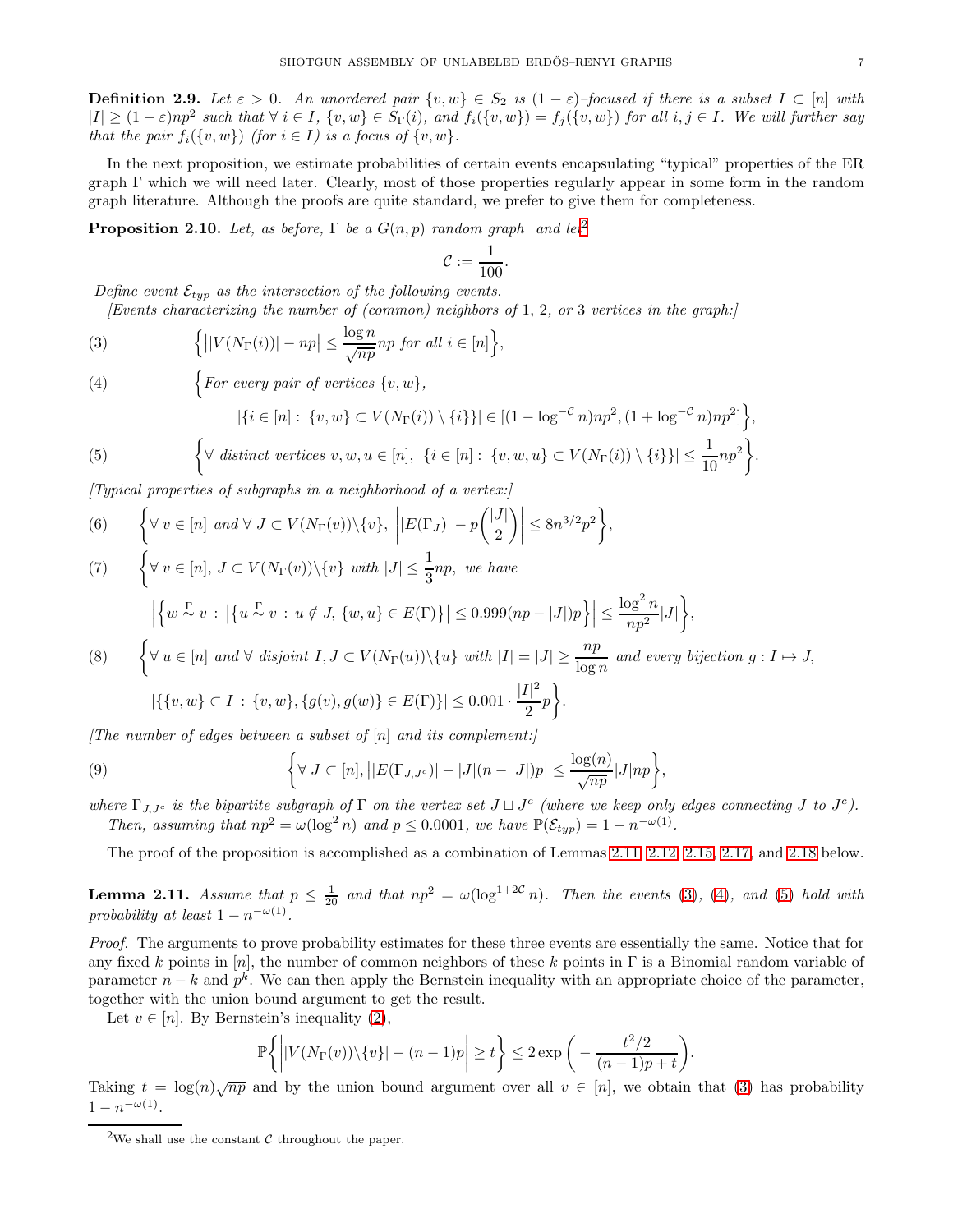For [\(4\)](#page-6-3), we have for any fixed pair  $\{v, w\}$ 

$$
\mathbb{P}\Big\{ \big|\big|\{i\in[n]: \{v,w\}\subset V(N_{\Gamma}(i))\setminus\{i\}\}\big|-(n-2)p^2\big|\geq t\Big\} \leq 2\bigg(-\frac{t^2/2}{(n-2)p^2+t}\bigg),
$$

and taking  $t = \frac{1}{2}np^2 \log^{-C} n$  and by the union bound argument, we get the desired conclusion. As for [\(5\)](#page-6-4), by Bernstein's inequality [\(2\)](#page-5-1), for any 3 distinct points  $\{v, w, u\}$ ,

$$
\mathbb{P}\bigg\{\bigg| |V(N_{\Gamma}(v)) \cap V(N_{\Gamma}(w)) \cap V(N_{\Gamma}(u)) \setminus \{v, w, u\}| - (n-3)p^3 \bigg| \ge t\bigg\} \le 2 \exp\bigg(-\frac{t^2/2}{(n-3)p^3 + t}\bigg)
$$

Let  $t = \frac{1}{20}np^2$ . With the assumption that  $np^2 = \omega(\log n)$ , we get the bound

$$
2 \exp\left(-\frac{t^2/2}{(n-3)p^3+t}\right) = 2 \exp(-O(np^2)) = n^{-\omega(1)}.
$$

Furthermore, assuming  $p \leq \frac{1}{20}$ , we have  $(n-3)p^3 \leq \frac{1}{20}np^2$ . And thus,

$$
\mathbb{P}\bigg\{|V(N_{\Gamma}(v))\cap V(N_{\Gamma}(w))\cap V(N_{\Gamma}(u))\setminus\{v,w,u\}|\geq \frac{1}{10}np^2\bigg\}=n^{-\omega(1)}.
$$

Together with the union bound argument, we get the desired result.

Note that given a fixed subset J of [n], the size of the edge set of the graph  $\Gamma_J$  is concentrated around  $p|J|(|J| 1/2$ . The next lemma provides a relative of that statement, in which the set J is chosen within a neighborhood of a vertex.

# <span id="page-7-0"></span>**Lemma 2.12.** Assume that  $np^2 = \omega(1)$ . Then the event [\(6\)](#page-6-5) holds with probability  $1 - n^{-\omega(1)}$ .

*Proof.* For  $v \in [n]$ , condition on any realization of  $V(N_{\Gamma}(v))$  with  $|V(N_{\Gamma}(v))| \leq 2np$  (we will denote the conditional probability measure by  $\tilde{\mathbb{P}}$ ). Let J be a subset of the set of neighbors of v in Γ. Then  $|E(\Gamma_J)|$  is a Binomial random variable with parameters  $\binom{|J|}{2}$  and p. By Bernstein's inequality for Binomial random variables,

$$
\tilde{\mathbb{P}}\left\{\left||E(\Gamma_J)| - p\binom{|J|}{2}\right| \ge t\right\} \le 2 \exp\bigg(-\frac{t^2/2}{p\binom{|J|}{2} + t}\bigg), \quad t > 0.
$$

By the union bound argument we get

$$
\tilde{\mathbb{P}}\left\{\exists J \subset \{y : \{v, y\} \in E(\Gamma)\} \text{ such that } \left| |E(\Gamma_J)| - \frac{p|J|(|J| - 1)}{2} \right| \ge t \right\}
$$
\n
$$
\le 2^{2np} \cdot 2 \exp\left(-\frac{t^2/2}{2n^2p^3 + t}\right) \le 2 \exp\left(\log(2) \cdot 2np - \frac{t^2/2}{2n^2p^3 + t}\right), \quad t > 0.
$$

By taking  $t \geq 8n^{3/2}p^2$ , the last term can be bounded by  $n^{-\omega(1)}$ . Together with the union bound argument over all  $v \in [n]$ , and since  $|V(N_{\Gamma}(v))| \leq 2np$ ,  $1 \leq v \leq n$ , with probability  $1 - n^{-\omega(1)}$ , we obtain the statement of the lemma.  $\Box$ 

Remark 2.13. Note that since the above statement is "local" (is about 1–neighborhoods of Γ), it is immediately translated to the graph  $\Gamma$  with no changes.

The next lemma is a crucial part of the self-bounding argument at Step IV mentioned in the introduction. Given a fixed subset J of the vertices of a labeled, not very sparse  $G(m, q)$  Erdos–Renyi graph, standard concentration inequalities imply that vertices of the graph will be connected with about  $|J^c|q$  vertices in  $J^c$ . When the set J is allowed to depend on the graph, this no longer holds for all vertices but remains true for a large proportion of vertices of the graph.

<span id="page-7-1"></span>**Lemma 2.14.** Let m be a large integer. Let G be an Erdős–Renyi graph with parameters m and q such that  $mq \geq (\log m)^2$ . Let  $\delta = (\log(\log m))^{-1}$ . Then,

$$
\mathbb{P}\bigg\{\text{There is non-empty }J\subset[m] \text{ with } |J|\leq \frac{1}{2}m \text{ such that}
$$

$$
\bigg|\bigg\{w\in[m]:\big|\big\{u\in J^c:\{w,u\}\in E(G)\big\}\big|\leq (1-\delta)|J^c|q\big\}\bigg|\geq \frac{(\log m)^2}{2mq}|J|\bigg\}=m^{-\omega(1)}.
$$

.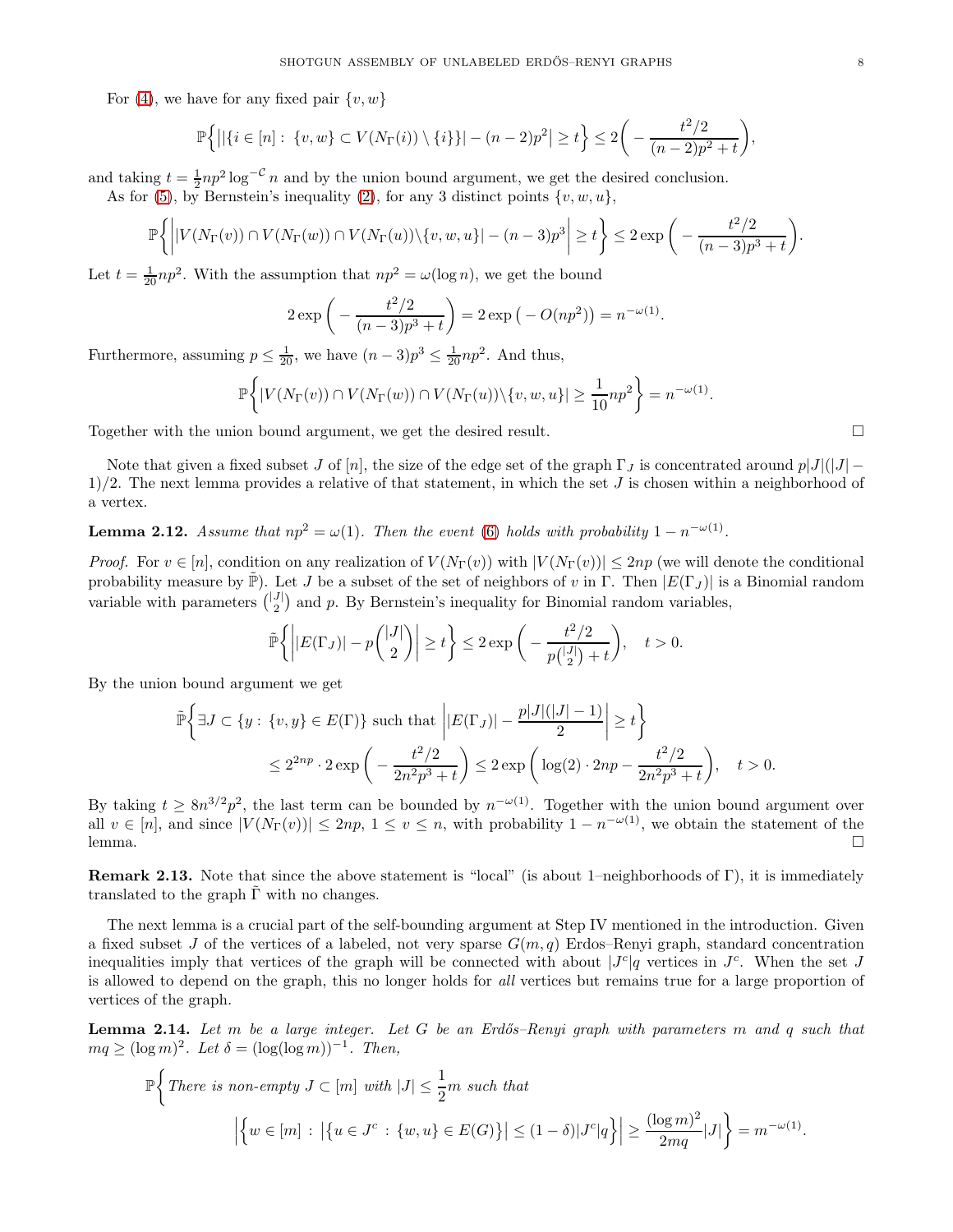*Proof.* Fix a positive integer  $r \leq \frac{m}{2}$  and a subset  $J \subset [m]$  with  $|J| = r$ . We partition  $J^c$  into l subsets  $J_1, \ldots, J_l$ with  $l \leq \frac{8}{\delta}$  and  $|J_i| \leq \frac{\delta}{4}m$  for every  $i \in [l]$ .

For each  $w \in J_1$ , let  $D_w := |\{u \in J^c \setminus J_1 : \{w, u\} \in E(G)\}|$  and  $Z_w$  be the indicator of the event  $\{D_w \leq$  $|J^c \setminus J_1|q - \delta mq/4\}$ . By Bernstein's inequality [\(2\)](#page-5-1),

$$
\mathbb{P}\{Z_w = 1\} \le 2 \exp\left(-\frac{(\delta mq/4)^2/2}{mq + \delta mq/4}\right) \le \exp\left(-\Omega(\delta^2 mq)\right)
$$

Hence,  $\sum_{w\in J_1} Z_w$  is a Binomial( $|J_1|, q'$ ) random variable with parameter  $q' \leq \exp(-\Omega(\delta^2mq))$ . Note that

(10) 
$$
|J_1|q' \le mq' \le \exp\left(\log(m) - \Omega(\delta^2mq)\right) \le \exp(-\Omega(\delta^2mq)),
$$

where the last inequality follows from our assumption on  $mq$  and  $\delta$ . Thus, for any positive integer  $k \leq |J_1|$ ,

<span id="page-8-1"></span>
$$
(11) \qquad \mathbb{P}\Big\{\sum_{w\in J_1}Z_w\geq k\Big\}=\sum_{s=k}^{|J_1|}\binom{|J_1|}{s}(q')^s(1-q')^{|J_1|-s}\leq \sum_{s=k}^{|J_1|}|J_1|q')^s\leq 2(|J_1|q')^k\leq \exp(-\Omega(\delta^2mqk)).
$$

Further, the right hand side estimate in [\(11\)](#page-8-1) trivially holds for  $k > |J_1|$ . We want to choose a suitable k so that the probability is small enough to beat the union bound over all possible choices of J and r. By taking  $k = \lceil \delta^3 \frac{(\log m)^2}{mq} \rceil$  $\frac{g(m)}{mq}r,$ we get in view of the above

$$
\mathbb{P}\bigg\{\big|\big\{w\in J_1\,:\,D_w\leq (|J^c\setminus J_1|-\delta m/4)q\big\}\big|\geq \delta^3\frac{(\log m)^2}{mq}r\bigg\}\leq \exp\big(-\Omega\big(\delta^5(\log m)^2r\big)\big)\\= \exp(-\omega(\log m)r).
$$

Next, due to the assumption  $|J_1| \leq \frac{\delta}{4}m$  and  $r \leq \frac{m}{2}$ ,

$$
(|J^c \setminus J_1| - \delta m/4)q \ge (m - r - \frac{1}{2}\delta m)q \ge (m - r - \delta(m - r))q = (1 - \delta)(m - r)q = (1 - \delta)|J^c|q.
$$

Together with the relation  $D_w \leq |\{u \in J^c : \{w, u\} \in E(G)\}|$ , this gives

<span id="page-8-2"></span>
$$
(12) \qquad \mathbb{P}\bigg\{\big|\{w \in J_1\,:\,|\{u \in J^c\,:\,\{w,u\} \in E(G)\}|\leq (1-\delta)|J^c|q\}\big| \geq \delta^3 \frac{(\log m)^2}{mq}r\bigg\} = \exp(-\omega(\log m)r).
$$

With the same argument, [\(12\)](#page-8-2) holds when we replace  $J_1$  in the above inequality by  $J_i$  for every  $i \in [l]$ . It remains to treat vertices in J. The argument is essentially the same. For each  $w \in J$ , we set  $D_w := |\{u \in J^c : \{w, u\} \in E(G)\}|$ and let  $Z_w$  be the indicator of the event  $\{D_w \leq (1-\delta) |J^c|q\}$ . Since the expected value of  $D_w$  is  $|J^c|q$ , by Bernstein's inequality [\(2\)](#page-5-1) we have  $\mathbb{P}\{Z_w = 1\} \leq \exp(-\Omega(\delta^2 mq))$ . Repeating the same argument for  $\sum_{w \in J} Z_w$  as that for  $\sum_{w \in J_1} Z_w$  we get [\(12\)](#page-8-2) with J in the place of  $J_1$ .

By taking the union bound, we get

$$
\mathbb{P}\left\{ \left| \{w \in [m] : |\{u \in J^c : \{w, u\} \in E(G)\}| \le (1 - \delta)|J^c|q \} \right| \ge \frac{(\log m)^2}{2mq}r \right\} \le \mathbb{P}\left\{ \exists J' \in \{J_1, \dots, J_l, J\} \text{ s.t. } |\{w \in J' : |\{u \in J^c : \{w, u\} \in E(G)\}| \le (1 - \delta)|J^c|q \} | \ge \frac{\delta}{l+1} \frac{(\log m)^2}{2mq}r \right\} \le (l+1)\exp(-\omega(\log m)r) = \exp(-\omega(\log m)r).
$$

Notice that the number of  $J \subset [m]$  with  $|J| = r$  is  $\binom{m}{r} \leq \exp(\log(m)r)$ . Applying the union bound over all  $J \subset [m]$ with  $|J| = r$  and all positive integer  $r \leq \frac{m}{2}$ , we get the desired bound.

<span id="page-8-0"></span>**Lemma 2.15.** Assuming  $np^2 \geq 2 \log^2 n$  and  $p \leq \frac{1}{20}$ , the event [\(7\)](#page-6-6) happens with probability  $1 - n^{-\omega(1)}$ .

*Proof.* Fix  $v \in [n]$ , consider the event  $O_v$  that  $||V(N_{\Gamma}(v)) \setminus \{v\}| - np| \leq \frac{\log n}{\sqrt{np}} np$ . Applying Bernstein's inequality [\(2\)](#page-5-1), we get  $\mathbb{P}(O_v^c) = n^{-\omega(1)}$ . Fix any subset  $V \subset [n] \setminus \{v\}$  with  $||V| - np| \leq \frac{\log n}{\sqrt{np}} np$ . Note that, conditioned on the event  $\{V(N_{\Gamma}(v))\setminus\{v\}=V\}$ , the induced graph  $\Gamma_V$  is an Erdős–Renyi graph with parameters  $|V|$  and p. In what follows, by  $\mathbb{P}$  we denote the conditional probability given the event  $\{V(N_{\Gamma}(v))\setminus\{v\}=V\}$ .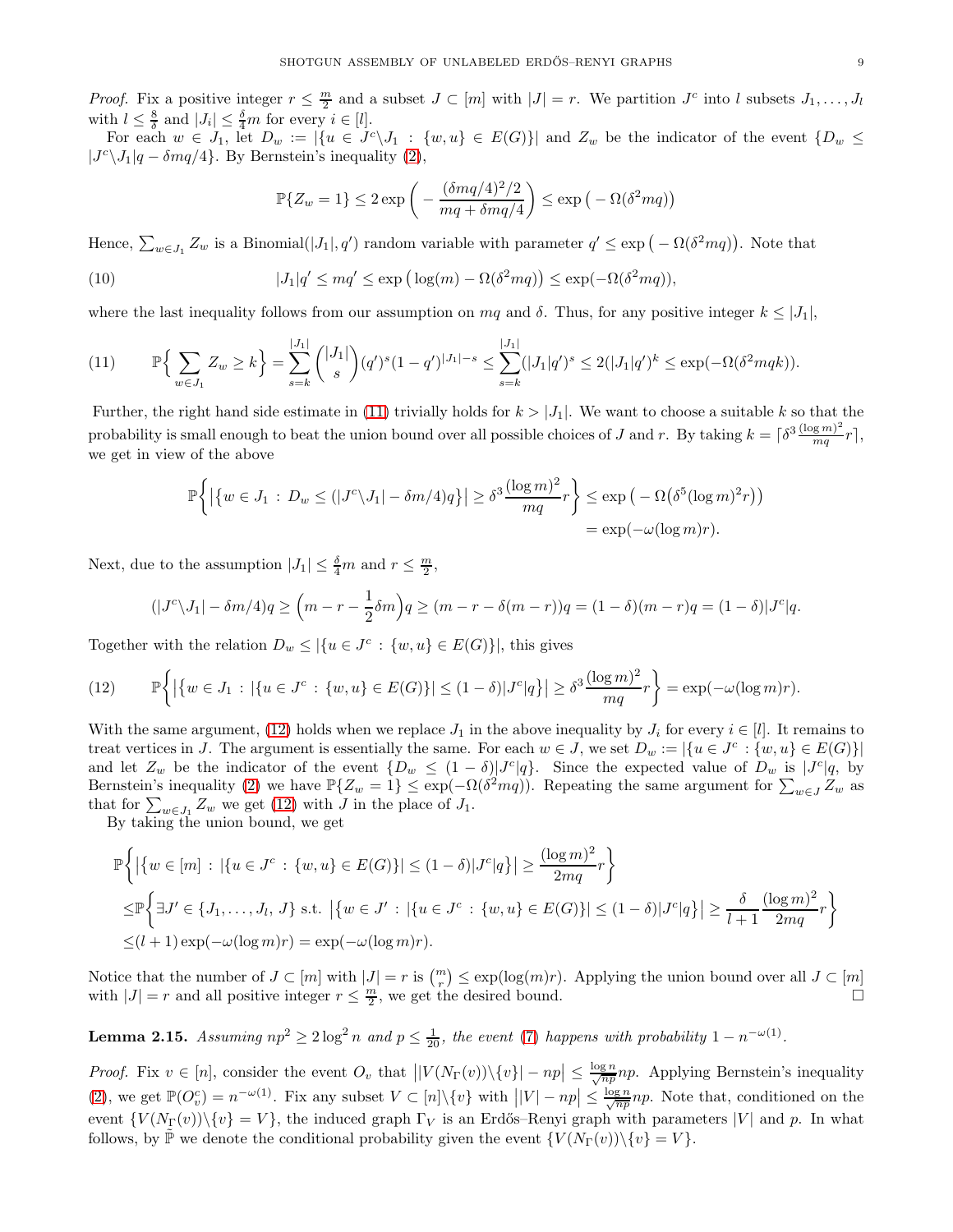From the assumption of n and p, we have  $|V| = (1 + o_n(1))np$ , and  $\frac{1}{2} \log n \leq \log(|V|) \leq \log n$ ,  $|V|p \geq (\log(|V|))^2$ , and  $\frac{(\log |V|)^2}{\log(\log(|V|))}$  $\frac{(\log |V|)^2}{(\log(|V|))|V|p} \le \frac{\log^2 n}{np^2}$ . Applying Lemma [2.14,](#page-7-1) we obtain

$$
\tilde{\mathbb{P}}\bigg\{\text{There is non-empty }J\subset V\text{ with }|J|\leq \frac{1}{2}\Big(1-\frac{\log n}{\sqrt{np}}\Big)np\text{ such that}\\ \bigg|\Big\{w\in V\,:\,|\{u\in V\cap J^c\,:\,\{w,u\}\in E(\Gamma)\}|\leq 0.999(np-|J|)p\Big\}\bigg|\geq \frac{\log^2 n}{np^2}|J|\bigg\}=n^{-\omega(1)}.
$$

Together with the estimate  $\mathbb{P}(O_v^c) = n^{-\omega(1)}$ , this implies that the event

$$
\left\{\begin{aligned}\n\text{There is non-empty } J \subset V(N_{\Gamma}(v)) \setminus \{v\} \text{ with } |J| &\leq \frac{1}{3}np \text{ such that} \\
\left| \left\{ w \stackrel{\Gamma}{\sim} v : \left| \{u \stackrel{\Gamma}{\sim} v : u \notin J, \{w, u\} \in E(\Gamma) \} \right| \leq 0.999(np - |J|)p \right\} \right| &\geq \frac{\log^2 n}{np^2} |J| \right\}\n\end{aligned}
$$

happens with probability  $n^{-\omega(1)}$ . When the set J is empty, the desired probability bound has been verified in Lemma [2.11.](#page-6-1)

Finally, we can apply the union bound argument over all  $v \in [n]$  to get the result.

**Lemma 2.16.** Let G be a labeled  $G(m,q)$  Erdős–Renyi graph with m and q satisfying  $mq = \omega((\log m)^2)$  and  $q \leq 0.0001$ . Then

$$
\mathbb{P}\left\{\exists \text{ disjoint sets } I, J \subset [m] \text{ with } |I| = |J| \ge \frac{m}{10\log m} \text{ and a bijection } g: I \mapsto J \text{ such that}
$$

$$
|\{v, w \in I : \{v, w\}, \{g(v), g(w)\} \in E(G)\}| \ge 0.001 \binom{|I|}{2} q \right\} = m^{-\omega(1)}.
$$

*Proof.* First, we fix a positive integer  $r \ge \frac{m}{10 \log m}$  and fix I, J, and g satisfying the description stated in the lemma with  $|I| = |J| = r$ . Since I and J are disjoint,

$$
|\{\{v,w\}\,:\,v,w\in I,\{v,w\},\{g(v),g(w)\}\in E(G)\}|
$$

is a Binomial random variable with parameters  $\binom{|I|}{2}$  and  $q^2$ , whose expectation is  $\binom{|I|}{2}q^2$ , which is much less than  $0.001\binom{|I|}{2}q$ . By Bernstein's inequality for Binomial random variables [\(2\)](#page-5-1), we have

$$
\mathbb{P}\bigg\{|\{\{v,w\}\,:\,v,w\in I,\{v,w\},\{g(v),g(w)\}\in E(G)\}|\geq 0.001\binom{|I|}{2}q\bigg\}\leq \exp(-\Omega(r^2q)).
$$

Next, the number of choices for the triple  $(I, J, g)$  is bounded above by  $\exp(2\log(m)r)$ . With the assumption that  $rq \ge \frac{mq}{10 \log(m)} = \omega(\log m)$ , the union bound argument implies the statement of the lemma.

As a consequence, we have

<span id="page-9-0"></span>**Lemma 2.17.** Assuming  $np^2 = \omega((\log n)^2)$  and  $p \le 0.0001$ , the event [\(8\)](#page-6-7) happens with probability  $1 - n^{-\omega(1)}$ .

We skip the proof since it is similar to the proof of Lemma [2.15](#page-8-0) via Lemma [2.14.](#page-7-1)

<span id="page-9-1"></span>**Lemma 2.18.** Assume that  $np = \omega(\log^2 n)$ . Then the event [\(9\)](#page-6-8) happens with probability at least  $1 - n^{-\omega(1)}$ .

*Proof.* Fix an integer  $1 \le r \le \lceil n/2 \rceil$ . Note that the number of subsets  $J \subset [n]$  with  $|J| = r$  is  $\binom{n}{r} \le \exp(\log(n)r)$ . Fix for a moment any  $J \subset [n]$  with  $|J| = r$ . Let  $\Gamma_{J, J^c}$  denote the subgraph of  $\Gamma$  containing only edges connecting  $J$ and  $J^c$ . Then,  $|E(\Gamma_{J,J^c})|$  is a Binomial random variable with parameters  $(n-r)r$  and p. By Bernstein's inequality for the Binomial random variables [\(2\)](#page-5-1), we have

$$
\mathbb{P}\Big\{\big||E(G_{J,J^c})|-r(n-r)p\big|\geq t\Big\}\leq 2\exp\bigg(-\frac{t^2/2}{r(n-r)p+t}\bigg).
$$

Choosing  $t = \sqrt{np} \log(n) r$  and under the assumption that  $\frac{\log^2 n}{np} = o(1)$ , we get

$$
\mathbb{P}\left\{\left|\left|E(G_{J,J^c})\right|-r(n-r)p\right|\geq t\right\}\leq 2\exp\left(-\frac{npr^2\log^2 n}{2r(n-r)p+2\sqrt{np}\log(n)r}\right)=2\exp(-\Omega(r\log^2 n)),
$$

whence

$$
\mathbb{P}\Big\{\exists J\subset[n] \text{ with } \left||E(\Gamma_{J,J^c})|-|J|(n-|J|)p\right|\geq \sqrt{np}\log(n)|J|\Big\}\leq 2\sum_{r=1}^{\lceil n/2\rceil} \exp\Big(\log(n)r-\Omega((\log n)^2r)\Big)=n^{-\omega(1)}.
$$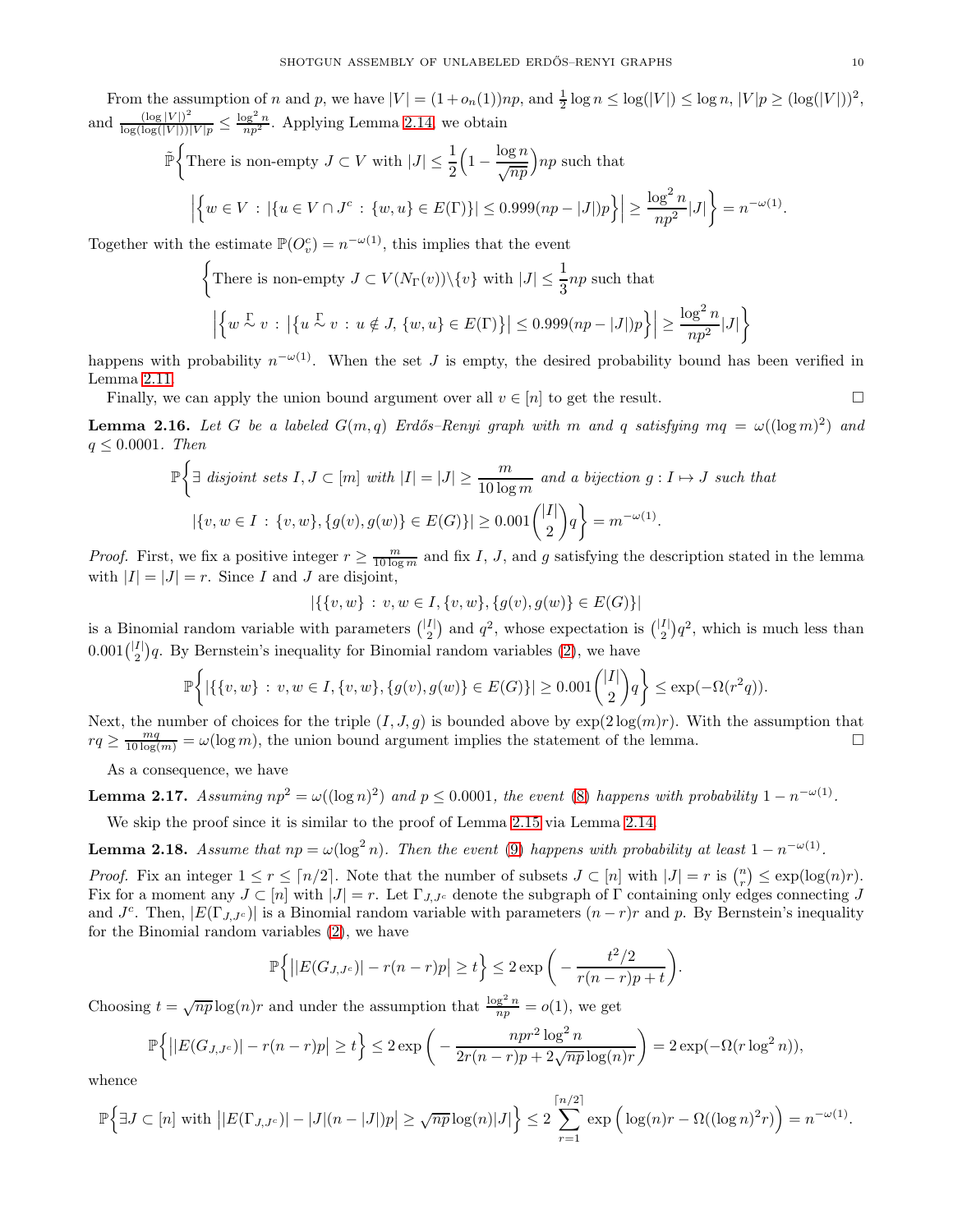### 3. STEP I

<span id="page-10-0"></span>Recall that  $S_2$  denotes the collection of all 2–subsets of [n], and that for each  $\{u, v\} \in S_2$ , the number of common neighbors of u and v in  $\Gamma$  is typically of size  $(1 \pm o_n(1))np^2$ . We further recall that the notion of  $(1 - \varepsilon)$ -focused pairs was introduced in Definition [2.9.](#page-6-9) For any  $\varepsilon > 0$ , let  $\mathcal{E}_1(\varepsilon)$  be defined as

$$
\mathcal{E}_1(\varepsilon) := \left\{ |\{\{u, v\} \in S_2 : \text{ the pair } \{u, v\} \text{ is } (1 - \varepsilon) \text{-focused}\}| \ge (1 - \varepsilon)|S_2|\right\}.
$$

The goal of this section is to prove

<span id="page-10-2"></span>**Proposition 3.1.** Let  $\varepsilon = \omega(\log^{-c} n)$ , with  $\varepsilon \leq 1/2$ , and assume  $np^2 = \omega(\log^{3+4C} n)$  and  $p \leq 0.0001$ . Then the probability of  $\mathcal{E}_1(\varepsilon)$  is at least  $1 - n^{-\omega(1)}$ .

Everywhere in this section, we will implicitly assume the above conditions on  $n$  and  $p$ . We will show that the event  $\mathcal{E}_1^c(\varepsilon)$  is small under the appropriate assumptions on the parameter  $\varepsilon$ . Define a random set  $A := \{(i, \{v, w\}) :$  $i \in [n], \{v, w\} \in S_{\Gamma}(i) \}$  (note that conditioned on  $\mathcal{E}_{typ}$  the set has size  $(1 \pm o_n(1))|S_2|np^2$ ), and let  $A_1$  be the subset of A defined as

$$
A_1 := \Big\{ (i, \{v, w\}) \in A \, : \, \big| \big\{ (i', \{v', w'\}) \in A \, : \, \{v', w'\} \neq \{v, w\} \text{ and } f_{i'}(\{v', w'\}) = f_i(\{v, w\}) \big\} \big| \geq \frac{1}{2} \varepsilon^2 np^2 \Big\}.
$$

Observe that  $A_1$  describes the collection of elements  $(i, \{v, w\})$  of A such that there are many neighborhoods  $N_{\Gamma}(i')$ and pairs  $\{v', w'\}$  in those neighborhoods, distinct from  $\{v, w\}$  but mapped to a same pair of vertices of  $\tilde{\Gamma}$ . In the next lemma we show that, conditioned on a "bad" event  $\mathcal{E}_{typ} \cap \mathcal{E}_1^c(\varepsilon)$ , the set  $A_1$  must have a large cardinality. Roughly speaking, the lemma asserts that if there are many not focused pairs in  $\Gamma$  (those pairs which are mapped to different pairs of Γ, depending on a neighborhood) then necessarily the are many pairs in Γ mapped to a same pair in  $\tilde{\Gamma}$ .

<span id="page-10-1"></span>**Lemma 3.2.** Let  $\varepsilon = \omega(\log^{-c} n)$ , and condition on any realization of  $\Gamma$  from  $\mathcal{E}_{typ} \cap \mathcal{E}_1^c(\varepsilon)$ . Then  $|A_1| \geq (1 - \varepsilon)^2$  $o_n(1))\frac{1}{2}\varepsilon^2np^2|S_2|.$ 

*Proof.* Let  $h : S_2 \to S_2$  be a map such that  $\forall \{x, y\} \in S_2$ ,

$$
\max_{\{v'',w''\}\in S_2} |\{i \in [n] : S_{\Gamma}(i) \ni \{v'',w''\} \text{ and } f_i(\{v'',w''\}) = \{x,y\}\}|
$$
  
=  $|\{i \in [n] : S_{\Gamma}(i) \ni h(\{x,y\}) \text{ and } f_i(h(\{x,y\})) = \{x,y\}\}|.$ 

Informally, h is a map that, for each pair of vertices  $x, y$  in  $\tilde{\Gamma}$ , assigns a "most frequent" preimage of that pair within the neighborhoods  $N_{\Gamma}(i)$  such that  $S_{\tilde{\Gamma}}(i)$  contains the vertices x, y. The map h does not have to be uniquely defined; we fix any choice of h satisfying the above condition. For each  $\{x, y\} \in S_2$ , we define the set

$$
A_2({x, y}) := \{(i, {v, w}) \in A : f_i({v, w}) = {x, y} \text{ and } h({x, y}) \neq {v, w}\}.
$$

That is,  $A_2({x, y})$  records indices of the neighborhoods and the pairs of vertices in those neighborhoods which are mapped to  $\{x, y\}$  but at the same time are not the "most frequent preimage" of  $\{x, y\}$ . Note that for every  $\{x, y\}$ and  $\{v, w\}$  in  $S_2$ ,

$$
\begin{aligned}\n\left| \left\{ (i, \{v', w'\}) \in A : \{v', w'\} \neq \{v, w\}, f_i(\{v', w'\}) = \{x, y\} \right\} \right| \\
= \left| \left\{ (i, \{v', w'\}) \in A : f_i(\{v', w'\}) = \{x, y\} \right\} \right| - \left| \left\{ (i, \{v, w\}) \in A : f_i(\{v, w\}) = \{x, y\} \right\} \right| \\
\geq \left| \left\{ (i, \{v', w'\}) \in A : f_i(\{v', w'\}) = \{x, y\} \right\} \right| - \left| \left\{ (i, h(\{x, y\})) \in A : f_i(h(\{x, y\})) = \{x, y\} \right\} \right| \\
= \left| A_2(\{x, y\}) \right|\n\end{aligned}
$$

(where in case  $h({x, y}) = {v, w}$  the equality holds). Consequently,

whenever  $\{x, y\}$  satisfies  $|A_2(\{x, y\})| \geq \frac{1}{2} \varepsilon^2 np^2$ , we have  $\{(i, \{v, w\}) \in A : f_i(\{v, w\}) = \{x, y\} \subset A_1$ .

Using the trivial bound  $|\{(i, \{v, w\}) \in A : f_i(v, w) = \{x, y\}\}| \geq |A_2(\{x, y\})|$ , we can estimate  $|A_1|$  in the following way:

$$
|A_1| \geq \sum_{\{x,y\} \colon |A_2(\{x,y\})| > \frac{\varepsilon^2}{2} np^2} |A_2(\{x,y\})|.
$$

It remains to bound the sum from below. For convenience, we define

$$
A_2 := \{(i, \{v, w\}) \in A : \{v, w\} \neq h(f_i(\{v, w\}))\},\
$$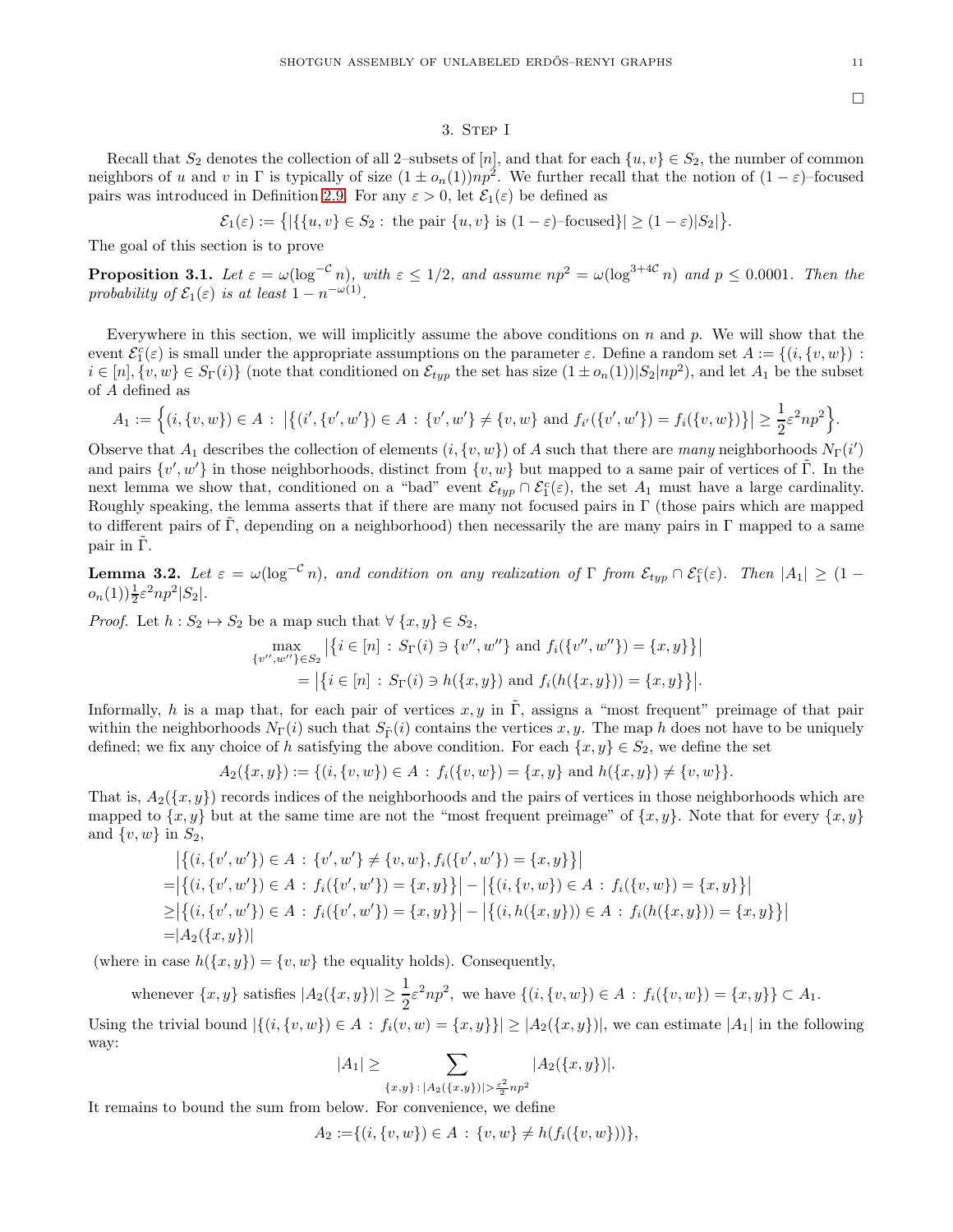which is the disjoint union of  $\{A_2(\lbrace x,y \rbrace)\}_{\lbrace x,y\rbrace\in S_2}$ .

Let  $S_{\rm NF}$  be the collection of not  $(1-\varepsilon)$ -focused pairs of Γ. Within the event  $\mathcal{E}_1^c$ , we clearly have  $|S_{\rm NF}| \geq \varepsilon |S_2|$ . We claim that since we have also conditioned on the event  $\mathcal{E}_{typ}$ , for each  $\{v, w\} \in S_{\rm NF}$ , at least one of the following must hold:

(1) Either  $|\{i \in [n] : S_{\Gamma}(i) \ni \{v, w\}, \{v, w\} \neq h(f_i(\{v, w\}))\}| \geq (\varepsilon - \log^{-c}(n))np^2$ ,

(2) Or there exist two distinct pairs  $\{x, y\}$ ,  $\{x', y'\} \in S_2$  such that  $h(\{x, y\}) = h(\{x', y'\}) = \{v, w\}$ .

Indeed, to see that, suppose  $\{v, w\} \in S_{\text{NF}}$  does not satisfy the first condition. By [\(4\)](#page-6-3), from the definition of  $\mathcal{E}_{typ}$ we have  $|\{i \in [n] : S_{\Gamma}(i) \ni \{v, w\}\}| \ge (1 - \log^{-C} n)np^2$ , which implies

$$
|\{i \in [n] : S_{\Gamma}(i) \ni \{v, w\}, \{v, w\} = h(f_i(\{v, w\}))\}| \ge (1 - \varepsilon)np^2.
$$

In particular, there exists  $\{x, y\} \in S_2$  such that  $h(\{x, y\}) = \{v, w\}$ . Now, if  $\{v, w\}$  fails to satisfy the second condition, then

$$
|\{i \in [n] : S_{\Gamma}(i) \ni \{v, w\}, f_i(\{v, w\}) = \{x, y\}\}| = |\{i \in [n] : S_{\Gamma}(i) \ni \{v, w\}, \{v, w\} = h(f_i(\{v, w\}))\}| \ge (1 - \varepsilon)np^2,
$$
  
which contradicts the inclusion  $\{v, w\} \in S_{\text{NF}}$ , and the claim follows.

Let  $S_{\text{NF},1} \subset S_{\text{NF}}$  be the subset in which the first condition holds. For  $\{v, w\} \in S_{\text{NF},1}$ , we have

$$
|\{(i,\{v,w\})\in A_2\}|\geq (\varepsilon-\log^{-\mathcal{C}}(n))np^2.
$$

Further, for  $\{v, w\} \in S_2 \setminus \text{Im}(h)$ ,

$$
|\{(i,\{v,w\})\in A_2\}|\geq (1-\log^{-\mathcal{C}}(n))np^2,
$$

by [\(4\)](#page-6-3). Therefore, the following bound holds for every  $\{v, w\} \in S_2$ :

$$
|\{(i,\{v,w\}) \in A_2\}| \ge \mathbf{1}_{S_{\mathrm{NF},1}}(\{v,w\})(\varepsilon - \log^{-c}(n))np^2 + \mathbf{1}_{S_2 \setminus \mathrm{Im}(h)}(\{v,w\})(1-\varepsilon)np^2,
$$

and hence,

$$
|A_2| \geq |S_{\mathrm{NF},1}| \left( \left( \varepsilon - \log^{-c}(n) \right) p^2 n \right) + (|S_2| - |\mathrm{Im}(h)|) \left( 1 - \varepsilon \right) p^2 n.
$$

Further, we claim that  $|S_2| - |\text{Im}(h)| \ge |S_{\text{NF}}| - |S_{\text{NF},1}|$  since for every  $\{v, w\} \in S_{\text{NF}} \setminus S_{\text{NF},1}$  we have  $|h^{-1}(\{v, w\})| \ge 2$ . Hence,

$$
|A_2| \geq |S_{\rm NF,1}| \left( \left( \varepsilon - \log^{-c}(n) \right) p^2 n \right) + (|S_{\rm NF}| - |S_{\rm NF,1}|) \left( 1 - \varepsilon \right) p^2 n
$$
  
 
$$
\geq |S_{\rm NF}| \left( \left( \varepsilon - \log^{-c}(n) \right) p^2 n \right) \geq (1 - o_n(1)) \varepsilon^2 n p^2 |S_2|.
$$

Since  $\{A_2({x,y})\}\$ <sub> ${x,y}\in S_2$ </sub> is a partition of  $A_2$ ,

$$
|A_1| \geq \sum_{\{x,y\} \,:\, |A_2(\{x,y\})| > \frac{\varepsilon^2}{2} np^2} |A_2(\{x,y\})| = |A_2| - \sum_{\{x,y\} \,:\, |A_2(\{x,y\})| \leq \frac{\varepsilon^2}{2} np^2} |A_2(\{x,y\})|
$$

$$
\geq (1 - o_n(1))\varepsilon^2 np^2 |S_2| - |S_2|\frac{\varepsilon^2}{2} np^2 \geq (\frac{1}{2} - o_n(1))\varepsilon^2 np^2 |S_2|.
$$

Define a random set

$$
S_{A1} := \left\{ \{v, w\} \in S_2 : |\{i \in [n]: (i, \{v, w\}) \in A_1\}| \ge \frac{\varepsilon^2}{4} np^2 \right\}.
$$

The set  $S_{A1}$  can be viewed as a collection of pairs of vertices  $\{v, w\}$  of  $\Gamma$  such that for many neighborhoods  $N_{\Gamma}(i)$ in which this pair is present, the pair of vertices  $f_i({v,w})$  of  $\tilde{\Gamma}$  has a *significant number* of preimages distinct from  $\{v, w\}$ . As a corollary of the last lemma, we obtain

<span id="page-11-1"></span>**Corollary 3.3.** Let  $\varepsilon = \omega(\log^{-C} n)$ . Then, conditioned on any realization of  $\Gamma$  from  $\mathcal{E}_{typ} \cap \mathcal{E}_1^c$ ,

<span id="page-11-0"></span>(13) 
$$
\frac{|S_{A1}|}{|S_2|} \ge (1 - o_n(1)) \frac{\varepsilon^2}{4}.
$$

*Proof.* By Lemma [3.2](#page-10-1) and in view of the condition  $\forall \{v, w\} \in S_2$ ,  $|\{i \in [n] : S_{\Gamma}(i) \ni \{v, w\}\}| \leq (1 + o_n(1))np^2$ , we have

$$
(1 - o_n(1))\frac{1}{2}\varepsilon^2 np^2|S_2| \le |A_1| \le |S_{A1}|np^2(1 + o_n(1)) + (|S_2| - |S_{A1}|)\frac{\varepsilon^2}{4}np^2,
$$
  
which implies (13).

 $\Box$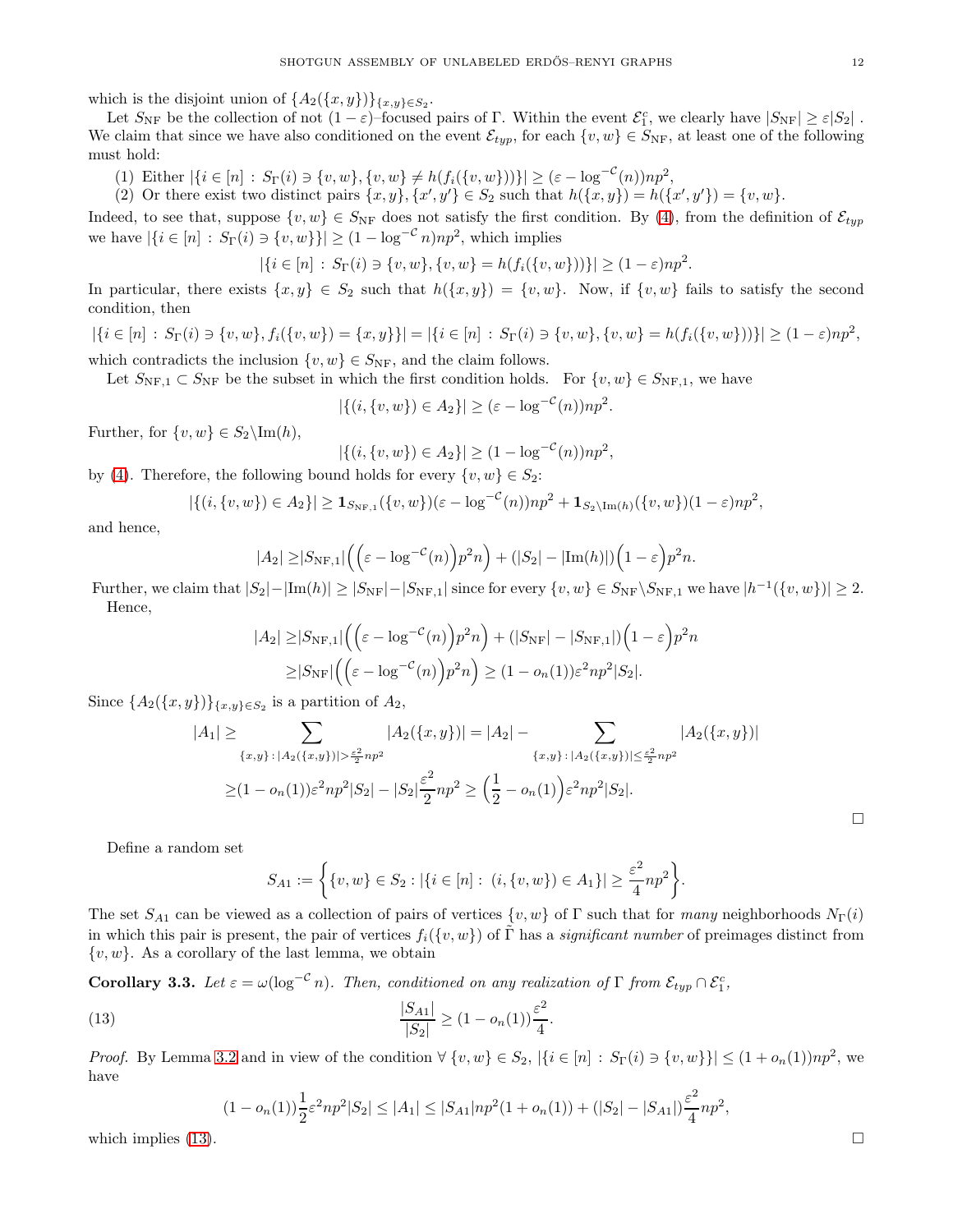The usefulness of the set  $S_{A1}$  comes from the fact that, for every pair  $\{v, w\} \in S_{A1}$ , by sampling  $\omega(\varepsilon^{-2}p^{-2}\log n)$ indices from [n] uniformly and independently from each other, with a high probability we will hit a pair of neighborhoods  $N_{\tilde{\Gamma}}(i)$  and  $N_{\tilde{\Gamma}}(i')$  both containing a pair  $\{\tilde{v}, \tilde{w}\}\$  with  $f_i^{-1}(\{\tilde{v}, \tilde{w}\}) = \{v, w\}$  and  $f_{i'}^{-1}(\{\tilde{v}, \tilde{w}\}) \neq \{v, w\}$ . That is, returning to the proof overview from the introduction, by sampling  $\omega(\varepsilon^{-2}p^{-2}\log n)$  indices we are very likely to find a constraint on the edges of the graph Γ, involving the pair  $\{v, w\}$ .

Figure 2. An illustration of Step I of the proof. The left column represents pairs of vertices of the graph Γ, and the right column — pairs of vertices of Γ. Every line connecting a pair  $\{v, w\}$ on the left with a pair  $\{\tilde{v}, \tilde{w}\}$  on the right represents the action of an isomorphism  $f_i$ , for some neighborhood  $N_{\Gamma}(i)$  containing  $\{v, w\}$ . Since we are always condition on a "typical" realization of Γ, the number of lines emanating from each of the pairs of Γ is  $(1 \pm o(1))np^2$ . The main observation is that existence of many non-focused pairs of Γ (such as pair  $\{1, 2\}$  or pair  $\{2, 4\}$  in this illustration) necessarily implies existence of many right "meeting points" where many lines emanating from distinct left pairs meet. In this illustration, the right pair  $\{2,3\}$  represents one of the "meeting points". Such a configuration of lines necessarily corresponds to a constraint on the edges of Γ. In this example, we have the constraint on the pairs  $\{1, 4\}$ ,  $\{2, 3\}$ ,  $\{2, 4\}$ , namely, either all three pairs must be edges of  $\Gamma$  or none of them is. The main principle is

Many non-focused pairs  $=$  many constraints,

<span id="page-12-0"></span>whereas many constraints can be simultaneously satisfied only with a very small probability. Thus,  $\mathcal{E}_1^c(\varepsilon)$  must be small.



We refer to Figure [2](#page-12-0) for a visualization of the idea. The next lemma makes this observation rigorous.

<span id="page-12-1"></span>**Lemma 3.4.** Let  $\varepsilon = \omega(\log^{-C} n)$ , and condition on any realization of  $\Gamma$  from  $\mathcal{E}_{typ} \cap \mathcal{E}_1^c$ . Let  $m = \omega(\varepsilon^{-2}p^{-2}\log n)$ be an integer, and let  $X_1, \ldots, X_m$  be i.i.d random variables uniformly distributed on [n]. Then,

$$
\mathbb{P}_{X_1,\ldots,X_m}\Big\{\forall \{v,w\} \in S_{A1} \text{ there are distinct indices } i,j \in [m] \text{ and a pair } \{v',w'\} \neq \{v,w\}
$$
  
such that  $f_{X_i}(\{v,w\}) = f_{X_j}(\{v',w'\}) = 1 - n^{-\omega(1)}.$ 

*Proof.* Let  $m' := \lfloor m/2 \rfloor$ . Let  $X_1, X_2, \ldots, X_{m'}$  and  $Y_1, Y_2, \ldots, Y_{m'}$  be two independent sets of m' i.i.d random variables uniformly distributed on  $[n]$ . It is sufficient to show that the event

 $\mathcal{E}_{I,X,Y} := \{ \forall \{v,w\} \in S_{A1} \; \exists \; i,j \in [m'] \text{ and } \{v',w'\} \neq \{v,w\} \text{ such that } f_{X_i}(\{v,w\}) = f_{Y_j}(\{v',w'\}) \}$ satisfies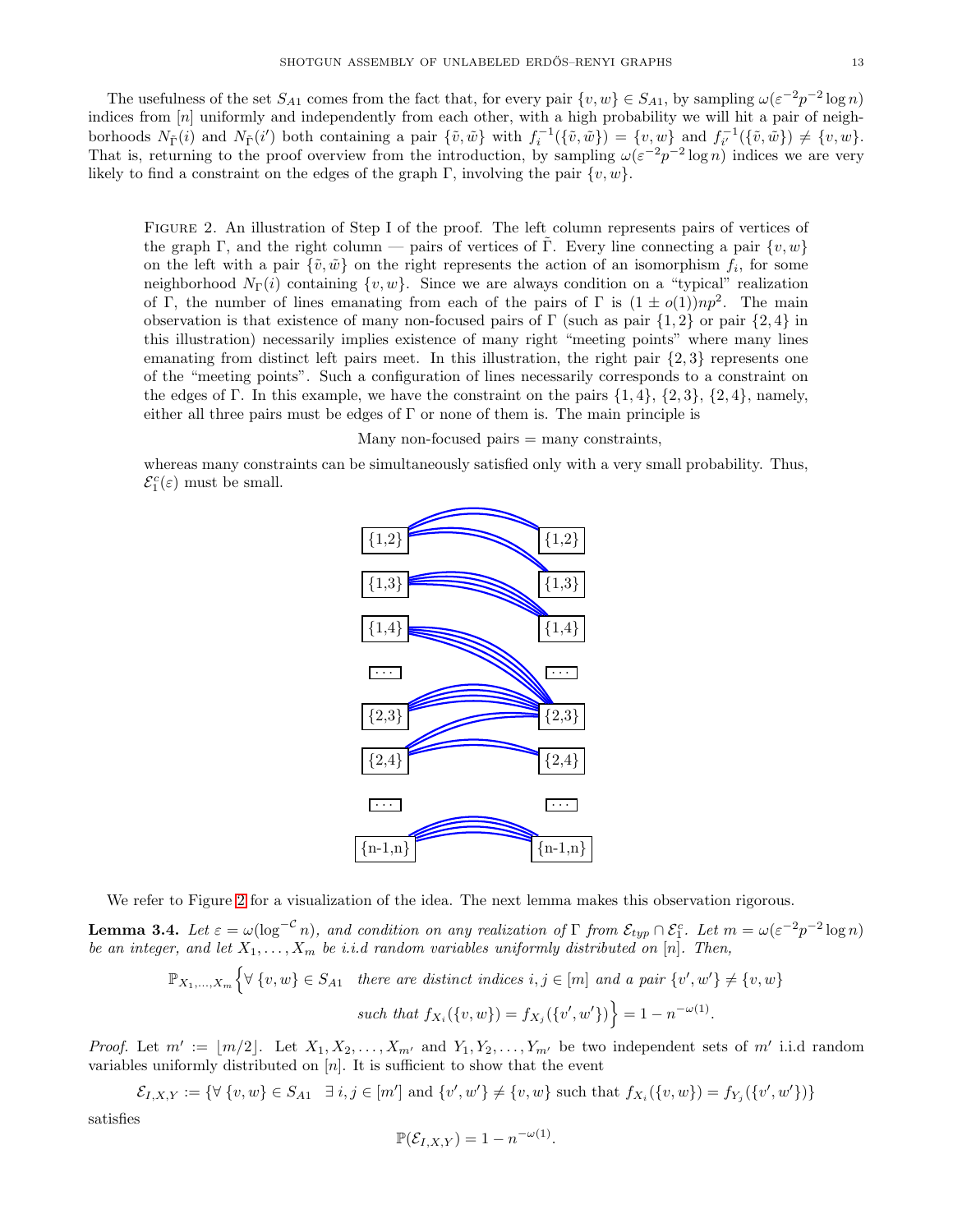By definition of  $S_{A1}$ , for any  $\{v, w\} \in S_{A1}$ 

$$
\mathbb{P}_{X'}\{(X',\{v,w\})\in A_1\}\geq \frac{\varepsilon^2np^2}{4n}=\frac{\varepsilon^2p^2}{4},
$$

where  $X'$  is a random variable uniformly distributed on  $[n]$ .

Let  $\mathcal{E}_{I,X}$  be the event

$$
\mathcal{E}_{I,X} := \{ \forall \{v,w\} \in S_{A1} \quad \exists j \in [m'] \text{ such that } (X_j, \{v,w\}) \in A_1 \}.
$$

Note that

<span id="page-13-0"></span>(14)  
\n
$$
\mathbb{P}(\mathcal{E}_{I,X}^c) = \mathbb{P}\left\{\exists \{v,w\} \in S_{A1} \quad \forall \ i \in [m'], \ (X_i, \{v,w\}) \notin A_1\right\}
$$
\n
$$
\leq |S_{A1}| \left(1 - \frac{\varepsilon^2 p^2}{4}\right)^{m'} \leq \exp\left(2\log(n) - \frac{\varepsilon^2 p^2 m'}{4}\right).
$$

By assuming  $m' = \omega(\log(n)\varepsilon^{-2}p^{-2})$ , the event  $\mathcal{E}_{I,X}^c$  holds with probability  $n^{-\omega(1)}$ . Next, fix an  $m'$ -tuple  $(x_1, \ldots, x_{m'}) \in [n]^{m'}$  (a realization of  $X_1, \ldots, X_{m'}$ ) such that  $\mathcal{E}_{I,X}$  holds. For each  $\{v, w\} \in S_{A1}$ , we pick  $x_{v,w} \in$  ${x_i}_{i=1}^m$  so that  $(x_{v,w}, \{v, w\}) \in A_1$  and let

$$
U(\{v,w\}) := \{i \in [n] : \exists \{v',w'\} \in S_{\Gamma}(i) \setminus \{v,w\} \text{ so that } f_i(\{v',w'\}) = f_{x_{v,w}}(\{v,w\})\}.
$$

Notice that  $f_i$  is an injective map, and thus

$$
|U(\{v,w\})| = |\{(i,\{v',w'\}) \in A : \{v',w'\} \neq \{v,w\} \text{ and } f_i(\{v',w'\}) = f_{x_{v,w}}(\{v,w\})\}| \geq \frac{1}{2}\varepsilon^2 np^2,
$$

where the last inequality follows from  $(x_{v,w}, \{v, w\}) \in A_1$  and the definition of  $A_1$ . Thus, for every  $\{v, w\} \in S_{A_1}$ ,  $\mathbb{P}\{Y' \in U(\lbrace v, w \rbrace) \} \ge \frac{\varepsilon^2}{2p^2}$ , where Y' is a random variable uniformly distributed on [n].

Similar to the upper estimate of  $\mathbb{P}(\mathcal{E}_{I,X}^c)$ , our choice of m' implies

<span id="page-13-1"></span>(15) 
$$
\mathbb{P}(\mathcal{E}_{I,X,Y}^c|\mathcal{E}_{I,X}) \leq n^{-\omega(1)}.
$$

Combining [\(14\)](#page-13-0) and [\(15\)](#page-13-1), we get

$$
\mathbb{P}(\mathcal{E}_{I,X,Y}) = 1 - n^{-\omega(1)}.
$$

The last lemma essentially means that conditioned on a realization of the graph  $\Gamma$  from  $\mathcal{E}_{typ} \cap \mathcal{E}_1^c$  and sampling uniformly at random from the set of indices, we are able to find a large number (namely, of order  $|S_{A1}|$ , in turn estimated from below as  $\Omega(\varepsilon^2 n^2)$  in Corollary [3.3\)](#page-11-1) of constraints on the graph Γ. Those constraints are "spread" over just a little more than  $\log(n)\varepsilon^{-2}p^{-2}$  neighborhoods, yielding just a little less than  $\varepsilon^4n^2p^2/\log n$  constraints per neighborhood. Simultaneous occurrence of such a number of constraints in Γ happens with probability  $\exp(-\Omega(\varepsilon^4 n^2 p^2/\text{polylog}(n)))$ . On the other hand, as it has been mentioned in the introduction, the total number of choices of the sets of neighbors both in Γ and Γ for a given vertex is of order  $\exp(\Theta(np \log n))$ . In the regime  $p \geq n^{-1/2}$ polylog $(n)$  the inverse probability of constraints' satisfaction beats the number of choices of the adjacent vertices, implying the required statement. In what follows, we make the argument rigorous.

*Proof of Proposition [3.1.](#page-10-2)* Let  $D$  be the collection of data structures of the following type:

$$
(i, \{i_1, i_2, i_3, \ldots, i_k\}, g_i : \{i_1, \ldots, i_k\} \mapsto [n]),
$$

where k may take any value in the interval  $\left[\frac{2}{3}np, \frac{4}{3}np\right]$ ; where  $i \in [n]$ ;  $\{i_1, \ldots, i_k\}$  is any k-subset of  $[n]$ , and  $g_i$  is any mapping from  $\{i_1, \ldots, i_k\}$  to  $[n]$ . Similarly to the isomorphisms  $f_i$ , we will be working with the natural extensions of the mappings  $g_i$  to sets of pairs of vertices.

Given a parameter  $m := \lfloor \varepsilon^{-2} p^{-2} \log^2 n \rfloor$ , let  $\mathcal{D}^{\times m}$  be the m-fold Cartesian product of  $\mathcal{D}$ :

 $\mathcal{D}^{\times m} = \{ (D(1), \ldots, D(m)) : \forall t \in [m], D(t) \in \mathcal{D} \}.$ 

A rough estimate gives

 $|\mathcal{D}^{\times m}| = |\mathcal{D}|^m \le (np \cdot n^{4np})^m \le \exp(5 \log(n) npm).$ 

For each 
$$
D^m = (D(1), ..., D(m)) \in \mathcal{D}^{\times m}
$$
, let  $S(D^m) \subset S_2$  be the set  
\n
$$
S(D^m) := \{ \{v, w\} : \exists t_1, t_2 \in [m] \text{ and } \{v', w'\} \in S_2 \setminus \{ \{v, w\} \}
$$
\nsuch that  $g_{i(t_1)}(\{v, w\}) = g_{i(t_2)}(\{v', w'\}) \}$ 

 $\Box$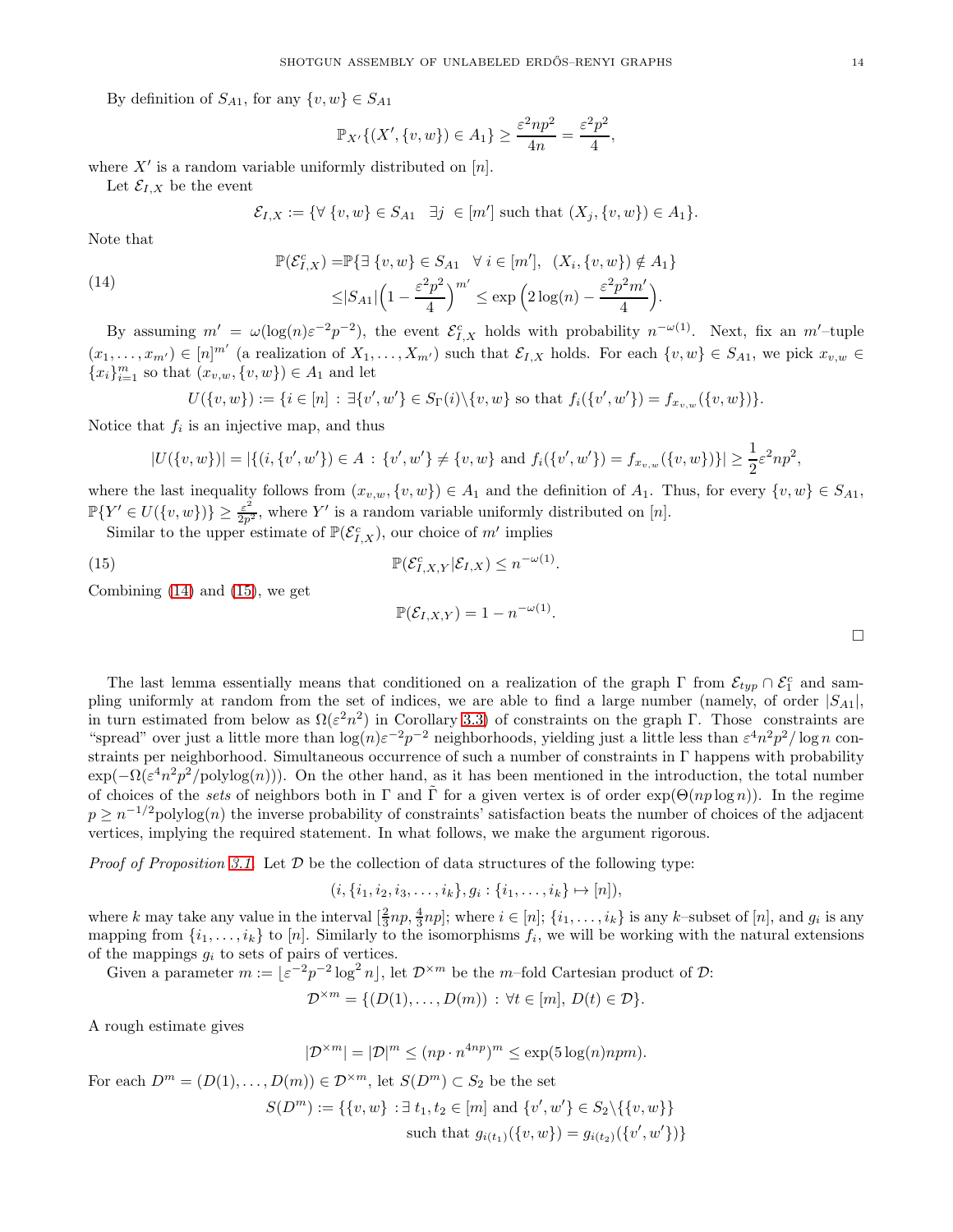(in the above definition, we implicitly require that  $v, w \in \{i_1(t_1), \ldots, i_{k(t_1)}(t_1)\}$  and  $v', w' \in \{i_1(t_2), \ldots, i_{k(t_2)}(t_2)\}$ ). Let  $\mathcal{D}^{\times m}_{*}$  be the subset of  $\mathcal{D}^{\times m}$  containing those structures  $D^{m}$  with  $|S(D^{m})| \geq \frac{\varepsilon^{2}}{5}$  $\frac{5}{5} |S_2|$ .

Condition on any realization of  $\Gamma$ . An element  $D = (i, \{i_1, i_2, i_3, \ldots, i_k\}, g_i : \{i_1, \ldots, i_k\} \mapsto [n]) \in \mathcal{D}$  is said to be Γ–compatible if

- <span id="page-14-1"></span>(1)  $\{i_1, \ldots, i_k\}$  is the set of all vertices in  $\Gamma$  adjacent to i, and
- $(2) \ \forall \ell \in [k], g_i(i_\ell) = f_i(i_\ell).$

Further, an m–tuple  $D^m \in \mathcal{D}^{\times m}$  is  $\Gamma$ –*compatible* if all m elements of  $D^m$  are  $\Gamma$ –compatible.

Next, we will estimate the probability (with respect to the randomness of Γ) that an element  $D^m$  of  $\mathcal{D}_{\ast}^{\times m}$  is  $Γ$ -compatible. Consider an auxiliary graph  $G(D<sup>m</sup>)$  with the vertex set  $S(D<sup>m</sup>)$  and such that  $({v, w}, {v', w'})$  is an edge iff there exist  $t_1 \neq t_2$  with  $g_{i(t_1)}(\{v, w\}) = g_{i(t_2)}(\{v', w'\}).$ 

FIGURE 3. The auxiliary graph  $G(D^{10})$  for the Γ–compatible data structure  $D^{10}$  corresponding to the pair of graphs Γ, Γ from Figure [1.](#page-1-2) We assume that  $D^{10} = (D(1), \ldots, D(10))$ , where for each  $t \leq 10$ ,  $i(t) := t$ ,  $g_t := f_t$ , and the domain of  $g_t$  coincides with that of  $f_t$ . In this example, the graph  $G(D^{10})$  has only one connected component consisting of two points  $\{2,4\}$  and  $\{7,9\}$ .



By definition of  $S(D^m)$ , none of the vertices of  $G(D^m)$  are isolated. Let  $G_1, \ldots, G_r$  be the connected components of  $G(D^m)$ . The event that  $D^m$  is Γ–compatible is contained in the event that for every  $G_s$  with  $s \in [r]$ , either  $V(G_s) \subset E(\Gamma)$  or  $V(G_s) \cap E(\Gamma) = \emptyset$  (see Figure [3\)](#page-14-1). The probability (with respect to the randomness of Γ) for a given index  $s \in [r]$  can be estimated as

$$
\mathbb{P}\{V(G_s) \subset E(\Gamma) \text{ or } V(G_s) \cap E(\Gamma) = \emptyset\} = (1-p)^{|V(G_s)|} + p^{|V(G_s)|} \le \exp(-cp|V(G_s)|)
$$

for some universal constant  $c \in (0, 1)$ . Therefore, by independence,

$$
\mathbb{P}\{D^m \text{ is } \Gamma-\text{compatible}\} \le \prod_{s\in[r]} \exp(-cp|V(G_s)|) \le \exp(-cp|S(D^m)|) \le \exp\Big(-cp\frac{\varepsilon^2}{5}|S_2|\Big).
$$

By the union bound we have

 $\mathbb{P}\{\text{There exists a }\Gamma\text{-compatible structure } D^m\in\mathcal{D}_*^{\times m}\}\leq \exp\Big(5\log(n) npm - c' p \varepsilon^2 n^2\Big),$ 

for some universal constant  $c' > 0$ .

In view of the conditions  $m \leq \varepsilon^{-2} p^{-2} \log^2 n$  and  $\varepsilon = \omega(\log^{-c}(n)),$ 

$$
\frac{c'p\varepsilon^2n^2}{5\log(n)npm} = \frac{c'\varepsilon^2n}{5\log(n)m} \ge \frac{c'\varepsilon^4p^2n}{5\log^3(n)} = \omega(\log^{-4C-3}(n)p^2n) = \omega(1),
$$

where the last equality follows from our assumption that  $p^2 n = \omega(\log^{3+4\mathcal{C}}(n))$ . Hence,

P{There exists a  $\Gamma$ -compatible structure  $D^m \in \mathcal{D}_*^{\times m}$ }  $\leq n^{-\omega(1)}$ .

On the other hand, by [\(13\)](#page-11-0) and Lemma [3.4,](#page-12-1)

P{There exists a  $\Gamma$ -compatible structure  $D^m \in \mathcal{D}_*^{\times m} \mid \mathcal{E}_1^c(\varepsilon) \cap \mathcal{E}_{typ} \} = 1 - n^{-\omega(1)}$ ,

<span id="page-14-0"></span>which implies  $\mathbb{P}(\mathcal{E}_1^c(\varepsilon) \cap \mathcal{E}_{typ}) = n^{-\omega(1)}$ . The result follows.

# 4. STEP II

At this step, we show that with high probability, there exists a bijection  $\pi : [n] \mapsto [n]$  such that for most vertices z of Γ, we have  $f_i(z) = \pi(z)$  for at least an  $(1 - \varepsilon)$ -fraction of neighbors i of z in Γ. The permutation  $\pi$  thus can be viewed as an "approximate" graph isomorphism between  $\Gamma$  and  $\Gamma$ .

Let  $\varepsilon > 0$ . We define the event

$$
\mathcal{E}_2(\varepsilon) := \{ \text{There is a permutation } \pi : [n] \to [n] \text{ with } |\{i \in [n] : \{i, z\} \in E(\Gamma), f_i(z) = \pi(z)\}| \ge (1 - \varepsilon)np \text{ for at least } (1 - \varepsilon)n \text{ vertices } z \in [n] \}.
$$

The main statement of the section is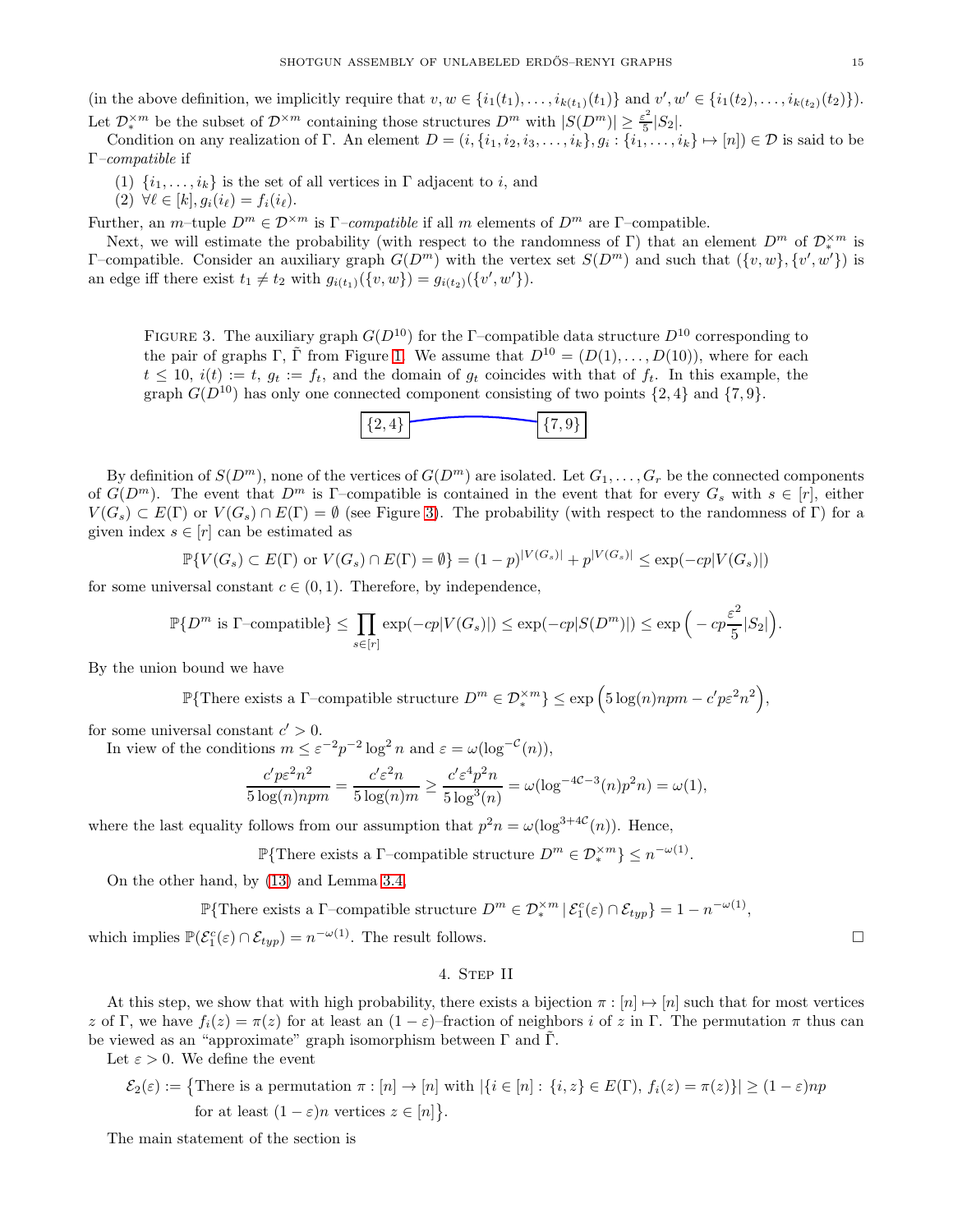<span id="page-15-1"></span>**Proposition 4.1.** There is a universal constant  $C_2 > 0$  with the following property. Let n be large, let  $\varepsilon \in \mathbb{C}$  $[\log^{-c} n, 1/2]$ , and assume that  $np^2 \ge \log^c n$ . Then the event  $\mathcal{E}_1(\varepsilon) \cap \mathcal{E}_{typ}$  is contained in the event  $\mathcal{E}_2(C_2 \varepsilon^{1/3})$ .

First, we will restate the conditions described by  $\mathcal{E}_1(\varepsilon)$ , in a more technical yet more useful form. Namely, we will show that the condition that many vertex pairs of  $\Gamma$  are  $(1 - \varepsilon)$ –focused implies that there are many vertices z which are elements of many  $(1 - \varepsilon)$ –focused pairs in many neighborhoods (see Definition [2.9](#page-6-9) for the notion of  $(1 - \varepsilon)$ –focused pairs).

<span id="page-15-2"></span>**Lemma 4.2.** There is a universal constant  $C'' > 0$  with the following property. Let n be sufficiently large, and assume that  $\varepsilon \in [\log^{-c} n, 1/2]$ . Then, conditioned on any realization of  $\Gamma$  from  $\mathcal{E}_1(\varepsilon) \cap \mathcal{E}_{typ}$ , there are at least  $(1 - C'' \varepsilon^{1/3})n$  vertices  $z \in [n]$  such that

$$
\left| \left\{ i \stackrel{\Gamma}{\sim} z : |\{ v \in V(N_{\Gamma}(i)) \setminus \{i, z\} : \{v, z\} \text{ is } (1 - \varepsilon) - \text{focused and is mapped to its focus by } f_i \} \right| \right|
$$
  
 
$$
\geq (1 - C'' \varepsilon^{1/3}) np \} \left| \geq (1 - C'' \varepsilon^{1/3}) np.
$$

*Proof.* The proof is accomplished with a simple a counting argument combined with the definition of  $\mathcal{E}_{typ}$ . For every  $z \in [n]$ , let  $I_z := V(N_{\Gamma}(z)) \setminus \{z\}$  be the set of neighbors of z in Γ; let  $T \subset S_2$  be the set of  $(1 - \varepsilon)$ -focused pairs, and given an ordered triple  $(z, i, v)$ , let  $\mathbf{1}_{(z,i,v)}$  be the indicator of the expression

<span id="page-15-0"></span> $i \in I_z, v \in V(N_{\Gamma}(i)) \setminus \{i, z\}, \{z, v\}$  is  $(1 - \varepsilon)$ -focused and is mapped to its focus by  $f_i$ .

Using the definition of  $\mathcal{E}_1(\varepsilon)$ , we get

(16) 
$$
\sum_{z=1}^{n} \sum_{i \in I_z} \sum_{v \in V(N_{\Gamma}(i)) \setminus \{i,z\}} \mathbf{1}_{(z,i,v)} \ge (1-\varepsilon)^2 np^2 \cdot n(n-1).
$$

Let the constant  $C'' > 0$  be chosen later. Let U be the set of vertices  $z \in [n]$  satisfying the assertion of the lemma. For every  $z \in U^c$ , let  $\tilde{I}_z$  be the subset of all indices  $i \in I_z$  with

 $|\{v \in V(N_{\Gamma}(i)) \setminus \{i, z\} : \{z, v\} \text{ is } (1 - \varepsilon) \text{-focused and is mapped to its focus by } f_i\}| \geq (1 - C'' \varepsilon^{1/3}) np.$ Note that  $|\tilde{I}_z| \leq (1 - C'' \varepsilon^{1/3}) np$ , by the definition of  $U_c^c$ . On the other hand, in view of the definition of  $\mathcal{E}_{typ}$ , we have  $|I_z| \leq (1 + \log^{-c} n)np$  and  $|V(N_{\Gamma}(i))| \leq (1 + \log^{-c} n)np$  for all  $z, i \in [n]$ . Consequently,

$$
\sum_{z \in U^c} \sum_{i \in I_z} \sum_{v \in V(N_{\Gamma}(i)) \setminus \{i,z\}} \mathbf{1}_{(z,i,v)} \le \sum_{z \in U^c} \sum_{i \in \tilde{I}_z} (1 + \log^{-c} n)np + \sum_{z \in U^c} \sum_{i \in I_z \setminus \tilde{I}_z} (1 - C'' \varepsilon^{1/3})np
$$
  
\n
$$
= |U^c| \Big( |\tilde{I}_z|(1 + \log^{-c} n)np + (|I_z| - |\tilde{I}_z|)(1 - C'' \varepsilon^{1/3})np \Big)
$$
  
\n
$$
\le |U^c| \Big( (1 - C'' \varepsilon^{1/3})np(1 + \log^{-c} n)np + (C'' \varepsilon^{1/3} np + np \log^{-c} n)(1 - C'' \varepsilon^{1/3})np \Big),
$$

whence

$$
\sum_{z=1}^{n} \sum_{i \in I_z} \sum_{v \in V(N_{\Gamma}(i)) \setminus \{i,z\}} \mathbf{1}_{(z,i,v)} \le \sum_{z \in U} |I_z| \max_{i \in [n]} |V(N_{\Gamma}(i)| + \sum_{z \in U^c} \sum_{i \in I_z} \sum_{v \in V(N_{\Gamma}(i)) \setminus \{i,z\}} \mathbf{1}_{(z,i,v)} \n\le |U| ((1 + \log^{-c} n)np)^2 + |U^c| (n^2 p^2 + 2n^2 p^2 \log^{-c} n - (C'')^2 \varepsilon^{2/3} n^2 p^2) \n\le n^3 p^2 + 5n^3 p^2 \log^{-c} n - (C'')^2 \varepsilon^{2/3} n^2 p^2 |U^c|.
$$

It is easy to see that if  $|U^c| \geq C'' \varepsilon^{1/3} n$  and assuming C'' is sufficiently large, the last inequality would contradict [\(16\)](#page-15-0). The result follows.  $\square$ 

Proof of Proposition [4.1.](#page-15-1) Let  $\varepsilon$  satisfy the assumptions of Lemma [4.2,](#page-15-2) and let C'' be the constant from the lemma. Condition on any realization of  $\Gamma$  in  $\mathcal{E}_1(\varepsilon) \cap \mathcal{E}_{typ}$ , and fix any point  $z \in [n]$  satisfying the assertion of Lemma [4.2.](#page-15-2) Let  $J_z$  be the set of all neighbors i of z in  $\Gamma$  such that

 $|\{v \in V(N_{\Gamma}(i)) \setminus \{i, z\} : \{v, z\} \text{ is } (1 - \varepsilon) \text{-focused and is mapped to its focus by } f_i\}| \geq (1 - C'' \varepsilon^{1/3}) np.$ Note that  $|J_z| \geq (1 - C'' \varepsilon^{1/3}) np$ . Denote

 $M_z(i) := \{ v \in V(N_\Gamma(i)) \setminus \{i, z\} : \{v, z\} \text{ is } (1 - \varepsilon) \text{-focused and is mapped to its focus by } f_i \}, \quad i \in J_z.$ 

We construct an auxiliary multigraph  $G_z$  with the vertex set  $J_z$ , such that for every pair of distinct elements  $i_1, i_2 \in J_z$ , the edge between  $i_1$  and  $i_2$  has multiplicity equal to the size of the intersection  $M_z(i_1) \cap M_z(i_2)$  (see Figure [4\)](#page-15-0).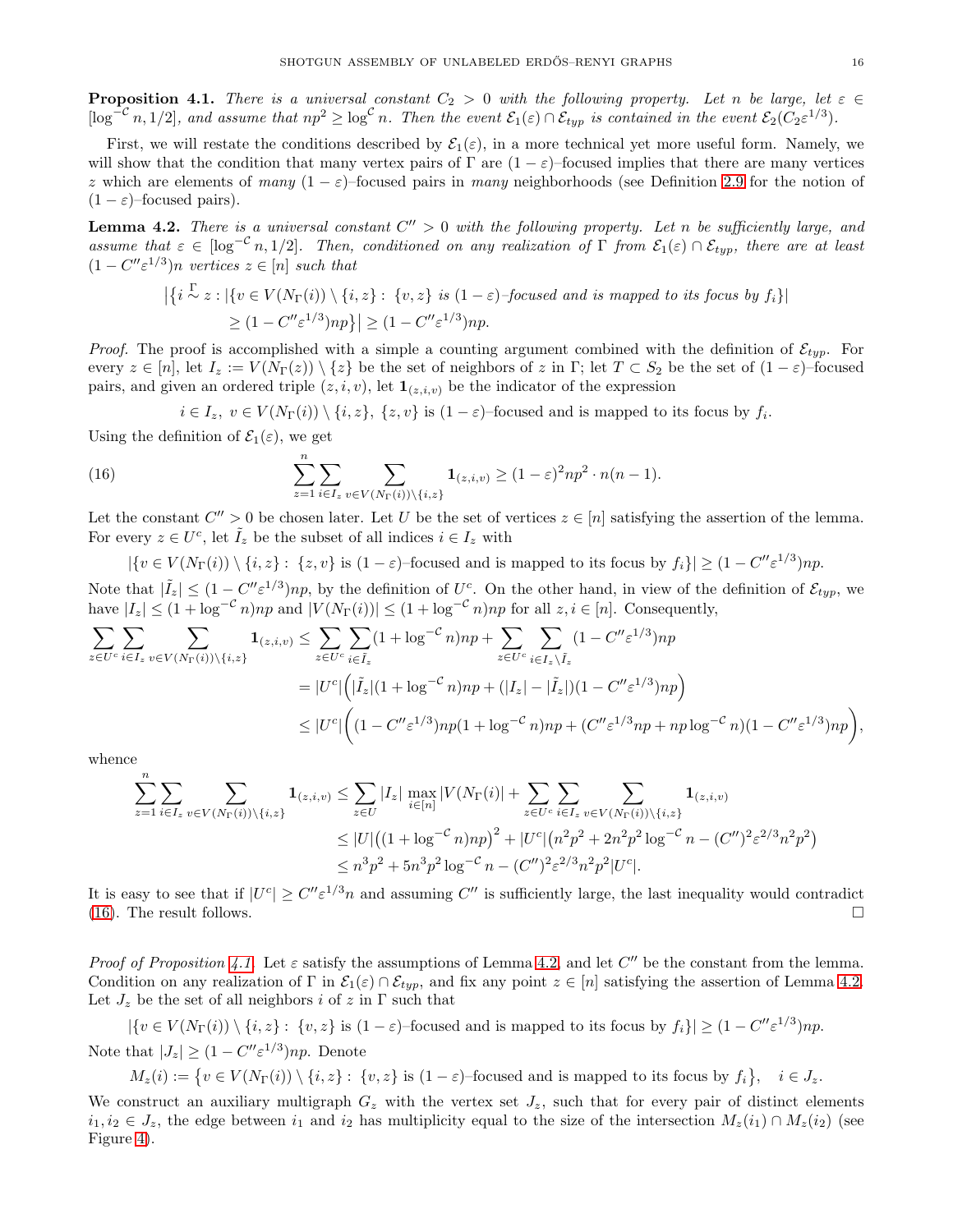FIGURE 4. An illustration of the auxiliary graph  $G_z$  used to estimate from above the size of the set of pairs of indices  $i_1 \neq i_2$  from  $J_z$  with  $f_{i_1}(z) \neq f_{i_2}(z)$  (denoted by  $Q$  in the proof of Proposition [4.1\)](#page-15-1). The graph  $G_z$  splits into communities in accordance with the values of  $f_i(z)$ . In this illustration, there are three communities  $\{i : f_i(z) = z^{(\ell)}\}, \ell = 1, 2, 3$ . Any pair of vertices from different communities are either not adjacent or are connected by an edge of multiplicity one. Further, any pair of vertices within a same community are connected by a multiedge of multiplicity at most  $(1 + \log^{-C} n)np^2$ , in view of conditioning on  $\mathcal{E}_{typ}$ .



Thus, the total multiplicity of the edges of  $G_z$  is given by

$$
\frac{1}{2} \sum_{i_1 \neq i_2, i_1, i_2 \in J_z} |M_z(i_1) \cap M_z(i_2)|,
$$

where the sets  $M_z(i)$  satisfy

$$
\sum_{i \in J_z} |M_z(i)| \ge |J_z|(1 - C'' \varepsilon^{1/3}) np.
$$

Applying Lemma [2.2,](#page-5-2) we immediately get that the total multiplicity of the edges of  $G<sub>z</sub>$  is at least

<span id="page-16-0"></span>(17) 
$$
\frac{1}{2}(1-C''\varepsilon^{1/3})^2np^2|J_z|^2-\frac{1}{2}\sum_{i\in J_z}|M_z(i)|\geq \frac{1}{2}(1-C''\varepsilon^{1/3})^2np^2|J_z|^2-\frac{1}{2}|J_z|(1+\log^{-c}n)np.
$$

Next, we will get an upper bound on the total multiplicity. Note that the size of the intersection  $M_z(i_1) \cap M_z(i_2)$ (hence the multiplicity of any multiedge in  $G_z$ ) does not exceed  $(1 + \log^{-c} n)np^2$ , in view of the definition of  $\mathcal{E}_{typ}$ . Further, whenever  $f_{i_1}(z) \neq f_{i_2}(z)$ , the multiedge between  $i_1$  and  $i_2$  can only have multiplicity zero or one. Indeed, otherwise we would be able to find two distinct vertices  $v, w \in M_z(i_1) \cap M_z(i_2)$ , such that both  $\{v, z\}$  and  $\{w, z\}$  are mapped to their respective focuses by both  $f_{i_1}$  and  $f_{i_2}$ . If  $f_{i_1}(z) = \tilde{z}$  and  $f_{i_2}(z) = \tilde{z}$  for some  $\tilde{z} \neq \tilde{z}$  then necessarily  $f_{i_1}(\{v, z\}) = f_{i_2}(\{v, z\}) = \{\tilde{z}, \tilde{z}\},\$ and, similarly,  $f_{i_1}(\{w, z\}) = f_{i_2}(\{w, z\}) = \{\tilde{z}, \tilde{z}\}.$  But this is impossible since  $v, w, z$  must be mapped to three distinct vertices of  $\tilde{\Gamma}$  (both by  $f_{i_1}$  and  $f_{i_2}$ ).

Thus, if we denote by Q the subset of all 2-subsets  $\{i_1, i_2\}$  of  $J_z$  such that  $f_{i_1}(z) \neq f_{i_2}(z)$  then the total multiplicity of multiedges of  $G_z$  can be estimated from above by

$$
|Q| + (1 + \log^{-c} n)np^2 \left(\frac{1}{2}|J_z|(|J_z| - 1) - |Q|\right) \le \frac{1}{2}|J_z|(|J_z| - 1)(1 + \log^{-c} n)np^2 - |Q|np^2.
$$

Together with the lower bound [\(17\)](#page-16-0), this implies the inequality

$$
|Q| \le \frac{1}{2} |J_z|^2 (1 + \log^{-c} n) + \frac{1}{2p} |J_z| (1 + \log^{-c} n) - \frac{1}{2} (1 - C'' \varepsilon^{1/3})^2 |J_z|^2
$$
  

$$
\le \frac{1}{2} n^2 p^2 (1 + \log^{-c} n)^3 + \frac{1}{2} n (1 + \log^{-c} n)^2 - \frac{1}{2} (1 - C'' \varepsilon^{1/3})^2 (1 + \log^{-c} n)^2 n^2 p^2,
$$

which in turn gives, as  $np^2 \varepsilon^{1/3} = \Omega(1)$ ,

$$
|Q| \le C\varepsilon^{1/3} n^2 p^2
$$

for some universal constant  $C > 0$ . Thus, there is a vertex  $\pi'(z) := \tilde{z}$  of  $\tilde{\Gamma}$  such that  $f_i(z) = \pi'(z)$  for at least  $(1 - C' \varepsilon^{1/3})$ np indices  $i \in J_z$ .

The above argument produced a mapping  $\pi' : [n] \to [n]$  such that for at least  $(1 - C' \varepsilon^{1/3})n$  vertices  $z \in [n]$ , we have  $f_i(z) = \pi'(z)$  for at least  $(1 - C' \varepsilon^{1/3}) np$  indices  $i \in J_z$ . The last step of the proof is to "convert" the mapping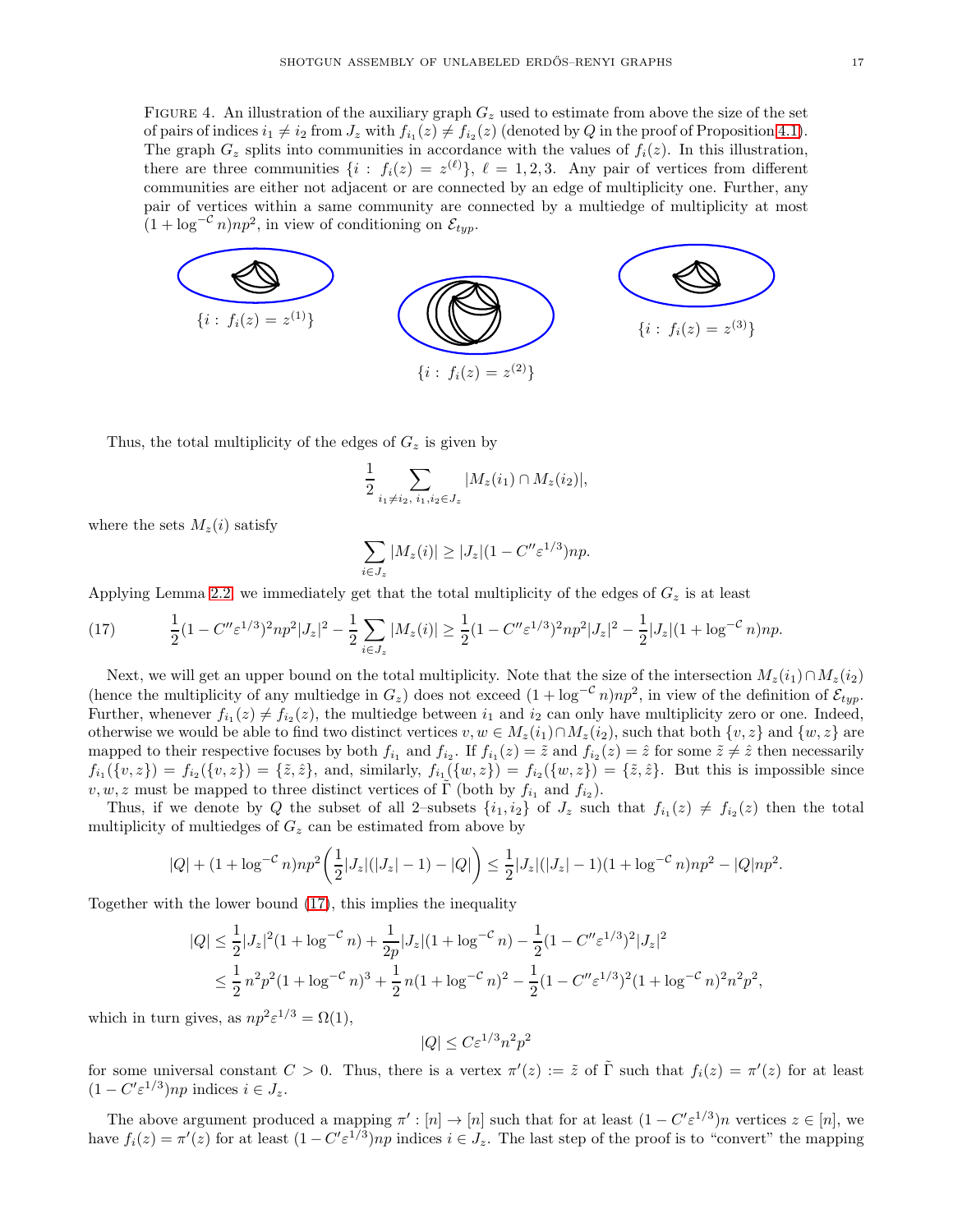$\pi'$  to a permutation  $\pi$  of  $[n]$  with similar properties. We have, in view of the conditions on  $\pi'$ ,

$$
\sum_{\tilde{w}\in\pi'([n])}\sum_{i=1}^n\sum_{v\sim i}\mathbf{1}_{\{f_i(v)=\tilde{w}\}}=\sum_{i=1}^n\sum_{v\sim i}\mathbf{1}_{\{f_i(v)\in\pi'([n])\}}=\sum_{z=1}^n\sum_{i\sim z}\mathbf{1}_{\{f_i(z)\in\pi'([n])\}}\geq (1-C'\varepsilon^{1/3})^2n^2p.
$$

On the other hand, we know that each vertex of Γ, hence Γ, has degree at most  $(1 + \log^{-c} n)np$  on  $\mathcal{E}_{typ}$ , whence

$$
\sum_{i=1}^{n} \sum_{v \sim i} \mathbf{1}_{\{f_i(v) = \tilde{w}\}} \le (1 + \log^{-C} n) np
$$

for every  $\tilde{w} \in \pi'([n])$ . Thus,

$$
(1 - C' \varepsilon^{1/3})^2 n^2 p \le (1 + \log^{-C} n) np |\pi'([n])|,
$$

implying that  $|\pi'([n])| \geq (1 - \tilde{C} \varepsilon^{1/3})n$  for some constant  $\tilde{C} > 0$ . Let W be a maximal subset of [n] on which the mapping  $\pi'$  is injective, that is W is a subset such that for every  $z \in W^c$ ,  $\pi'(z) \in \pi'(W)$ . From the above,  $|W| \geq (1 - \tilde{C} \varepsilon^{1/3})n$ . Choose any permutation  $\pi$  on  $[n]$  such that  $\pi(z) = \pi'(z)$  for all  $z \in W$ . Then  $\pi(z) = \pi'(z)$  for at least  $(1 - \tilde{C} \varepsilon^{1/3})n$  points  $z \in [n]$ . It is easy to check that  $\pi$  satisfies the required properties.

## 5. Step III

<span id="page-17-0"></span>The goal of this section is to show that with high probability the permutation from event  $\mathcal{E}_2(\varepsilon)$  can be chosen to be close to the identity. Let  $\varepsilon > 0$ . We define the event

$$
\mathcal{E}_3(\varepsilon) := \bigg\{\sum_{i\in[n]}|\{z\stackrel{\Gamma}{\sim}i:\;f_i(z)=z\}|\geq (1-\varepsilon)n^2p\bigg\}.
$$

<span id="page-17-3"></span>**Proposition 5.1.** There is a universal constant  $C_3 > 0$  with the following property. Let n be large and let  $p = \omega\left(\frac{\log^{2c} n}{n}\right)$  and  $\max\{2ep, \log^{-c} n\} \leq \varepsilon \leq \frac{1}{2}$ . Then

$$
\mathbb{P}(\mathcal{E}_3(C_3\varepsilon)\cap \mathcal{E}_{typ})\geq \mathbb{P}(\mathcal{E}_2(\varepsilon)\cap \mathcal{E}_{typ})-n^{-\omega(1)}.
$$

The crucial part of the argument is encapsulated in the lemma below, which establishes a connection between certain properties of the permutation  $\pi$  from  $\mathcal{E}_2(\varepsilon)$  and the number of constraints imposed on the edges of Γ.

<span id="page-17-2"></span>**Lemma 5.2.** Let  $\varepsilon \in [\log^{-c} n, 1/2]$ . Condition on a realization of the graph  $\Gamma$  from  $\mathcal{E}_2(\varepsilon) \cap \mathcal{E}_{typ}$ , and let  $\pi$  be the permutation from the definition of  $\mathcal{E}_2(\varepsilon)$ . Denote by W the collection of all ordered pairs  $(v, w)$ , with  $v \neq w$ , such that  $\{v, w\}$  is an edge of  $\Gamma$  and  $f_v(w) = \pi(w) \neq w$ . Further, let  $m := \lceil 2n \log n \rceil$ , and let  $X_j, Y_j, j = 1, 2, \ldots, m$ , be i.i.d variables uniformly distributed on  $[n]$ . Then with probability at least

$$
\max(0, |W|n^{-2} - 3\varepsilon p - 2n^{-1} - 8mn^{-2})^m,
$$

all unordered pairs  $\{X_j, Y_j\}, \{\pi^{-1}(X_j), \pi(Y_j)\}, j = 1, 2, ..., m$ , are distinct edges of  $\Gamma$ .

*Proof.* Condition on a realization of the graph Γ from  $\mathcal{E}_2(\varepsilon) \cap \mathcal{E}_{typ}$ , and let π be the permutation from the definition of  $\mathcal{E}_2(\varepsilon)$ . For each  $i \in [n]$ , denote by  $U_i$  the collection of all vertices  $v \sim i$  such that  $f_i(v) = \pi(v)$ . Observe that, in view of the definition of  $\mathcal{E}_2(\varepsilon)$ ,

$$
\sum_{i=1}^{n} |U_i| \ge (1 - \varepsilon) np \cdot (1 - \varepsilon) n \ge (1 - 2\varepsilon) n^2 p.
$$

Let X, Y be independent variables uniform on [n]. Obviously then,  $(X, Y)$  belongs to W with probability  $\lfloor W | n^{-2}$ , and, conditioned on the event  $\{(X, Y) \in W\}$ , the pair  $(X, Y)$  is uniformly distributed on W. Further, let  $\tilde{T}$  be the collection of all ordered pairs  $(\tilde{w}, \tilde{v})$  such that  $\{\tilde{w}, \tilde{v}\}$  is an edge of  $\tilde{\Gamma}$  and  $f_{\tilde{w}}(\pi^{-1}(\tilde{v})) \neq \tilde{v}$ . Note that

$$
|\tilde{T}|=\sum_{i=1}^n|(V(N_\Gamma(i))\setminus\{i\})\setminus U_i|=\sum_{i=1}^n|(V(N_\Gamma(i))\setminus\{i\})|-\sum_{i=1}^n|U_i|\leq (1+\log^{-c}n)n^2p-(1-2\varepsilon)n^2p\leq 3\varepsilon n^2p.
$$

Thus, we get that with probability at least  $|W|n^{-2} - 3\varepsilon p$ , the following holds:

<span id="page-17-1"></span>(18) 
$$
(X,Y) \in W
$$
 and  $(\pi(Y), X) \notin \tilde{T}$ .

Assume for a moment that condition [\(18\)](#page-17-1) holds. The inclusion  $(X, Y) \in W$  implies that  $\{f_X(X), f_X(Y)\}$  $\{X,\pi(Y)\}\$ is an edge of  $\tilde{\Gamma}$ . Then, the condition  $(\pi(Y),X)\notin \tilde{T}$  is equivalent to  $f_{\pi(Y)}(\pi^{-1}(X))=X$ . Thus,  ${f_{\pi(Y)}^{-1}(X), f_{\pi(Y)}^{-1}(\pi(Y))} = {\pi^{-1}(X), \pi(Y)}$  is an edge in  $\Gamma$ . To summarize,

(18) 
$$
\Rightarrow \{X, Y\}, \{\pi^{-1}(X), \pi(Y)\} \in E(\Gamma)
$$
 and  $\pi(Y) \neq Y$ ,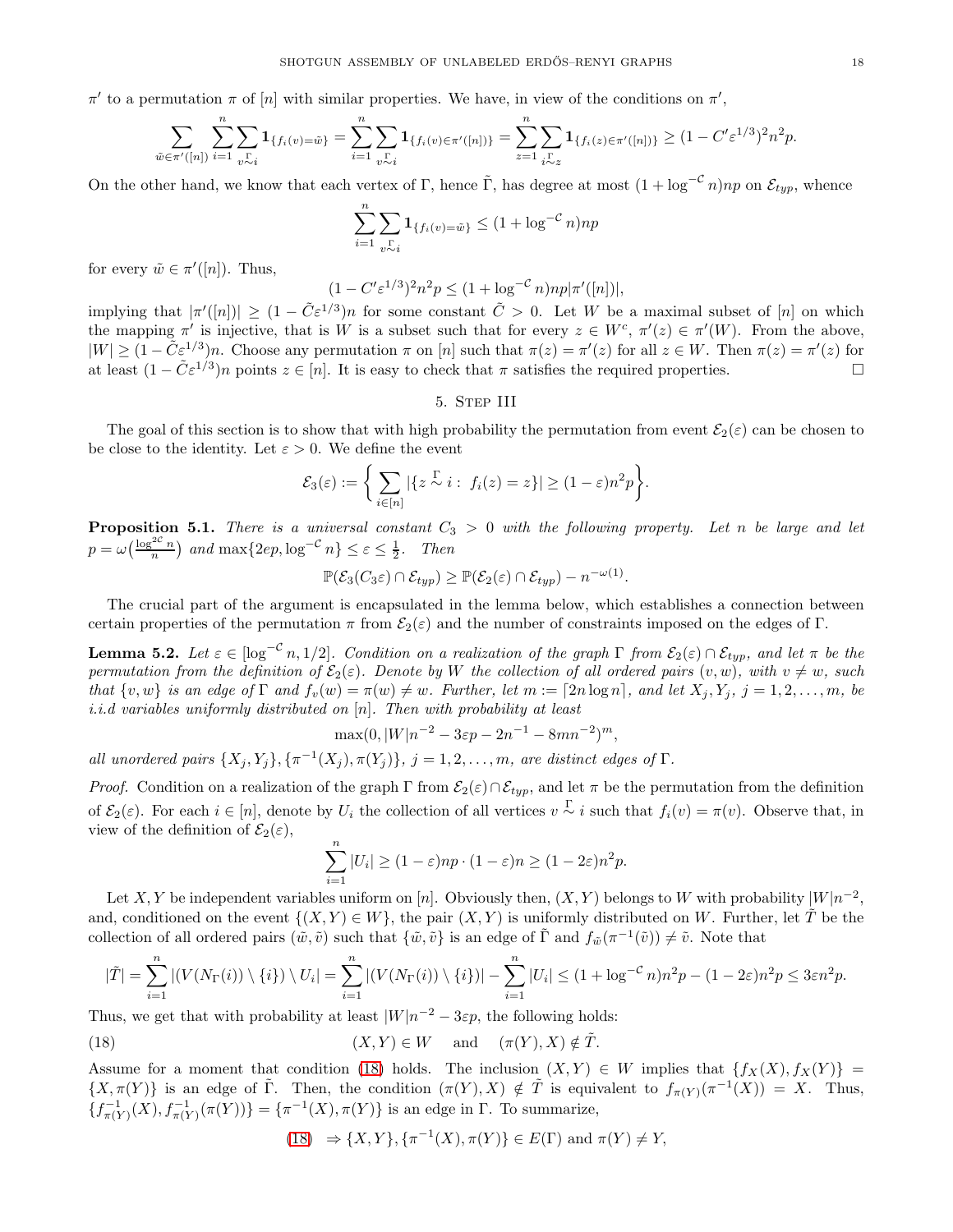where the condition  $\pi(Y) \neq Y$  follows immediately as  $(X, Y) \in W$ . Since  $X \notin \{Y, \pi(Y)\}\$  with probability at least  $1 - 2n^{-1}$ , we get that the event

 $\{X,Y\}$  and  $\{\pi^{-1}(X), \pi(Y)\}$  are distinct edges of  $\Gamma$ 

holds with probability at least  $|W|n^{-2} - 3\varepsilon p - 2n^{-1}$ .

In view of the above observations, with probability at least

$$
\max(0, |W|n^{-2} - 3\varepsilon p - 2n^{-1} - 4mn^{-2})^m,
$$

all unordered pairs  $\{X_j, Y_j\}$ ,  $\{\pi^{-1}(X_j), \pi(Y_j)\}$ ,  $j = 1, 2, ..., m$ , are distinct edges of  $\Gamma$ .

<span id="page-18-0"></span>**Lemma 5.3.** Let  $\varepsilon \in [\log^{-c} n, 1/2]$ . Let event  $\mathcal E$  be defined as

$$
\mathcal{E} := \{ \text{There is a permutation } \pi : [n] \to [n] \text{ with } |\{j \in [n] : \pi(j) \neq j\}| \geq 14\epsilon n
$$
  
and such that  $|\{i \in [n] : z \overset{\Gamma}{\sim} i, f_i(z) = \pi(z)\}| \geq (1 - \varepsilon)np$   
for at least  $(1 - \varepsilon)n$  vertices  $z \in [n]\}.$ 

Condition on any realization of the graph  $\Gamma$  from  $\mathcal{E} \cap \mathcal{E}_{typ}$ . Let W be defined as in Lemma [5.2.](#page-17-2) Then necessarily  $|W| > 4\epsilon n^2p$ .

Proof. Let Q be the collection of all ordered pairs  $(v, w)$  with  $v \neq w$ , such that  $\{v, w\}$  is an edge of  $\Gamma$  and  $f_v(w) = \pi(w)$ . By the definition of  $\mathcal{E}$ , we get  $|Q| \geq (1 - \varepsilon)np \cdot (1 - \varepsilon)n$ . Let J be the set of indices  $j \in [n]$  with  $\pi(j) \neq j$ , and let U be the collection of all ordered pairs of the form  $(v, j)$  where  $j \in J$  and  $\{v, j\}$  is an edge of Γ. From the definition of  $\mathcal{E}_{typ}$  we get  $|U| \geq |J|(1 - \log^{-c} n)np$ . On the other hand, the total number of pairs  $(v, w)$ corresponding to edges of  $\Gamma$  is at most  $n \cdot (1 + \log^{-c} n) np$ . Thus,

$$
|Q| + |U| - |Q \cap U| \le n \cdot (1 + \log^{-C} n) np,
$$

implying

$$
|W| = |Q \cap U| \ge (1 - \varepsilon)np \cdot (1 - \varepsilon)n + |J|(1 - \log^{-c} n)np - n \cdot (1 + \log^{-c} n)np \ge |J|np/2 - 3\varepsilon n^2p.
$$
  
Since  $|J| \ge 14\varepsilon n$ , we get the result.

*Proof of Proposition [5.1.](#page-17-3)* Let  $\mathcal E$  be defined as in Lemma [5.3,](#page-18-0) let  $m := \lceil 2n \log n \rceil$ , and let  $X_j, Y_j, j = 1, 2, \ldots, m$ , be i.i.d variables uniformly distributed on [n] mutually independent with Γ. Let M be the set of all permutations  $\sigma$ with  $|\{j \in [n]: \sigma(j) \neq j\}| \geq 14\varepsilon n$ , and for each  $\sigma \in M$  denote by  $\mathcal{E}_{\sigma}$  the event

$$
\mathcal{E}_{\sigma} := \{ |\{ i \in [n] : z \stackrel{\Gamma}{\sim} i, f_i(z) = \sigma(z) \}| \ge (1 - \varepsilon) np
$$
  
for at least  $(1 - \varepsilon)n$  vertices  $z \in [n] \}.$ 

Obviously,  $\mathcal{E} = \bigcup_{\sigma \in M} \mathcal{E}_{\sigma}$ , and, combining Lemmas [5.2](#page-17-2) and [5.3,](#page-18-0) we get that conditioned on any  $\Gamma$  in  $\mathcal{E}_{\sigma} \cap \mathcal{E}_{typ}$ , with conditional probability at least

$$
\max(0, 4\varepsilon p - 3\varepsilon p - 2n^{-1} - 8mn^{-2})^m \ge \left(\frac{\varepsilon p}{2}\right)^m
$$

all pairs  $\{X_j, Y_j\}, \{\sigma^{-1}(X_j), \sigma(Y_j)\}, j = 1, 2, \ldots, m$ , are distinct edges of  $\Gamma$ .

On the other hand, for an arbitrary permutation  $\sigma$  the (unconditional) probability that the pairs  $\{X_i, Y_j\}$  and  ${\{\sigma^{-1}(X_j), \sigma(Y_j)\}}, j = 1, 2, \ldots, m$ , are distinct edges of  $\Gamma$ , is at most  $p^{2m}$ . Hence, for every  $\sigma \in M$  we get

$$
\mathbb{P}(\mathcal{E}_{\sigma} \cap \mathcal{E}_{typ}) \leq \frac{\mathbb{P}\{\forall j, \{X_j, Y_j\} \in \Gamma, \{\sigma^{-1}(X_j), \sigma(Y_j)\} \in \Gamma, \text{ and } \{X_j, Y_j\} \neq \{\sigma^{-1}(X_j), \sigma(Y_j)\} \}}{\mathbb{P}\{\forall j \in [m], \{X_j, Y_j\} \in \Gamma, \{\sigma^{-1}(X_j), \sigma(Y_j)\} \in \Gamma, \text{ and } \{X_j, Y_j\} \neq \{\sigma^{-1}(X_j), \sigma(Y_j)\} \mid \mathcal{E}_{\sigma} \cap \mathcal{E}_{typ} \}}\n\n\leq \frac{p^{2m}}{(\varepsilon p/2)^m} = \left(\frac{2p}{\varepsilon}\right)^m \leq \exp(-m),
$$

where the last inequality follows from the assumption  $2pe < \varepsilon$ .

Taking the union bound over all  $\sigma \in M$ , we get that the event  $\mathcal{E} \cap \mathcal{E}_{typ}$  has probability  $n^{-\omega(1)}$ , so that

$$
\mathbb{P}((\mathcal{E}_2(\varepsilon)\setminus \mathcal{E})\cap \mathcal{E}_{typ}) \geq \mathbb{P}((\mathcal{E}_2(\varepsilon)\cap \mathcal{E}_{typ}) - n^{-\omega(1)}.
$$

It remains to check that  $(\mathcal{E}_2(\varepsilon) \setminus \mathcal{E}) \cap \mathcal{E}_{typ}$  is contained in  $\mathcal{E}_3(C\varepsilon) \cap \mathcal{E}_{typ}$  for a sufficiently large universal constant C > 0. Fix any realization of Γ within the event  $(\mathcal{E}_2(\varepsilon)\setminus \mathcal{E})\setminus \mathcal{E}_{typ}$ , and let π be the corresponding permutation from  $\mathcal{E}_2(\varepsilon)$ . Then the set  $\{z \in [n] : \pi(z) \neq z\}$  has cardinality at most  $14\varepsilon n$ . Combined with [\(3\)](#page-6-2), this implies that the set  $O_1 := \{(i, z) : i \stackrel{\Gamma}{\sim} z, \ \pi(z) \neq z\}$  has cardinality at most  $(1 + \log^{-c}(n))np \cdot 14\varepsilon n \leq 15\varepsilon n^2p$ . Next, by the definition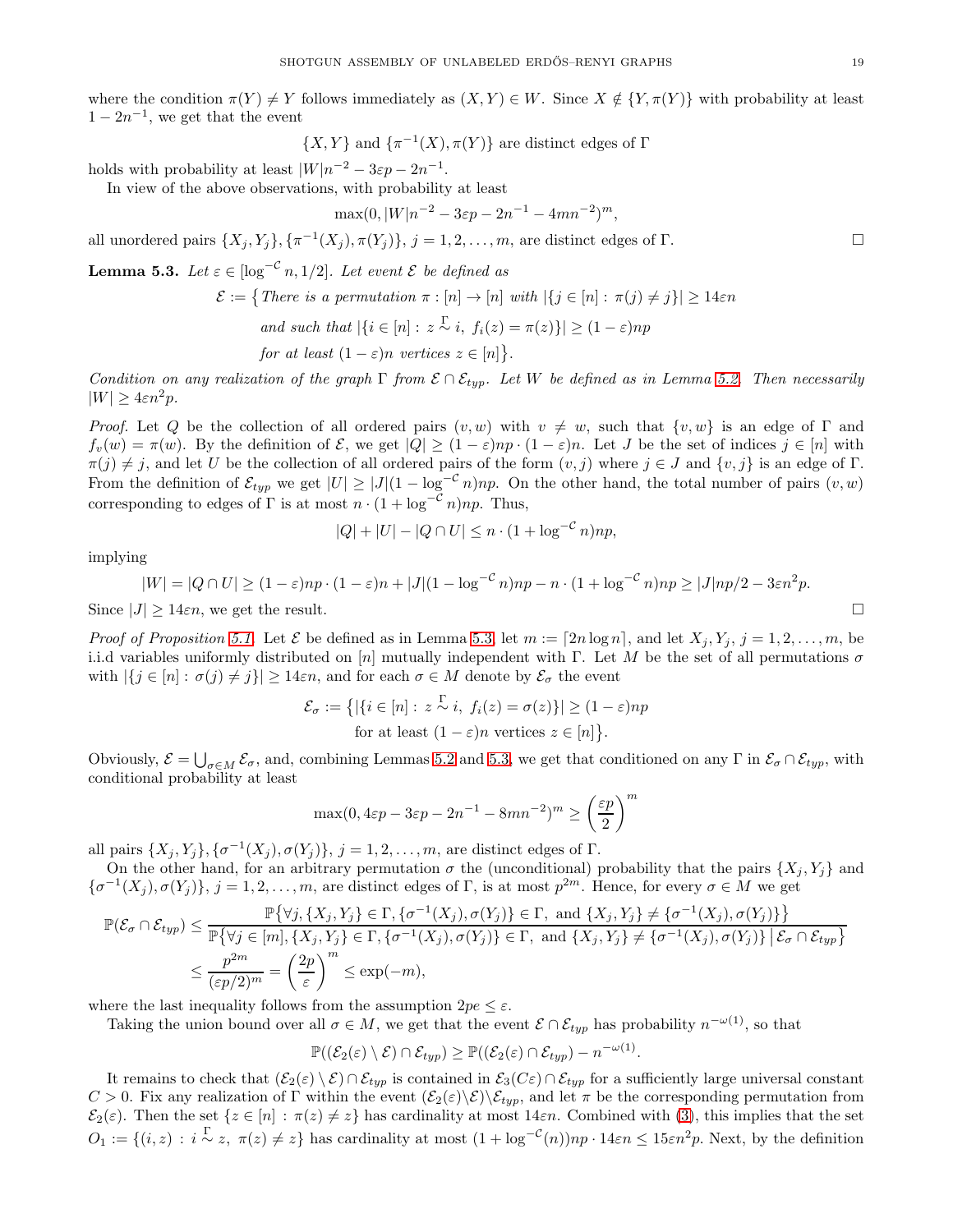of  $\mathcal{E}_2(\varepsilon)$ , the set  $O_2 := \{(i, z) : i \stackrel{\Gamma}{\sim} z, f_i(z) = \pi(z)\}\)$  has cardinality at least  $(1 - \varepsilon)n + (1 - \varepsilon)n \ge (1 - 2\varepsilon)n^2p$ , and thus  $|O_2 \backslash O_1| \ge (1 - 17\varepsilon)n^2p$ . On the other hand,

$$
O_2\backslash O_1\subset\{(i,z)\,:\, i\stackrel{\Gamma}{\sim} z,\, f_i(z)=z\},
$$

<span id="page-19-0"></span>which implies that we are within the event  $\mathcal{E}_3(17\varepsilon)$ .

6. STEP IV

In this section, we complete the proof of Theorem [1.3.](#page-1-2) Our goal is to develop a bootstrapping argument which would allow to pass from the conclusion of Step III to the desired statement, specifically, we will show that if the permutation  $\pi$  from the definition of  $\mathcal{E}_2(\varepsilon)$  is "close" to the identity, then it must be the identity. Recall some definitions from the introduction:

$$
\mathcal{P} := \{ (v, w) \in [n]^{\times 2} : \{v, w\} \in E(\Gamma) \},\
$$
  

$$
\tilde{\mathcal{P}} := \{ (\tilde{v}, \tilde{w}) \in [n]^{\times 2} : \{ \tilde{v}, \tilde{w} \} \in E(\tilde{\Gamma}) \},\
$$
  

$$
\mathcal{M} := \{ (v, w) \in \mathcal{P} : f_v(w) = w \}.
$$

For every pair of vertices  $(v, w) \in \mathcal{P}$ , let

$$
\mathcal{V}(v, w) := \{ z : (v, z) \in \mathcal{M} \text{ and } \{ w, z \} \in E(\Gamma) \},
$$

and define

$$
\mathcal{V}:=\Big\{(v,w)\in\mathcal{P}\,:\,|\mathcal{V}(v,w)|\geq \frac{6}{10}np^2\Big\}.
$$

Everywhere in this section, by  $\mathcal{V}^c$  and  $\mathcal{M}^c$  we denote the complements of  $\mathcal V$  and  $\mathcal M$  in  $\mathcal P$ .

<span id="page-19-2"></span>**Lemma 6.1.** Conditioned on  $\mathcal{E}_{typ}$ , we have

<span id="page-19-4"></span>(19) 
$$
(v, w) \in \mathcal{V} \cap \mathcal{M}^c \Rightarrow (f_v(w), f_{f_v(w)}^{-1}(v)) \in \mathcal{V}^c.
$$

We refer to Figure [5](#page-19-1) for a graphical illustration of the above lemma.

FIGURE 5. A graphical interpretation of the statement of Lemma [6.1.](#page-19-2) Here,  $(v, w)$  is an ordered pair from  $V \cap \mathcal{M}^c$ , with  $\tilde{w} := f_v(w)$ . On the left hand side, we depict a part of the neighborhoods  $N_{\Gamma}(v), N_{\tilde{\Gamma}}(v)$ , showing w and common neighbors  $z_1, z_2, z_3, \ldots$  of v and w in  $\Gamma$  (which correspond to common neighbors  $\tilde{z}_1, \tilde{z}_2, \tilde{z}_3, \ldots$  of v and  $\tilde{w}$  in  $\Gamma$ ). On the right hand side, we consider a part of the neighborhoods  $N_{\Gamma}(\tilde{w}), N_{\tilde{\Gamma}}(\tilde{w})$ . Note that the condition  $(v, w) \in V$  implies that  $\tilde{z}_j = z_j$  for at least  $\frac{6}{10}np^2$  indices j. If it were also true that  $(\tilde{w}, f_{\tilde{w}}^{-1}(v)) \in V$  then we would necessarily have  $z'_j = \tilde{z}_j$  for at least  $\frac{6}{10}np^2$  indices j. But then  $z_j$  would be a common neighbor of  $v, w, \tilde{w}$  in  $\Gamma$  for at least  $(1 - o(1)) \frac{2}{10} np^2$  indices j, which is prohibited by  $\mathcal{E}_{typ}$ .

<span id="page-19-1"></span>

*Proof.* For brevity, we denote  $\tilde{w} := f_v(w)$ . We will prove a stronger statement:

<span id="page-19-3"></span>(20) 
$$
(v, w), (\tilde{w}, f_{\tilde{w}}^{-1}(v)) \in \mathcal{V} \Rightarrow (v, w), (w, v) \in \mathcal{M}
$$

(the implication [\(20\)](#page-19-3) is indeed stronger than [\(19\)](#page-19-4) because for any  $(v, w) \in V \cap \mathcal{M}^c$ ,  $(\tilde{w}, f_{\tilde{w}}^{-1}(v))$  cannot be contained in V without contradicting [\(20\)](#page-19-3)). Fix  $(v, w)$ ,  $(\tilde{w}, f_{\tilde{w}}^{-1}(v)) \in V$ . Since  $(f_v(v), f_v(w)) = (v, \tilde{w})$ , the pair  $\{v, \tilde{w}\}$  is an edge of  $\tilde{\Gamma}$ . Applying  $f_{\tilde{w}}^{-1}$  to  $(v, \tilde{w})$  we get that  $\{f_{\tilde{w}}^{-1}(v), \tilde{w}\}$  is an edge of  $\Gamma$ . Further, observe that  $f_v(\mathcal{V}(v, w)) = \mathcal{V}(v, w)$ , and thus  $\mathcal{V}(v, w)$  is contained in the set of common neighbors of v and  $\tilde{w}$  in  $\tilde{\Gamma}$ . Applying the same reasoning,  $\mathcal{V}(\tilde{w}, f_{\tilde{w}}^{-1}(v))$ is contained in the set of common neighbors of v and  $\tilde{w}$  in Γ. Because the set of common neighbors of  $\{v, \tilde{w}\}$  in  $\tilde{\Gamma}$  is contained in  $N_{\tilde{\Gamma}}(v)$  and  $f_v$  is a graph isomorphism from  $N_{\Gamma}(v)$  to  $N_{\tilde{\Gamma}}(v)$ , the number of common neighbors of  $\{v, \tilde{w}\}\$  in  $\tilde{\Gamma}$  is the same as the number of common neighbors of  $\{v, w\}$  in  $\Gamma$ , which is at most  $(1 + \log^{-c} n)np^2$  (see condition [\(4\)](#page-6-3)).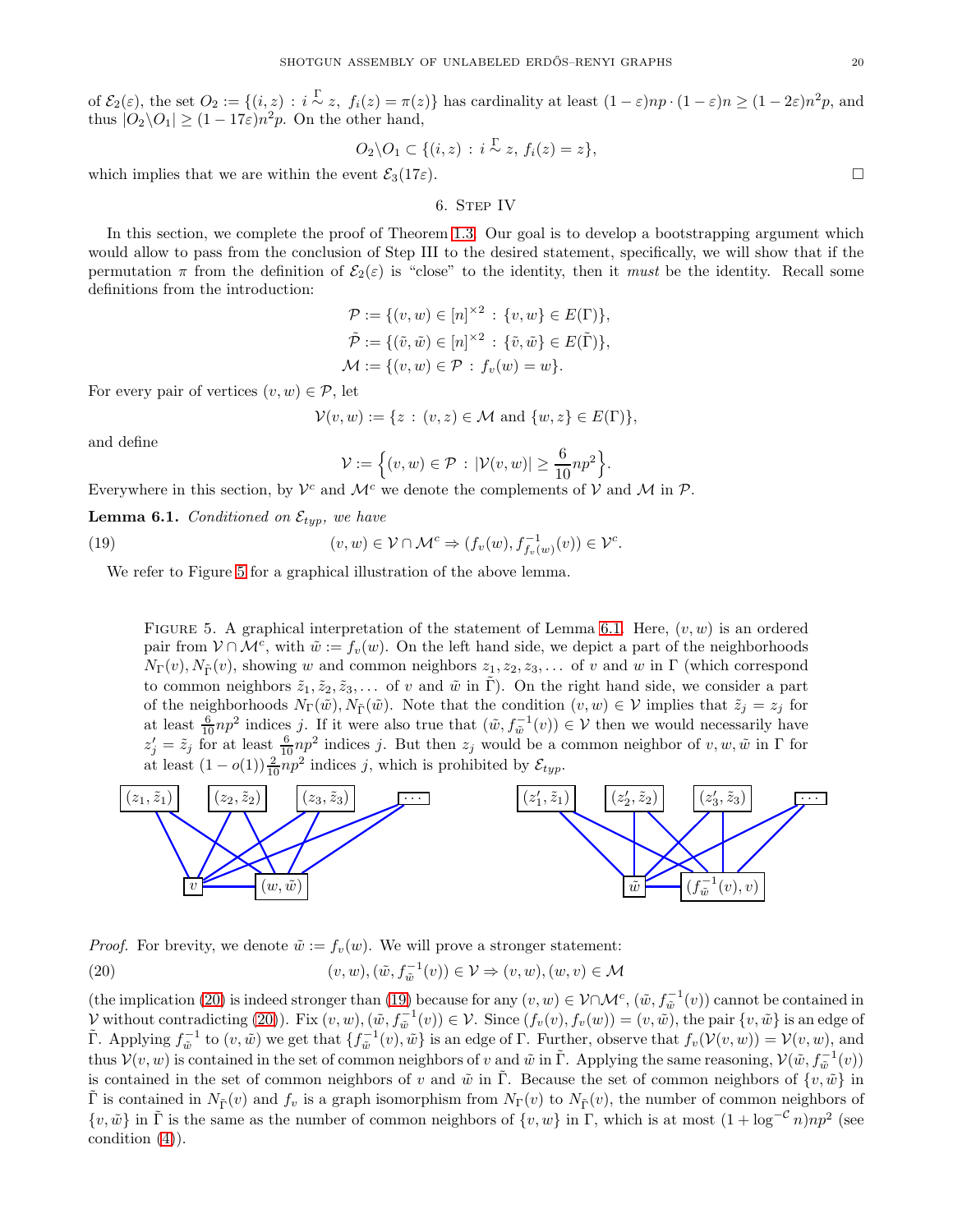Thus, if both  $(v, w), (\tilde{w}, f_{\tilde{w}}^{-1}(v)) \in \mathcal{V}$ , then we get

$$
|\mathcal{V}(v,w) \cap \mathcal{V}(\tilde{w}, f_{\tilde{w}}^{-1}(v))| \ge \frac{6}{10}np^2 + \frac{6}{10}np^2 - (1 + \log^{-c} n)np^2 \ge \frac{1.5}{10}np^2.
$$

By [\(5\)](#page-6-4) in  $\mathcal{E}_{typ}$ , the number of common neighbors of any 3 distinct points in  $\Gamma$  is at most  $\frac{np^2}{10}$ . Thus, we conclude that  $|\{v, w, \tilde{w}, f_{\tilde{w}}^{-1}(v)\}| \leq 2$ . On the other hand, the set is at least of size 2 since  $w \neq v$ . Further,  $\tilde{w} \neq v$  since  $\{v,\tilde{w}\}\in E(\tilde{\Gamma})$ , which leaves two options: either  $v = f_{\tilde{w}}^{-1}(v)$  and  $w = \tilde{w}$ , or  $w = \tilde{w} = f_{\tilde{w}}^{-1}(v)$ . But the latter is not possible since  $\{\tilde{w}, f_{\tilde{w}}^{-1}(v)\}\in E(\Gamma)$ . Therefore,  $v = f_{\tilde{w}}^{-1}(v)$  and  $w = \tilde{w}$ .

Next, we consider a partition  $[n] = J_{\mathcal{M}} \sqcup J_{\mathcal{M}}^c$ , where

$$
J_{\mathcal{M}} = \left\{ v \in [n] : |\{w : (v, w) \in \mathcal{M}^c\}| \le \frac{1}{10} np \right\}.
$$

The set  $J_{\mathcal{M}}$  can be viewed as a collection of "good" vertices of  $\Gamma$  whose neighbors are mostly mapped to vertices of  $\tilde{\Gamma}$  with matching labels. The next lemma asserts that, conditioned on  $\mathcal{E}_{typ}$  and assuming  $np^2 = \omega(\log^2 n)$ , the set of points  $\{w : (v, w) \in \mathcal{V}^c\}$  is much less than the set of points  $\{w : (v, w) \in \mathcal{M}^c\}$  for every  $v \in J_{\mathcal{M}}$ .

<span id="page-20-0"></span>**Lemma 6.2.** Conditioned on  $\mathcal{E}_{two}$ ,

$$
\forall v \in J_{\mathcal{M}} \quad \text{we have } |\{w : (v, w) \in \mathcal{V}^c\}| \le \frac{\log^2 n}{np^2} |\{w : (v, w) \in \mathcal{M}^c\}|.
$$

*Proof.* This is a consequence of [\(7\)](#page-6-6) in  $\mathcal{E}_{typ}$ . To see that, we fix  $v \in J_M$  and let  $J = \{w : (v, w) \in \mathcal{M}^c\}$ . Notice that  $|J| \leq \frac{1}{10} np$  and

$$
\{w : (v, w) \in \mathcal{V}^c\} = \left\{w : (v, w) \in \mathcal{P}, |\{z : (v, z) \in \mathcal{M} \text{ and } \{w, z\} \in E(\Gamma)\}| < \frac{6}{10}np^2\right\}
$$
  

$$
\subset \left\{w \stackrel{\Gamma}{\sim} v : |\{u \stackrel{\Gamma}{\sim} v : u \notin J, \{w, u\} \in E(\Gamma)\}| \le 0.999(np - |J|)p\right\}.
$$

<span id="page-20-1"></span>**Lemma 6.3.** Assume that  $np^2 = \omega(\log^2 n)$ . Conditioned on  $\mathcal{E}_{typ}$  we have

<span id="page-20-3"></span>(21) 
$$
|\{(v,\tilde{w}) \in \tilde{\mathcal{P}} : v \in J_{\mathcal{M}}, \tilde{w} \in J_{\mathcal{M}} \text{ and } f_{v}^{-1}(\tilde{w}) \neq \tilde{w}\}| \leq 3 \frac{\log^{2} n}{p} |J_{\mathcal{M}}^{c}|.
$$

In particular, if  $J^c_M = \emptyset$ , then necessarily  $\mathcal{M} = \mathcal{P}$ , and thus  $\Gamma = \tilde{\Gamma}$ .

Moreover, for any parameter  $\delta \in (0, 0.001]$ , and assuming n is sufficiently large, conditioned on the intersection  $\mathcal{E}_{typ} \cap \{|J^c_{\mathcal{M}}| \leq \delta n\},\$ 

<span id="page-20-2"></span>(22) 
$$
|\{(v,\tilde{w}) \in \tilde{\mathcal{P}} : v \in J_{\mathcal{M}}, \tilde{w} \in J_{\mathcal{M}}^c\}| = |\{(v,\tilde{w}) \in \tilde{\mathcal{P}} : v \in J_{\mathcal{M}}^c, \tilde{w} \in J_{\mathcal{M}}\}| \geq (1-2\delta)|J_{\mathcal{M}}^c|np.
$$

Before presenting the proof, we would like to discuss the conditions of the lemma and why the statement *should* be true. The first part of the lemma deals with the statistics of the collection of "bad" pairs from  $\tilde{\mathcal{P}}$  i.e pairs  $(v, \tilde{w}) \in \tilde{\mathcal{P}}$ with  $f_v^{-1}(\tilde{w}) \neq \tilde{w}$ . The first assertion of the lemma is essentially that, under the assumption  $np^2 = \omega(\log^2 n)$ , the number of "bad" pairs with both vertices in  $J_M$  is much smaller than the number of "bad" pairs with at least one vertex in  $J_{\mathcal{M}}^c$ . To see why this *should* be true, consider any vertex  $v \in J_{\mathcal{M}}$ . At least  $90 - o(1)$  percent of pairs  $(v, \tilde{w})$  are "good", just by the definition of  $J_{\mathcal{M}}$ . This, and condition [\(7\)](#page-6-6) in the definition of  $\mathcal{E}_{typ}$ , implies that for a vast majority of  $\tilde{w} \in V(N_{\tilde{\Gamma}}(v)) \setminus \{v\}$  with  $\tilde{w} \neq f_v^{-1}(\tilde{w})$ , the pair  $(v, f_v^{-1}(\tilde{w}))$  must belong to the set  $\mathcal{V}$ , that is, at least  $\frac{6}{10}np^2$  of the common neighbors of v and  $f_v^{-1}(\tilde{w})$  in  $N_{\Gamma}(v)$  must be mapped to the same vertices of  $\tilde{\Gamma}$ . But, according to Lemma [6.1,](#page-19-2) for any such  $\tilde{w}$  the pair  $(\tilde{w}, f_{\tilde{w}}^{-1}(v))$  must belong to  $\mathcal{V}^c$ . However, for any  $\tilde{w}$  satisfying the additional assumption  $\tilde{w} \in J_{\mathcal{M}}$ , the set  $\{u : (\tilde{w}, u) \in \tilde{\mathcal{V}}^c\}$  has a small size, according to Lemma [6.2.](#page-20-0) Hence, the set  $\{(v,\tilde{w}) \in \tilde{\mathcal{P}} : v \in J_{\mathcal{M}}, \tilde{w} \in J_{\mathcal{M}} \text{ and } f_{v}^{-1}(\tilde{w}) \neq \tilde{w}\}$  must be small as well.

The second assertion of the lemma essentially tells that, assuming  $J_{\mathcal{M}}^c$  is small, for a "typical" vertex  $v \in J_{\mathcal{M}}^c$  a vast majority of the pairs  $(v, \tilde{w}) \in \mathcal{P}$  are such that  $\tilde{w} \in J_{\mathcal{M}}$ . Note that analogous statement for the graph  $\Gamma$  is a simple consequence of standard concentration properties: given any set  $U$  (whether fixed or random, dependent on Γ), the number of edges in  $\Gamma_{U^c}$  cannot be much larger than  $\frac{1}{2} |U^c|^2 p$  whereas the number of edges in  $\Gamma_{U,U^c}$  should be roughly of order  $|U| |U^c|p$ . Hence, if  $U^c$  is small then for most pairs  $(v, w) \in \mathcal{P}$  with  $v \in U^c$ , we have  $w \in U$ . For the graph  $\Gamma$ , we do not have apriori knowledge of such properties. Instead, we obtain the required statement by relying on the definition of  $J_M^c$  and by reusing statistics of common neighbors. A crucial observation here is that for most pairs  $(v, w) \in \mathcal{P}$  with  $v \in J_{\mathcal{M}}$  and  $w \in J_{\mathcal{M}}^c$ , we should also have  $f_v(w) \in J_{\mathcal{M}}^c$ , which is ultimately a consequence of Lemma [6.1.](#page-19-2) On the other hand, the number of pairs  $\{(v, w) \in \mathcal{P} : v \in J_{\mathcal{M}}, w \in J_{\mathcal{M}}^c\}$ , is roughly of order  $|J_{\mathcal{M}}| |J_{\mathcal{M}}^c| p = (n - |J_{\mathcal{M}}^c|) |J_{\mathcal{M}}^c| p$ .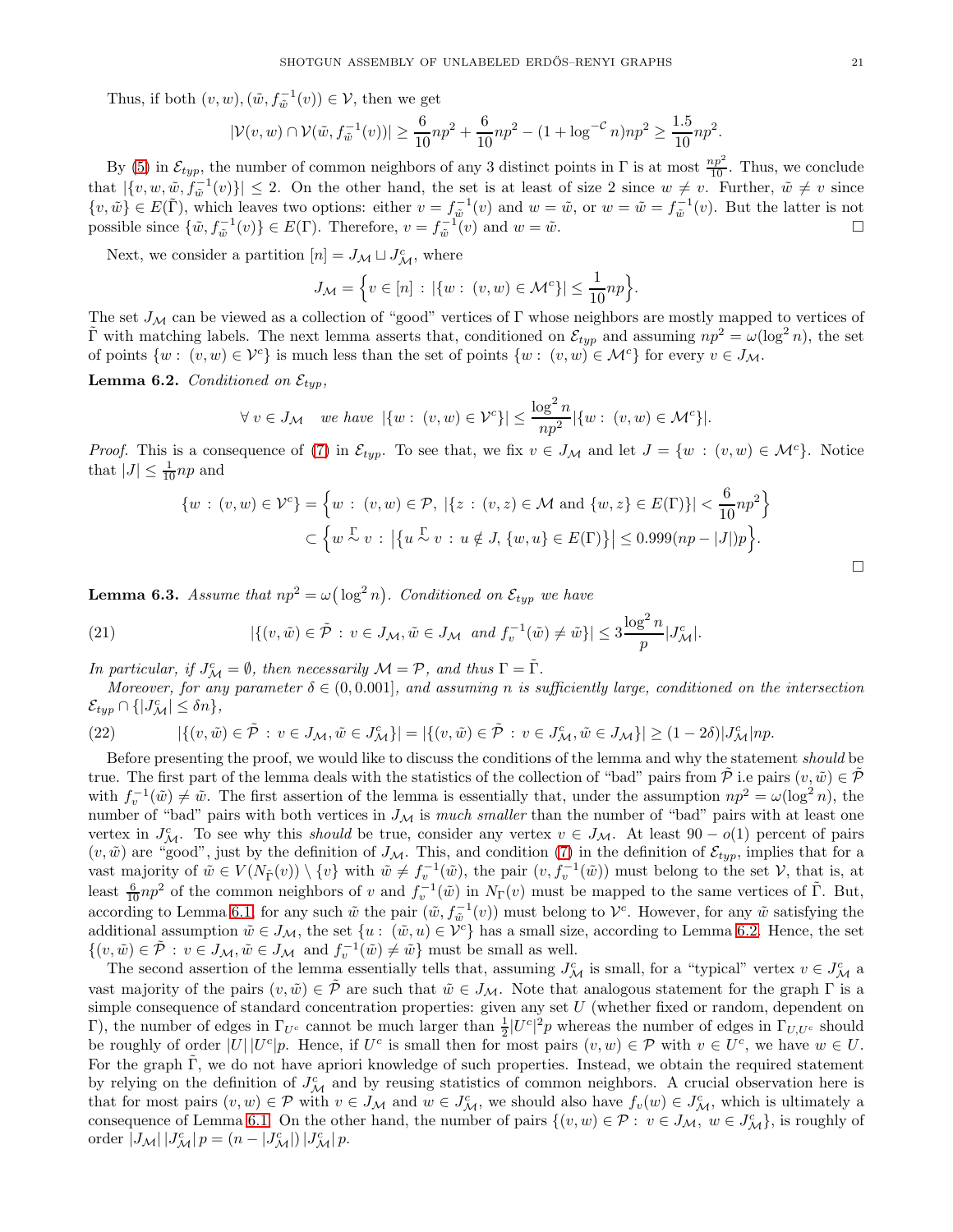Proof of Lemma [6.3.](#page-20-1) For convenience, for any  $I \subset [n]$  we define  $\mathcal{M}(I) := \{(v, w) \in \mathcal{M} : v \in I\}$  and  $\mathcal{M}^c(I) :=$  $\{(v, w) \in \mathcal{M}^c : v \in I\}$  (and similarly for  $V(I)$  and  $V^c(I)$ ). By Lemma [6.2,](#page-20-0) conditioned on  $\mathcal{E}_{typ}$ ,

<span id="page-21-0"></span>(23) 
$$
|\mathcal{V}^c(J_\mathcal{M})| \leq \frac{\log^2 n}{np^2} |\mathcal{M}^c(J_\mathcal{M})|.
$$

Next, for each  $(v, w) \in \mathcal{M}^c(J_\mathcal{M}) \cap \mathcal{V}(J_\mathcal{M})$  with  $f_v(w) = \tilde{w} \in J_\mathcal{M}$ , applying [\(19\)](#page-19-4) we get  $(\tilde{w}, f_{\tilde{w}}^{-1}(v)) \in \mathcal{V}^c(J_\mathcal{M})$ . Further, we claim that the map  $(v, w) \mapsto (\tilde{w}, f_{\tilde{w}}^{-1}(v))$  where  $\tilde{w} := f_v(w)$ , is a bijection on  $P$ . Indeed, applying the correspondence twice to the pair  $(v, w)$ , we get

$$
(v, w) \to (\tilde{w}, f_{\tilde{w}}^{-1}(v)) \to (\tilde{v}, f_{\tilde{v}}^{-1}(\tilde{w})),
$$

where

$$
\tilde{v} = f_{\tilde{w}}(f_{\tilde{w}}^{-1}(v)) = v,
$$

which implies  $(\tilde{v}, f_{\tilde{v}}^{-1}(\tilde{w})) = (v, w)$ . The claim follows. Now, using injectivity of this map and [\(23\)](#page-21-0) we conclude that

$$
|\{(v,w)\in \mathcal{M}^c(J_\mathcal{M})\cap \mathcal{V}(J_\mathcal{M}) : f_v(w)\in J_\mathcal{M}\}| \leq |\mathcal{V}^c(J_\mathcal{M})| \leq \frac{\log^2 n}{np^2} |\mathcal{M}^c(J_\mathcal{M})|.
$$

Applying [\(23\)](#page-21-0) again we get

<span id="page-21-1"></span>(24) 
$$
|\{(v,w)\in\mathcal{M}^c(J_\mathcal{M}) : f_v(w)\in J_\mathcal{M}\}| \leq 2\frac{\log^2 n}{np^2}|\mathcal{M}^c(J_\mathcal{M})|.
$$

Note that since we assumed that  $np^2 = \omega(\log^2 n)$ , [\(24\)](#page-21-1) implies that if  $|\mathcal{M}^c(J_\mathcal{M})| > 0$ , then  $J_\mathcal{M}^c \neq \emptyset$ .

Next, we will establish a quantitative relation between  $|\mathcal{M}^c(J_\mathcal{M})|$  and  $|J^c_\mathcal{M}|$ , which can be done by examining the set  $\{(\tilde{v}, \tilde{w}) \in \tilde{\mathcal{P}} : \tilde{w} \in J^c_{\mathcal{M}}\}\)$ . First of all, by [\(3\)](#page-6-2) in  $\mathcal{E}_{typ}$ ,

<span id="page-21-2"></span>(25) 
$$
|\{(\tilde{v}, \tilde{w}) \in \tilde{\mathcal{P}} : \tilde{w} \in J_{\mathcal{M}}^c\}| = \sum_{\tilde{w} \in J_{\mathcal{M}}^c} \deg_{\tilde{\Gamma}}(\tilde{w}) = \sum_{\tilde{w} \in J_{\mathcal{M}}^c} \deg_{\Gamma}(\tilde{w}) = (1 + o(1))|J_{\mathcal{M}}^c|np.
$$

Notice that the map  $(v, w) \mapsto (v, f_v(w))$  from P to  $\tilde{\mathcal{P}}$  is a bijection, whose inverse is  $(\tilde{v}, \tilde{w}) \mapsto (\tilde{v}, f_{\tilde{v}}^{-1}(\tilde{w}))$ . Therefore, we have

$$
\begin{aligned} |\{(\tilde{v}, \tilde{w}) \in \tilde{\mathcal{P}} : \tilde{w} \in J_{\mathcal{M}}^c\}| &= |\{(v, w) \in \mathcal{P} : f_v(w) \in J_{\mathcal{M}}^c\}| \\ &\ge |\{(v, w) \in \mathcal{M}^c(J_{\mathcal{M}}) : f_v(w) \in J_{\mathcal{M}}^c\}| \ge \left(1 - 2\frac{\log^2 n}{np^2}\right) |\mathcal{M}^c(J_{\mathcal{M}})|, \end{aligned}
$$

by [\(24\)](#page-21-1). Together with the condition  $np^2 = \omega(\log^2 n)$  and [\(25\)](#page-21-2), this gives

<span id="page-21-3"></span>(26) 
$$
|\mathcal{M}^c(J_\mathcal{M})| \le (1 + o(1))|J_\mathcal{M}^c| \, np.
$$

Note that the above bound implies that if  $|J^c_{\mathcal{M}}| = 0$ , then  $|\mathcal{M}^c| = 0$ , and hence  $\Gamma = \tilde{\Gamma}$ . Applying [\(26\)](#page-21-3) and [\(24\)](#page-21-1) we obtain the first statement in the lemma.

It remains to prove the second statement, where we rely on the fact that  $|J^c_{\mathcal{M}}| \leq \delta n$ . Recall that  $\Gamma_{J_{\mathcal{M}},J^c_{\mathcal{M}}}$  is the bipartite subgraph of Γ on the vertex set  $J_{\mathcal{M}} \sqcup J_{\mathcal{M}}^c$  where we keep only edges connecting  $J_{\mathcal{M}}$  to  $J_{\mathcal{M}}^c$ . By [\(9\)](#page-6-8) in  $\mathcal{E}_{typ}$ and the assumption that  $|J^c_{\mathcal{M}}| \leq \delta n$ ,

$$
|E_{\Gamma}(J_{\mathcal{M}}, J_{\mathcal{M}}^c)| \ge \Big(1 - \frac{\log n}{\sqrt{np}}\Big)p|J_{\mathcal{M}}||J_{\mathcal{M}}^c| \ge \Big(1 - \frac{\log n}{\sqrt{np}}\Big)(1 - \delta)np|J_{\mathcal{M}}^c|.
$$

Next,

$$
\begin{aligned} |\{(v,\tilde{w}) \in \tilde{\mathcal{P}} : v \in J_{\mathcal{M}}, \text{ and } \tilde{w} \in J_{\mathcal{M}}^c\}| &= |\{(v,w) \in \mathcal{P} : v \in J_{\mathcal{M}}, \text{ and } f_v(w) \in J_{\mathcal{M}}^c\}| \\ &\ge |\{(v,w) \in \mathcal{P} : v \in J_{\mathcal{M}}, w \in J_{\mathcal{M}}^c, \text{ and } f_v(w) \in J_{\mathcal{M}}^c\}| \\ &= |E_{\Gamma}(J_{\mathcal{M}}, J_{\mathcal{M}}^c)| - |\{(v,w) \in \mathcal{P} : v \in J_{\mathcal{M}}, w \in J_{\mathcal{M}}^c, \text{ and } f_v(w) \in J_{\mathcal{M}}\}| \\ &= |E_{\Gamma}(J_{\mathcal{M}}, J_{\mathcal{M}}^c)| - |\{(v,w) \in \mathcal{M}^c(J_{\mathcal{M}}) : w \in J_{\mathcal{M}}^c \text{ and } f_v(w) \in J_{\mathcal{M}}\}| \\ &\ge |E_{\Gamma}(J_{\mathcal{M}}, J_{\mathcal{M}}^c)| - 2\frac{\log^2 n}{np^2}|\mathcal{M}^c(J_{\mathcal{M}})|, \end{aligned}
$$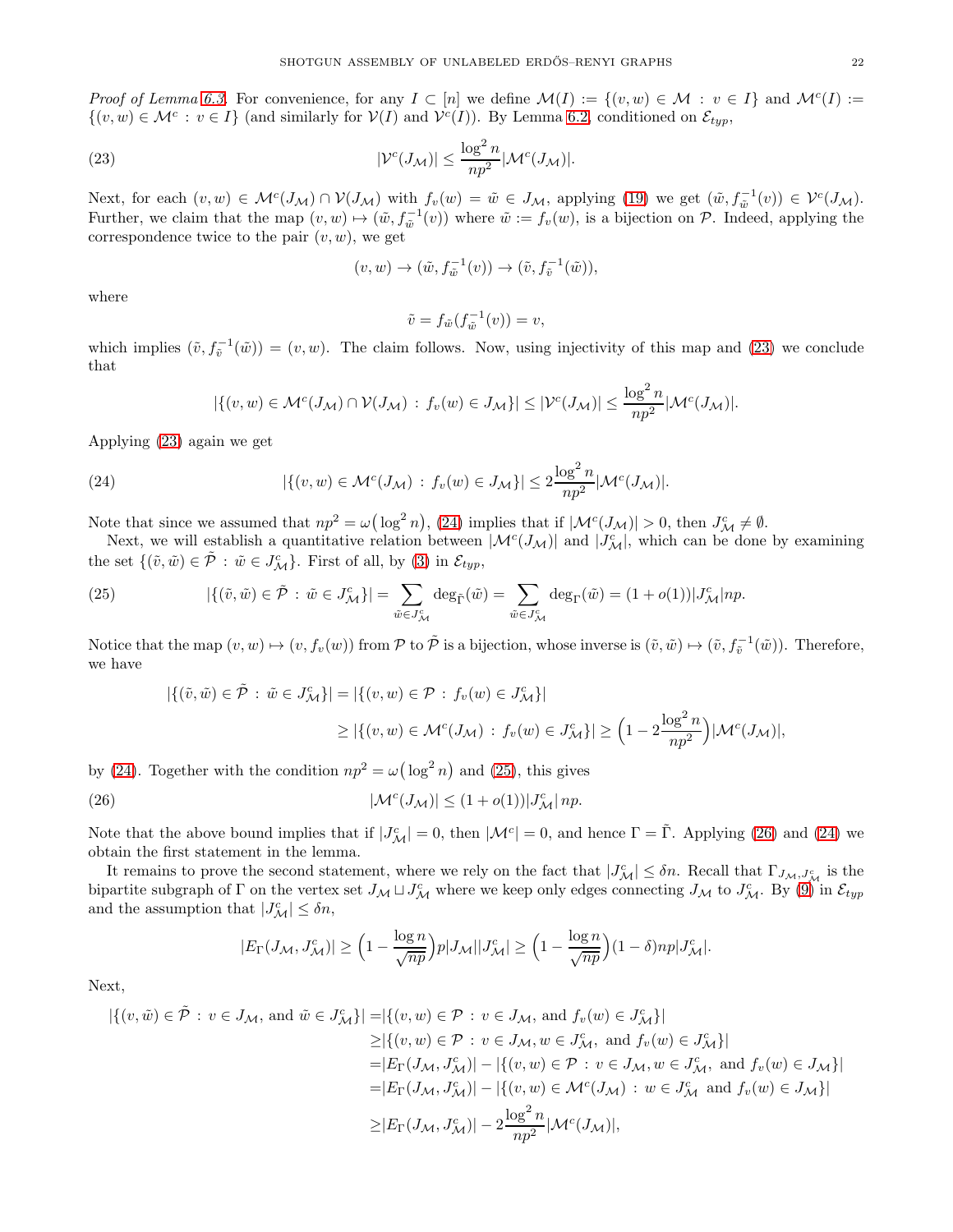where the last inequality follows by  $(24)$ . Together with  $(26)$ , this implies

$$
|\{(v,\tilde{w}) \in \tilde{\mathcal{P}} : v \in J_{\mathcal{M}}, \text{ and } \tilde{w} \in J_{\mathcal{M}}^c\}| \ge \left[ \left(1 - \frac{\log n}{\sqrt{np}}\right) (1 - \delta) - (1 + o(1)) \cdot 2 \frac{\log^2 n}{np^2} \right] np|J_{\mathcal{M}}^c|
$$
  
 
$$
\ge (1 - 2\delta)|J_{\mathcal{M}}^c|np,
$$

where the last inequality holds for n large enough. And the second statement follows.  $\square$ 

Next, we want to develop a procedure similar to the one used at Step I: more precisely, we want to show that the assumption that  $0 < |J^c_{\mathcal{M}}| \leq \delta n$ , necessarily induces a large number of *constraints* on the edges of Γ, which can be satisfied only with a very small probability. In the next lemma, we show that under the mentioned assumption, there is a vertex  $v \in J^c_{\mathcal{M}}$  with many constraints coming from the neighborhood  $N_{\Gamma}(v)$ .

<span id="page-22-2"></span>**Lemma 6.4.** Let  $\delta \leq 0.001$  be any fixed positive constant. Assuming that  $np^2 = \omega(\log^2 n)$ , for every sufficiently large n, conditioned on  $\mathcal{E}_{typ} \cap \{0 < |J_M^c| \le \delta n\}$ , there is  $v \in J_M^c$  such that the set

 $I_v := \{w \overset{\Gamma}{\sim} v : f_v(w) \neq w, f_v(w) \in J_{\mathcal{M}}\}\$ 

satisfies  $|I_v| \geq \frac{1}{11} np$ , and such that the set

(27) 
$$
E_v = \left\{ \{w, w'\} \in E(\Gamma_{I_v}) : f_v(w) \neq w, f_v(w') \neq w', \text{ and } \{f_v(w), f_v(w')\} \in E(\Gamma) \right\}
$$

satisfies

$$
|E_v| \ge (1 - o(1))|E(\Gamma_{I_v})| = (1 - o(1))\frac{|I_v|^2}{2}p \ge 0.001n^2p^3.
$$

Proof. Let

$$
I := \{ v \in J^c_{\mathcal{M}} \, : \, |\{(v,\tilde{w}) \in \tilde{\mathcal{P}} \, : \, \tilde{w} \in J^c_{\mathcal{M}}\}| \leq 5\delta np \}.
$$

By [\(3\)](#page-6-2) from  $\mathcal{E}_{twp}$ , every vertex of  $\tilde{\Gamma}$  is at most  $(1 + \log^{-c} n)np$ . In view of this degree bound,

$$
|\{(v,\tilde{w})\in\tilde{\mathcal{P}}\,:\,v\in J_{\mathcal{M}}^c,\ \tilde{w}\in [n]\}|=\sum_{v\in J_{\mathcal{M}}^c}\deg_{\tilde{\Gamma}}(v)\leq (1+o(1))np|J_{\mathcal{M}}^c|.
$$

Together with [\(22\)](#page-20-2), this gives

$$
|J^c_{\mathcal{M}} \setminus I| \cdot 5 \delta np \le \sum_{v \in J^c_{\mathcal{M}}} |\{(v, \tilde{w}) \in \tilde{\mathcal{P}} : \tilde{w} \in J^c_{\mathcal{M}}\}| \le (1 + o(1))np|J^c_{\mathcal{M}}| - (1 - 2\delta)|J^c_{\mathcal{M}}|np = (2\delta + o(1))|J^c_{\mathcal{M}}|np,
$$

and therefore

<span id="page-22-0"></span>(28) 
$$
|I| > \frac{1}{2} |J^c_{\mathcal{M}}|.
$$

In particular, the set I is non-empty. Take any  $v \in I$ . The set

$$
I_v = \{ w \stackrel{\Gamma}{\sim} v : f_v(w) \neq w, f_v(w) \in J_\mathcal{M} \}
$$

satisfies

<span id="page-22-1"></span>
$$
|I_v| \geq |\{w \stackrel{\Gamma}{\sim} v : f_v(w) \neq w\}| - |\{w \stackrel{\Gamma}{\sim} v : f_v(w) \in J^c_{\mathcal{M}}\}|
$$
  

$$
\geq \frac{1}{10}np - 5\delta np \geq \frac{1}{11}np,
$$

with the assumption that  $\delta \leq 0.001$ . By [\(6\)](#page-6-5),

(29) 
$$
|E(\Gamma_{I_v})| \ge (1 - o(1)) \binom{|I_v|}{2} p = (1 - o(1)) \frac{|I_v|^2}{2} p \ge (1 - o(1)) \frac{1}{242} n^2 p^3.
$$

Next, we want to argue that there exists  $v \in I$  so that for a "typical" pair  $w, w' \in I_v$  with  $\{w, w'\} \in E(\Gamma)$ , we also have  $\{f_v(w), f_v(w')\} \in E(\Gamma)$ . Note that, if  $\{f_v(w), f_v(w')\} \notin E(\Gamma)$ , then  $\{f_v(w), f_v(w')\}$  is an unordered pair satisfying  $f_v(w)$ ,  $f_v(w') \in J_\mathcal{M}$ ,  $f_v(w) \stackrel{\tilde{\Gamma}}{\sim} f_v(w')$ , and  $f_v(w) \stackrel{\Gamma}{\sim} f_v(w')$ . Now we consider the set

$$
E' := \big\{ \{\tilde{w}, \tilde{w}'\} \in E(\tilde{\Gamma}) \, : \, \tilde{w}, \tilde{w}' \in J_{\mathcal{M}}, \, \{\tilde{w}, \tilde{w}'\} \notin E(\Gamma) \big\}.
$$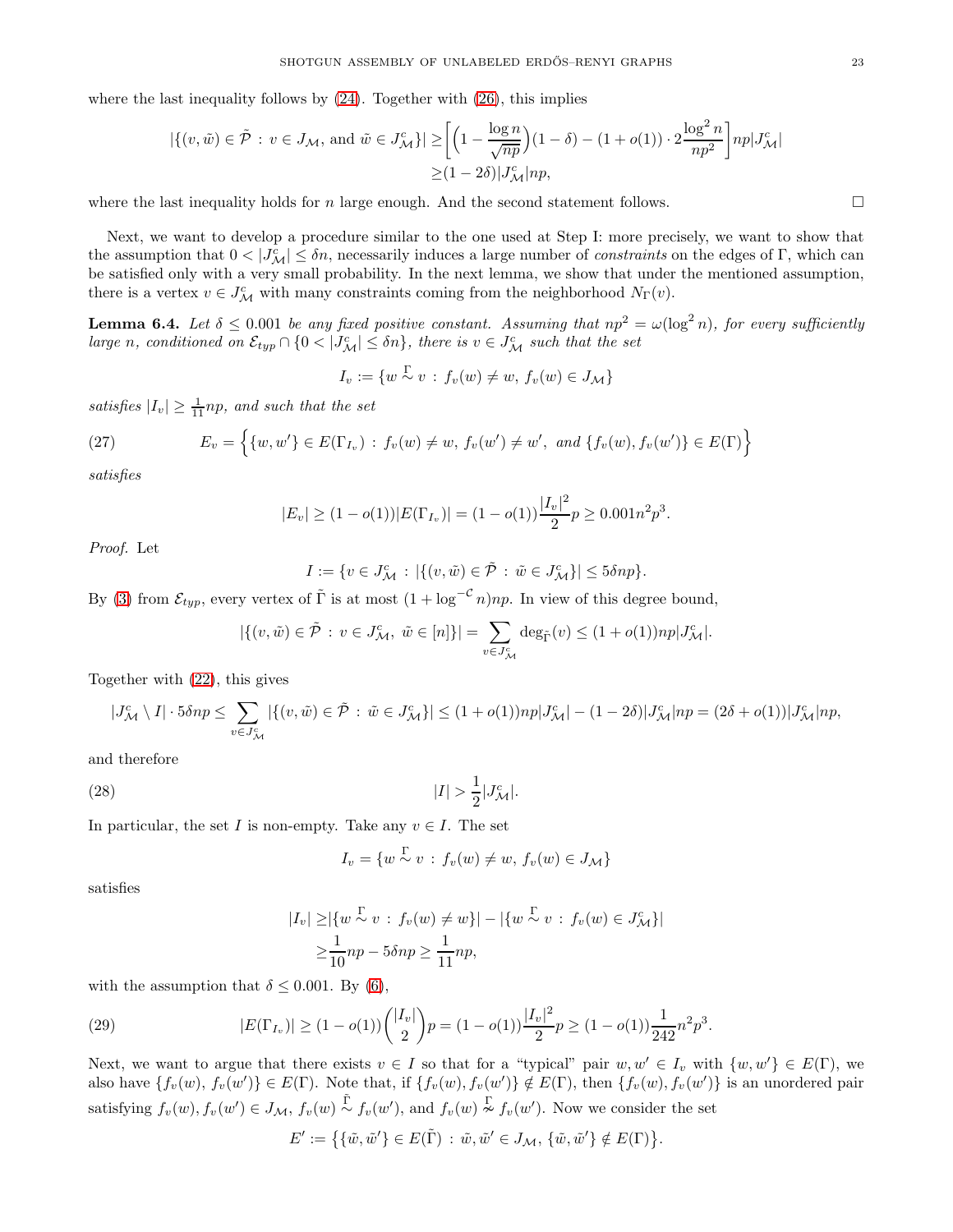Then, by the definition of  $E'$  and  $I_v$  we have

$$
\{(v, \{w, w'\}): v \in I, w, w' \in I_v, w \stackrel{\Gamma}{\sim} w', \text{ and } f_v(w) \stackrel{\Gamma}{\sim} f_v(w')\} = \{(v, \{w, w'\}): v \in I, w, w' \in I_v, \text{ and } \{f_v(w), f_v(w')\} \in E'\} \subset \{(v, \{w, w'\}): w \stackrel{\Gamma}{\sim} v, w' \stackrel{\Gamma}{\sim} v, \text{ and } \{f_v(w), f_v(w')\} \in E'\}.
$$
\n(30)

<span id="page-23-0"></span>The cardinality of the set in [\(30\)](#page-23-0) can be expressed as

<span id="page-23-1"></span>(31)  
\n
$$
\left| \left\{ (v, \{w, w'\}) : w \stackrel{\Gamma}{\sim} v, w' \stackrel{\Gamma}{\sim} v, \text{ and } \left\{ f_v(w), f_v(w') \right\} \in E' \right\} \right|
$$
\n
$$
= \left| \left\{ (v, \{\tilde{w}, \tilde{w}'\}) : \tilde{w} \stackrel{\tilde{\Gamma}}{\sim} v, \tilde{w}' \stackrel{\tilde{\Gamma}}{\sim} v, \text{ and } \{\tilde{w}, \tilde{w}'\} \in E' \right\} \right|.
$$

For any  $(\tilde{w}, \tilde{w}') \in E(\tilde{\Gamma})$ , the conditions  $\tilde{w} \stackrel{\tilde{\Gamma}}{\sim} \tilde{w}'$  and  $\tilde{w} \stackrel{\Gamma}{\sim} \tilde{w}'$  imply that  $f^{-1}_{\tilde{w}}(\tilde{w}') \neq \tilde{w}'$  and  $f^{-1}_{\tilde{w}'}(\tilde{w}) \neq \tilde{w}$  (we remark that the converse of this assertion is not necessarily true in general). Together with [\(21\)](#page-20-3),

<span id="page-23-2"></span>(32) 
$$
|E'| \le |\{ \{\tilde{w}, \tilde{w}'\} \in E(\tilde{\Gamma}) : \tilde{w}, \tilde{w}' \in J_{\mathcal{M}}, f_{\tilde{w}}^{-1}(\tilde{w}') \ne \tilde{w}', \text{ and } f_{\tilde{w}'}^{-1}(\tilde{w}) \ne \tilde{w} \}| \le 3 \frac{\log^2 n}{p} |J_{\mathcal{M}}^c|.
$$

For every pair  $\{\tilde{w}, \tilde{w}'\} \in E(\tilde{\Gamma})$ , we claim there are at most  $(1 + o(1))np^2$  common neighbors of  $\tilde{w}$  and  $\tilde{w}'$  in  $\tilde{\Gamma}$ . Indeed, since  $f_{\tilde{w}}$  is an isomorphism of  $N_{\Gamma}(\tilde{w})$  and  $N_{\tilde{\Gamma}}(\tilde{w})$ , the number of common neighbors of  $\{\tilde{w}, \tilde{w}'\}$  in  $\tilde{\Gamma}$  is the same as the number of common neighbors of  $\{\tilde{w}, f_{\tilde{w}}^{-1}(\tilde{w}')\}$  in  $\Gamma$ . Since we conditioned on  $\mathcal{E}_{typ}$ , the latter is bounded above by  $(1+o(1))np^2$ , by [\(4\)](#page-6-3). Hence, combining [\(30\)](#page-23-0), [\(31\)](#page-23-1), and [\(32\)](#page-23-2) we get

$$
\left| \left\{ (v, \{w, w'\}) : v \in I, w, w' \in I_v, w \stackrel{\Gamma}{\sim} w', \text{ and } f_v(w) \stackrel{\Gamma}{\sim} f_v(w') \right\} \right|
$$
  

$$
\leq \left| \left\{ (v, \{\tilde{w}, \tilde{w}'\}) : \tilde{w} \stackrel{\tilde{\Gamma}}{\sim} v, \tilde{w}' \stackrel{\tilde{\Gamma}}{\sim} v, \text{ and } \{\tilde{w}, \tilde{w}'\} \in E' \} \right| \leq 3 \frac{\log^2 n}{p} |J^c_{\mathcal{M}}|(1 + o_n(1))np^2 = o(|I|n^2p^3),
$$

where the last inequality holds due to [\(28\)](#page-22-0) and the assumption  $np^2 = \omega(\log^2(n))$ . On the other hand, by [\(29\)](#page-22-1),

$$
\left| \left\{ (v, \{w, w'\}) \, : \, v \in I, w, w' \in I_v, \{w, w'\} \in E(\Gamma) \right\} \right| = \Omega(|I|n^2p^3).
$$

Consequently, there exists  $v \in I$  with

$$
|\{\{w,w'\}: w,w'\in I_v, \{w,w'\}\in E(\Gamma) \text{ and } \{f_v(w), f_v(w')\}\in E(\Gamma)\}| \geq (1-o(1))|E(\Gamma_{I_v})|.
$$

The lemma follows since  $|I_v| \geq \frac{1}{11}np$ .  $\frac{1}{11}np.$ 

<span id="page-23-3"></span>**Lemma 6.5.** Let  $\delta \leq 0.001$  be any fixed positive constant. Assuming that  $np^2 = \omega(\log^2 n)$ , and that n is sufficiently large, condition on  $\mathcal{E}_{typ} \cap \{0 \leq |J_M^c| \leq \delta n\}$ . Let v be a vertex from the statement of Lemma [6.4,](#page-22-2) and  $E_v$  the set defined in that lemma. Then

$$
\left| E_v \cup f_v(E_v) \right| \geq \frac{3}{2} |E_v|,
$$

where  $f_v(E_v) := \{ \{ f_v(w), f_v(w') \} : \{w, w' \} \in E_v \}.$ 

*Proof.* The proof is by contradiction. Assume that  $|E_v \cup f_v(E_v)| < \frac{3}{2}|E_v|$ . There are two steps in the argument. First, setting

$$
I_v = \{w \stackrel{\Gamma}{\sim} v : f_v(w) \neq w, f_v(w) \in J_\mathcal{M}\}
$$

as in the previous lemma, we derive a lower bound on the size of  $I_v \cap f_v(I_v)$  in terms of the size of  $E_v \cap f_v(E_v)$ , which is at least  $\frac{1}{2}|E_v|$ . Second, we show that if  $I_v \cap f_v(I_v)$  is sufficiently large then there exist two disjoint induced subgraphs of  $N_{\Gamma}(v)$  with vertex set cardinalities proportional to np, which are close to being isomorphic. However, such scenario is not observable in a typical realization of Γ!

To start, suppose  $w \in I_v$  and there exists w' such that  $\{w, w'\} \in f_v(E_v)$ . By definition of  $E_v$ , there exist  $u, u' \in I_v$  satisfying  $f_v(u) = w$  and  $f_v(u') = w'$ , which implies  $w \in f_v(I_v)$ . And hence,

$$
|I_v \cap f_v(I_v)| \geq |\{w \in I_v : \exists w' \text{ such that } \{w, w'\} \in f_v(E_v)\}|
$$
  
 
$$
\geq |\{w \in I_v : \exists w' \text{ such that } \{w, w'\} \in E_v \cap f_v(E_v)\}|.
$$

For each  $w \sim v$ , the degree of w in  $N_{\Gamma}(v)$  is at most  $(1 + o(1))np^2$  by [\(3\)](#page-6-2) from  $\mathcal{E}_{typ}$ . Thus, each vertex in  $I_v$  is an endpoint of at most  $(1+o(1))np^2$  edges in  $E_v \cap f_v(E_v)$ . Therefore,

$$
|I_v \cap f_v(I_v)| \ge |\{w \in I_v : \exists w' \text{ such that } \{w, w'\} \in E_v \cap f_v(E_v)\}| \ge \frac{|E_v \cap f_v(E_v)|}{(1 + o(1))np^2} \ge cnp
$$

for some universal constant  $c > 0$ , where the last inequality follows from Lemma [6.4.](#page-22-2)

$$
\Box
$$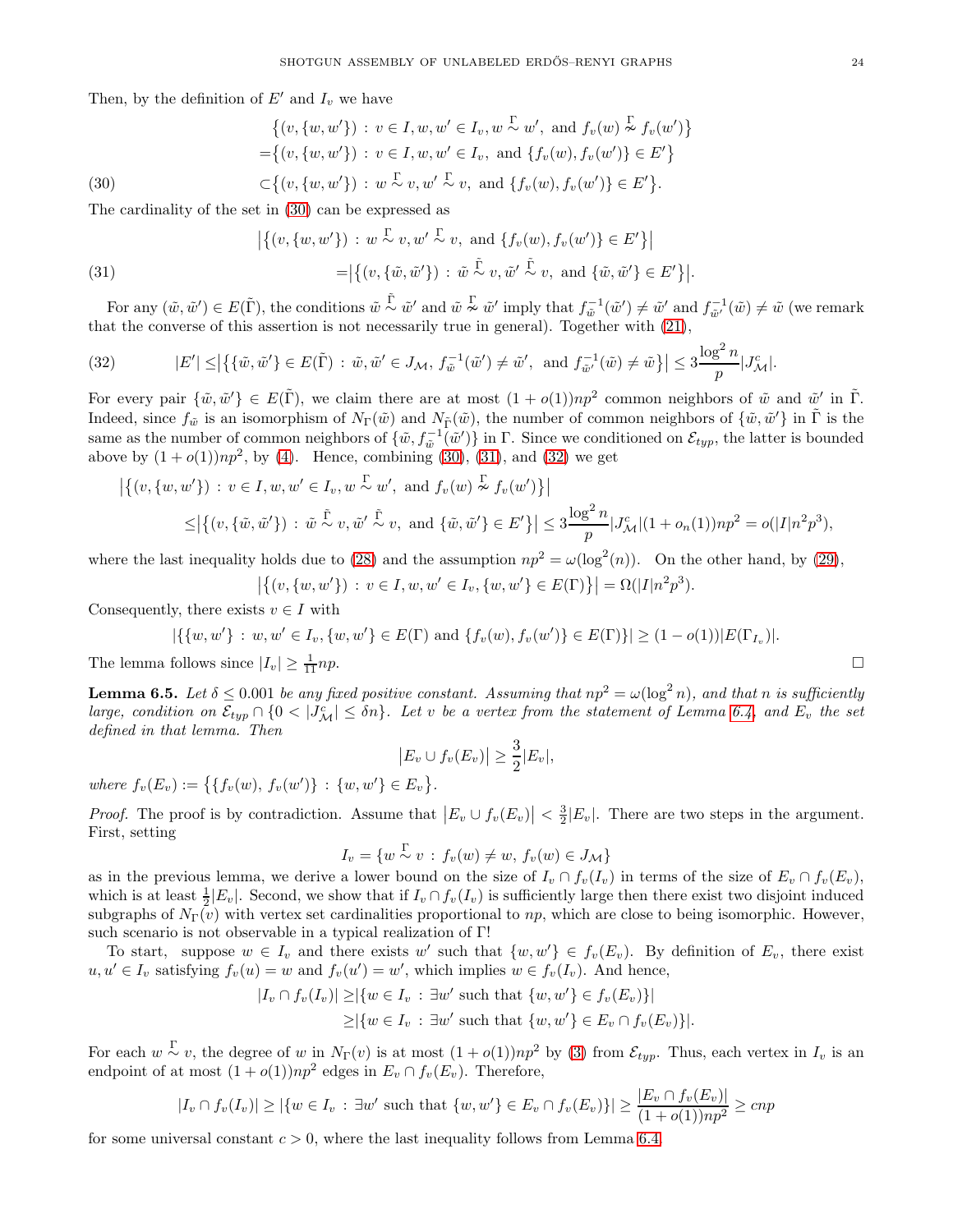For the second part of the proof, we construct a bijection with the required properties. Observe that the above bound implies that there exist a pair of subsets  $I'_1, I'_2 \subset I_v$  such that  $|I'_1| = |I'_2| \geq cnp$  and such that  $f_v$  restricted to  $I'_1$  is a bijection onto  $I'_2$ .

**Claim:** Given the sets  $I'_1, I'_2$  with above properties, there exist  $I''_1 \subset I'_1$  and  $I''_2 \subset I'_2$  such that  $|I''_1| = |I''_2| \ge \frac{c}{4}np$ ,  $I''_1 \cap I''_2 = \emptyset$ , and such that  $f_v$  restricted to  $I''_1$  is a bijection onto  $I''_2$ .

We will verify the claim by relying on the condition  $f_v(w) \neq w$  for every  $w \in I_v$ . We will apply an inductive argument for the construction. For the base case, there exist singletons  $\{w_1\} \subset I'_1$  and  $\{u_1\} \subset I'_2$  such that  $f_v(w_1) = u_1$  and  $w_1 \neq u_1$ . At k-th step of the induction  $(k < |I'_1|/4)$ , we assume that we have found k-subsets  $\{w_1, w_2, \ldots, w_k\} \subset I'_1$  and  $\{u_1, \ldots, u_k\} \subset I'_2$  satisfying

$$
\{w_1, \ldots, w_k\} \cap \{u_1, \ldots, u_k\} = \emptyset, \forall i \in [k], f_v(w_i) = u_i.
$$

Observe that, the cardinality of both of the sets

$$
\{(w, f_v(w)) : w \in I'_1 \setminus \{w_1, \dots, w_k\}, \text{ and } f_v(w) \notin \{w_1, \dots, w_k\} \} \text{ and}
$$
  

$$
\{(f_v^{-1}(u), u) : u \in I'_2 \setminus \{u_1, \dots, u_k\}, \text{ and } f_v^{-1}(u) \notin \{u_1, \dots, u_k\} \}
$$

is at least  $|I_1'|-2k$ . Since both sets are contained in  $\{(w, u): w \in I_1', u = f_v(w)\}$ , which has size  $|I_1'|$ , the intersection of the above two sets has size at least

$$
|I_1'|-2k+|I_1'|-2k-|I_1'|=|I_1'|-4k>0.
$$

Hence, there exists a pair  $\{w, u\}$  with  $w \in I'_1$  and  $u \in I'_2$  satisfying  $\{w, u\} \cap \{w_1, \dots, w_k, u_1, \dots, u_k\} = \emptyset$  and  $f_v(w) =$ u. Notice that the  $f_v(w) = u$  implies that  $w \neq u$ . Now,  $\{w_1, \ldots, w_k, w_{k+1} = w\} \subset I'_1$  and  $\{u_1, \ldots, u_k, u_{k+1} = u\} \subset I'_2$  $I'_2$  are two disjoint subsets satisfying  $f_v(w_i) = u_i$  for  $i \in [k+1]$ . Hence, the claim is proved by induction.

Finally, we need to show that the existence of the sets  $I''_1$  and  $I''_2$  constructed above contradicts the description of the event  $\mathcal{E}_{typ}$ . Observe that for any pair  $\{w, w'\} \in E(\Gamma_{I''_1}) \cap E_v$ , we have  $\{f_v(w), f_v(w')\} \in E(\Gamma_{I''_2})$ . Since  $I''_1 \subset V(N_{\Gamma}(v)) \setminus \{v\}$ , and  $|I''_1| \geq \frac{c}{4}np$ , the condition [\(6\)](#page-6-5) from  $\mathcal{E}_{typ}$  implies that

<span id="page-24-0"></span>(33) 
$$
|E(\Gamma_{I_1''})| = (1 + o(1))\frac{1}{2}|I_1''|^2p \ge (1 + o_n(1))\frac{c}{8}n^2p^3.
$$

On the other hand,  $I''_1 \subset I_v$  implies  $E(\Gamma_{I''_1}) \backslash E_v \subset E(\Gamma_{I_v}) \backslash E_v$ . By Lemma [6.4,](#page-22-2) the set  $E_v \subset E_{\Gamma_{I_v}}$  satisfies  $|E_v| \geq (1 - o_n(1)) |E_{\Gamma_{I_v}}|$ . Therefore,

$$
|E(\Gamma_{I_1''})\backslash E_v| \leq |E(\Gamma_{I_v})\backslash E_v| = o_n(|E(\Gamma_{I_v})|).
$$

By the conditions [\(6\)](#page-6-5) and [\(3\)](#page-6-2) from  $\mathcal{E}_{typ}$ ,

$$
|E(\Gamma_{I_v})| \le (1 + o_n(1)) \frac{1}{2} |I_v|^2 p \le (1 + o_n(1)) \frac{1}{2} |V(N_{\Gamma}(v))|^2 p \le (1 + o_n(1)) \frac{1}{2} n^2 p^3
$$

where last equality holds in view of [\(3\)](#page-6-2). Combined with [\(33\)](#page-24-0), we obtain,

$$
|E(\Gamma_{I_1''})\backslash E_v|=o_n(E(\Gamma_{I_1''})).
$$

We conclude that

$$
|\{\{w,w'\}\in E(\Gamma_{I_1''})\,:\,\{f_v(w),f_v(w')\}\in E(\Gamma_{I_2''})\}| \ge |\{\{w,w'\}\in E(\Gamma_{I_1''})\cap E_v\}|
$$
  
=  $(1-o(1))|E(\Gamma_{I_1''})| \ge (1-o(1))\frac{|I_1''|^2}{2}p.$ 

But the last relation violates condition [\(8\)](#page-6-7) from  $\mathcal{E}_{typ}$ , which leads to contradiction.

Now, everything is ready to complete the proof of the main result.

*Proof of Theorem [1.3.](#page-1-2)* Fix any positive constant  $\delta \leq 0.001$ . We will assume that  $np^2 = \omega(\log^{3+4C} n)$  and  $2ep \leq$  $\frac{\delta}{20C_3}$ , where the constant  $C_3$  is taken from Proposition [5.1.](#page-17-3) Recall that  $\mathbb{P}(\mathcal{E}_{typ}) \geq 1 - n^{-\omega(1)}$ , by Proposition [2.10.](#page-6-10) Next, applying the results we got at Steps I, II, and III, we obtain an estimate on the probability of  $\mathcal{E}_3(\frac{1}{20}\delta) \cap \mathcal{E}_{typ}$ :

$$
\mathbb{P}\left(\mathcal{E}_3\left(\frac{1}{20}\delta\right) \cap \mathcal{E}_{typ}\right) \ge \mathbb{P}\left(\mathcal{E}_2\left(\frac{1}{20C_3}\delta\right) \cap \mathcal{E}_{typ}\right) - n^{-\omega(1)} \qquad \text{by Proposition 5.1}
$$
  

$$
\ge \mathbb{P}\left(\mathcal{E}_1\left(\left(\frac{1}{20C_3C_2}\delta\right)^3\right) \cap \mathcal{E}_{typ}\right) - n^{-\omega(1)} \qquad \text{by Proposition 4.1}
$$
  

$$
\ge 1 - n^{-\omega(1)}.
$$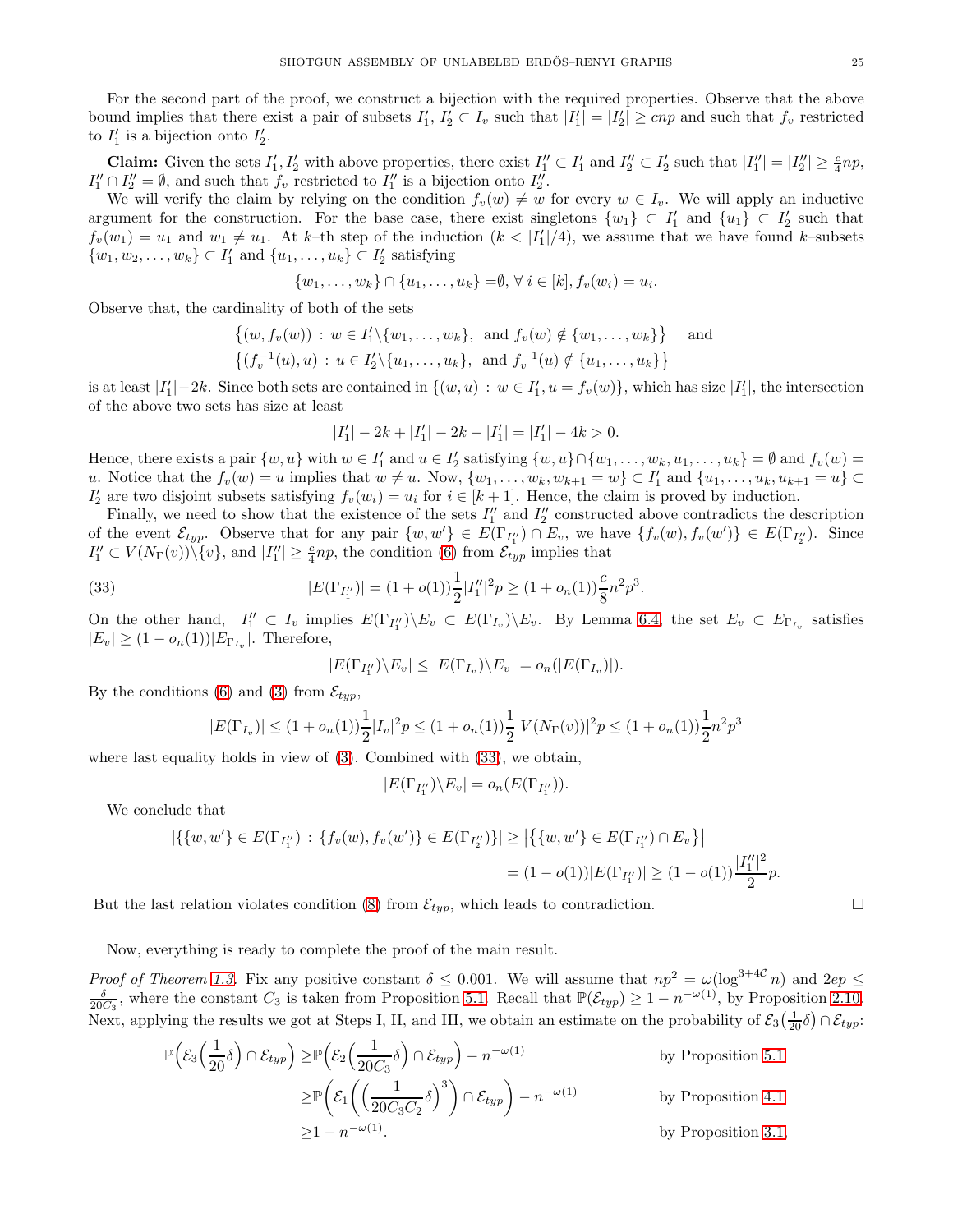where the constant  $C_2$  comes from Proposition [4.1.](#page-15-1) Further, observe that conditioned on the event  $\mathcal{E}_3(\frac{1}{20}\delta) \cap \mathcal{E}_{typ}$ ,

$$
\frac{1}{10}np|J^c_{\mathcal{M}}| \le \sum_{v \in J^c_{\mathcal{M}}} |\{w : (v, w) \in \mathcal{M}^c\}| \le (1 + o(1))\frac{1}{20}\delta n^2 p \le \frac{1}{10}\delta n^2 p,
$$

and thus  $|J^c_{\mathcal{M}}| \leq \delta n$ . Now, we estimate  $\mathbb{P}\{\Gamma \neq \tilde{\Gamma}\}\$  by intersecting the event  $\{\Gamma \neq \tilde{\Gamma}\}\$  with  $\mathcal{E}_{typ}$  and  $\mathcal{E}_3(\frac{1}{20}\delta)$ :

$$
\mathbb{P}\{\Gamma \neq \tilde{\Gamma}\} \leq n^{-\omega(1)} + \mathbb{P}\Big(\{\Gamma \neq \tilde{\Gamma}\} \cap \mathcal{E}_{typ} \cap \mathcal{E}_3\Big(\frac{1}{20}\delta\Big)\Big) \leq n^{-\omega(1)} + \mathbb{P}\Big(\{\Gamma \neq \tilde{\Gamma}\} \cap \mathcal{E}_{typ} \cap \{|J^c_{\mathcal{M}}| \leq \delta n\}\Big) \leq n^{-\omega(1)} + \mathbb{P}\Big(\{0 < |J^c_{\mathcal{M}}| \leq \delta n\} \cap \mathcal{E}_{typ}\Big),
$$

where we used that  $\mathcal{E}_{typ} \cap {\{\Gamma \neq \tilde{\Gamma}\}}$  is contained in  ${[J^c_{\mathcal{M}}] > 0}$ , in view of Lemma [6.3.](#page-20-1)

Let  $\mathcal{D}'$  be the collection of all data structures of the form

$$
(v, \quad \bar{I}_v, \quad \bar{f}_v : \bar{I}_v \mapsto [n], \quad \bar{E}_v),
$$

where v is any index in [n],  $\overline{I}_v$  is any subset of  $[n]$  with  $\frac{1}{11}np \leq |\overline{I}_v| \leq 2np$ ,  $\overline{E}_v$  is any subset of unordered pairs of elements of  $\bar{I}_v$  with  $|\bar{E}_v| \geq r := \lfloor 0.001n^2 p^3 \rfloor$ , and  $\bar{f}_v$  is any injective mapping from  $\bar{I}_v$  into  $[n]$  such that  $|\bar{E}_v \cup \bar{f}_v(\bar{E}_v)| \geq \frac{3}{2} |\bar{E}_v|$ . For any  $D' = (v, \bar{I}_v, \bar{f}_v, \bar{E}_v) \in \mathcal{D}'$ , we say  $D'$  is *compatible* with a given realization of  $\Gamma$  if  $\overline{I}_v \subset V(N_\Gamma(v)) \setminus {\overline{v}}, \ \overline{f}_v(w) = f_v(w) \text{ for } w \in \overline{I}_v, \text{ and } \overline{E}_v \cup \overline{f}_v(\overline{E}_v) \subset E(\Gamma).$ 

By Lemma [6.4](#page-22-2) and Lemma [6.5,](#page-23-3) for any realization of Γ from the event  $\{0, |J^c_{\mathcal{M}}| \leq \delta n\} \cap \mathcal{E}_{typ}$ , there exists  $D' \in \mathcal{D}'$  which is compatible with  $\Gamma$ . So to complete the proof of the theorem, it remains to show

<span id="page-25-1"></span>(34) 
$$
\mathbb{P}\left\{\exists D' \in \mathcal{D}' \text{ such that } D' \text{ is compatible with } \Gamma\right\} = n^{-\omega(1)}.
$$

For any  $r \le k \le 2n^2p^2$ , denote by  $\mathcal{D}'_k$  the subset of structures of  $\mathcal{D}'$  with the set  $\bar{E}_v$  of size k. A rough estimate of  $|\mathcal{D}'_k|$  gives

$$
|\mathcal{D}'_k| \leq n^{1+4np} \Big( \frac{e \cdot 2n^2p^2}{k} \Big)^k = \Big( \frac{e \cdot 2n^2p^2}{k} \Big)^{(1+o(1))k} \leq \Big( \frac{2000e}{p} \Big)^{(1+o(1))k},
$$

where we used that  $\log n = o(np^2)$ , and where the dominating term arrives from the number of choices of  $\bar{E}_v$  after  $\bar{I}_v$  has been chosen, which can bounded by

$$
\binom{\lfloor |\bar{I}_v|^2/2 \rfloor}{k} \le \binom{\lfloor 2n^2p^2 \rfloor}{k} \le \left(\frac{e \cdot 2n^2p^2}{k}\right)^k.
$$

On the other hand, for any  $D' \in \mathcal{D}'_k$ ,

$$
\mathbb{P}\{D' \text{ is compatible with } \Gamma\} \le \mathbb{P}\{\bar{E}_v \cup \bar{f}_v(\bar{E}_v) \subset E(\Gamma)\} = p^{|\bar{E}_v \cup \bar{f}_v(\bar{E}_v)|} \le \exp\Big(-\log(1/p)\frac{3}{2}k\Big).
$$

<span id="page-25-0"></span>Therefore, by the union bound argument, [\(34\)](#page-25-1) follows as long as we assume that  $\log \frac{2000e}{p} < 1.4 \log(1/p)$ .

# 7. Proof of Theorem [1.1](#page-1-0)

Our proof is based on using the notion of the Shannon entropy. Recall that the Shannon entropy of a discrete random variable  $X$  taking values in some set  $T$  is defined as

$$
H_2(X) := -\sum_{t \in T} \mathbb{P}\{X = t\} \log_2 \mathbb{P}\{X = t\}.
$$

It was shown in [\[7\]](#page-28-16) that the Shannon entropy of an unlabeled Erdos–Renyi graph G with parameters  $p$  and  $m$ satisfying min $(mp, m - mp) = \omega(\log m)$  is given by the formula

$$
H_2(G) = {m \choose 2} \left( p \log_2 \frac{1}{p} + (1-p) \log_2 \frac{1}{1-p} \right) - \log_2 m! + o(1).
$$

Thus, the entropy of the unlabeled graph differs from the entropy of the labeled Erdős–Renyi graph with the same parameters by the term  $-\log_2 m! + o(1)$  which can be viewed as a correction obtained by the vertex permutations. Note that for  $mp = \omega(\log m)$  and assuming  $p = o(1)$ , we get

(35) 
$$
H_2(G) = (1 + o(1)) \frac{m^2 p}{2} \log_2 \frac{1}{p}
$$

as  $m \to \infty$ .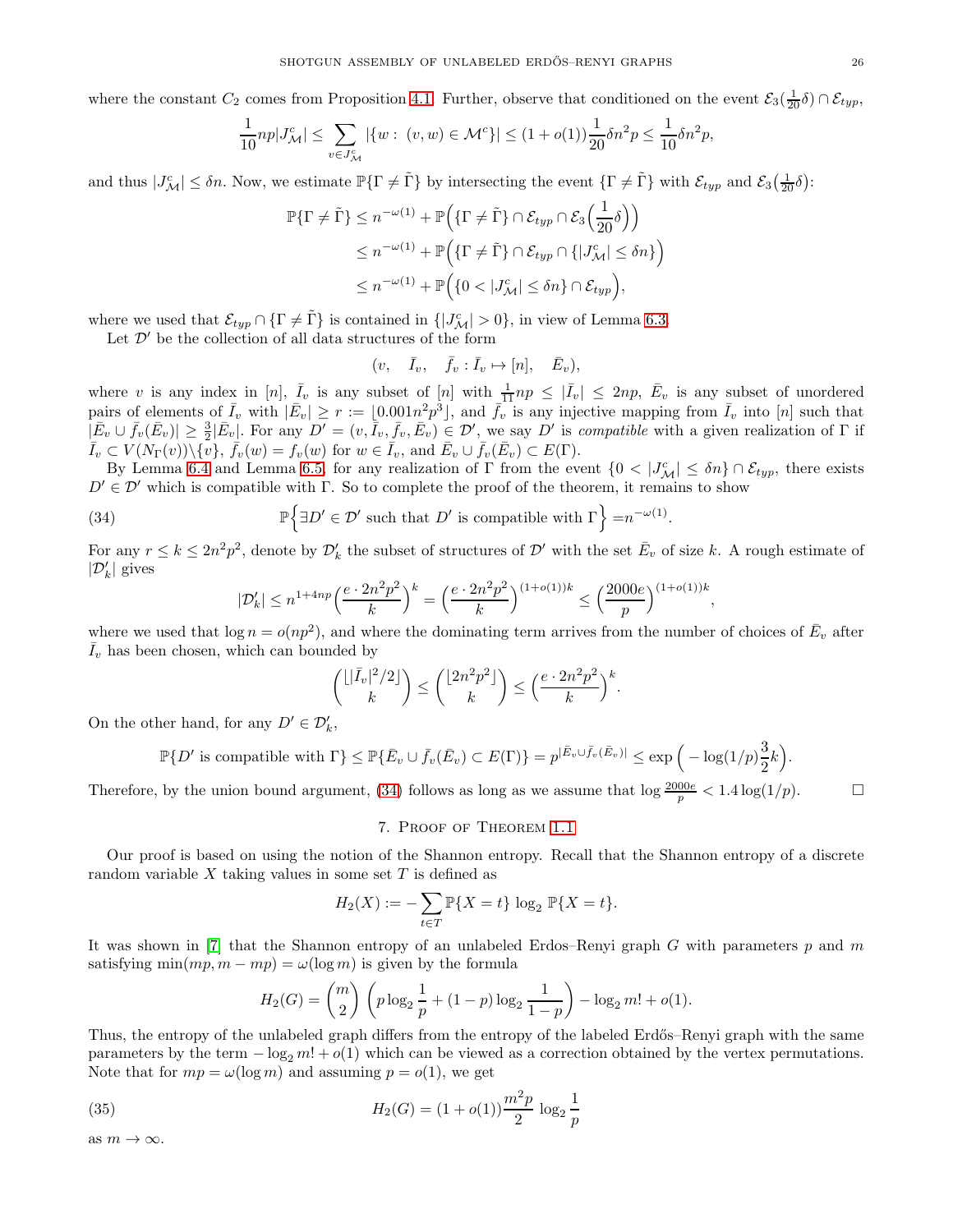Let  $\Gamma_n$  be the unlabeled  $G(n, p_n)$  Erdos–Renyi graph, and let  $N_{\Gamma_n,1}$  be the (unlabeled) 1–neighborhood of a uniform random vertex v of  $\Gamma_n$  (where v is assumed to be independent from  $\Gamma_n$ ). Denoting the set of neighbors of v by A, the size of A is a Binomial $(n-1, p_n)$  random variable. Conditioned on the size of A, the induced subgraph of  $N_{\Gamma_n,1}$  obtained from  $N_{\Gamma_n,1}$  by removing v is itself an unlabeled Erdos–Renyi graph on |A| vertices with parameter  $p_n$ . Thus, using the chain rule for the entropy,

$$
H_2(N_{\Gamma_n,1}) = \sum_{k=0}^{n-1} {n-1 \choose k} p_n^k (1-p_n)^{n-1-k} H_{2,k,p_n} + H_2(\text{Binomial}(n-1,p_n)),
$$

where for each k,  $H_{2,k,p_n}$  is the entropy of an unlabeled Erdos–Renyi graph on k vertices, with parameter  $p_n$ . In the range  $\omega(n^{-1}\log n) = p_n = o(1)$ , we simply bound each  $H_{2,k,p_n}$  by the entropy of the corresponding labeled Erdos–Renyi graph to obtain

(36) 
$$
H_2(N_{\Gamma_n,1}) = O\left(\sum_{k=2}^{n-1} {n-1 \choose k} p_n^k (1-p_n)^{n-1-k} \left(k^2 p_n \log \frac{1}{p_n}\right) + H_2(\text{Binomial}(n-1, p_n))\right)
$$

$$
= O\left(n^2 p_n^3 \log \frac{1}{p_n} + \log(np_n)\right), \quad \text{for } \omega(n^{-1} \log n) = p_n = o(1).
$$

Now, everything is ready to prove Theorem [1.1.](#page-1-0) Note that in view of the above estimates the condition  $\omega(n^{-1} \log n) = p_n = o(n^{-1/2})$  implies that  $H_2(\Gamma_n) = \omega(n H_2(N_{\Gamma_n,1}))$ . Thus, it is enough to show that under the assumption  $H_2(\Gamma_n) = \omega(n H_2(N_{\Gamma_n,1}))$ , the unlabeled  $G(n, p_n)$  Erdos-Renyi graph  $\Gamma_n$  is a.a.s non-reconstructable. Denote by  $\mathcal{N}_n$  the multiset of all unlabeled 1–neighborhoods of  $\Gamma_n$ . By the subadditivity of the entropy, the entropy of  $\mathcal{N}_n$  is bounded above by  $n H_2(N_{\Gamma_n,1}),$  so our assumption implies

$$
H_2(\Gamma_n) = \omega\big(H_2(\mathcal{N}_n)\big).
$$

For each n, we denote by  $\mathcal{E}^{(n)}$  the event that  $\Gamma_n$  is reconstructable from  $\mathcal{N}_n$ . Note that  $\mathcal{E}^{(n)} \in \sigma(\Gamma_n)$ , and that on the event  $\mathcal{E}^{(n)}$ ,  $\Gamma_n$  is a function of  $\mathcal{N}_n$ , so that, as long as  $\mathbb{P}(\mathcal{E}^{(n)}) > 0$ , we have  $H_2(\mathcal{N}_n | \mathcal{E}^{(n)}) \geq H_2(\Gamma_n | \mathcal{E}^{(n)})$ . To prove the assertion of the theorem, we will argue by contradiction. Namely, we will assume that there is  $\delta > 0$ and a subsequence of events  $\mathcal{E}^{(n_k)}$  such that  $\mathbb{P}(\mathcal{E}^{(n_k)}) \ge \delta$  for all k. For arbitrary discrete random variable Y and arbitrary non-zero probability event  $\mathcal E$  we have,

$$
H_2(Y|\mathcal{E}) \leq \mathbb{P}(\mathcal{E})^{-1}H_2(Y),
$$

which is a specific instance of the general fact that the conditional entropy of Y never exceeds its [unconditional] entropy:

$$
H_2(Y) \geq \mathbb{P}(\mathcal{E}) H_2(Y|\mathcal{E}) + \mathbb{P}(\mathcal{E}^c) H_2(Y|\mathcal{E}^c)
$$

(see, for example,  $[8,$  Theorem  $2.6.5]$ ).

Hence, we obtain from our assumptions

$$
H_2(\Gamma_{n_k} \mid \mathcal{E}^{(n_k)}) \leq \delta^{-1} H_2(\mathcal{N}_{n_k}) = o(H_2(\Gamma_{n_k})).
$$

Thus, we arrive at the relation  $H_2(\Gamma_{n_k} | \mathcal{E}^{(n_k)}) = o(H_2(\Gamma_{n_k}))$ . It is not difficult to check, however, that the last assertion is false under our assumption on the probabilities of  $\mathcal{E}^{(n_k)}$ . Indeed, let  $\mathcal{E}'_{n_k}$  be the event that the graph  $\Gamma_{n_k}$  has at most  $\frac{n(n-1)p_n}{2} + \sqrt{p_n} n \log n$  edges. By the chain rule for entropy, and in view of the restriction  $\mathcal{E}'_{n_k}, \mathcal{E}^{(n_k)} \in \sigma(\Gamma_n)$ , the sum

<span id="page-26-0"></span>
$$
\mathbb{P}(\mathcal{E}^{(n_k)}) H_2(\Gamma_{n_k} | \mathcal{E}^{(n_k)}) + \mathbb{P}((\mathcal{E}^{(n_k)})^c \cap \mathcal{E}'_{n_k}) H_2(\Gamma_{n_k} | (\mathcal{E}^{(n_k)})^c \cap \mathcal{E}'_{n_k})
$$
  
+ 
$$
\mathbb{P}((\mathcal{E}^{(n_k)})^c \cap (\mathcal{E}'_{n_k})^c) H_2(\Gamma_{n_k} | (\mathcal{E}^{(n_k)})^c \cap (\mathcal{E}'_{n_k})^c)
$$
  
= 
$$
H_2(\Gamma_{n_k}) - \mathbb{P}(\mathcal{E}^{(n_k)}) \log_2 \frac{1}{\mathbb{P}(\mathcal{E}^{(n_k)})}
$$
  
- 
$$
\mathbb{P}((\mathcal{E}^{(n_k)})^c \cap \mathcal{E}'_{n_k}) \log_2 \frac{1}{\mathbb{P}((\mathcal{E}^{(n_k)})^c \cap \mathcal{E}'_{n_k})}
$$
  
- 
$$
\mathbb{P}((\mathcal{E}^{(n_k)})^c \cap (\mathcal{E}'_{n_k})^c) \log_2 \frac{1}{\mathbb{P}((\mathcal{E}^{(n_k)})^c \cap (\mathcal{E}'_{n_k})^c)}
$$
.

Applying Bernstein's inequality [\(2\)](#page-5-1), we get

$$
\mathbb{P}((\mathcal{E}'_{n_k})^c) \le 2 \exp\bigg(-\frac{(\sqrt{p_n} n \log n)^2/2}{p_n {n \choose 2} + \sqrt{p_n} n \log n}\bigg) = n^{-\omega(1)}.
$$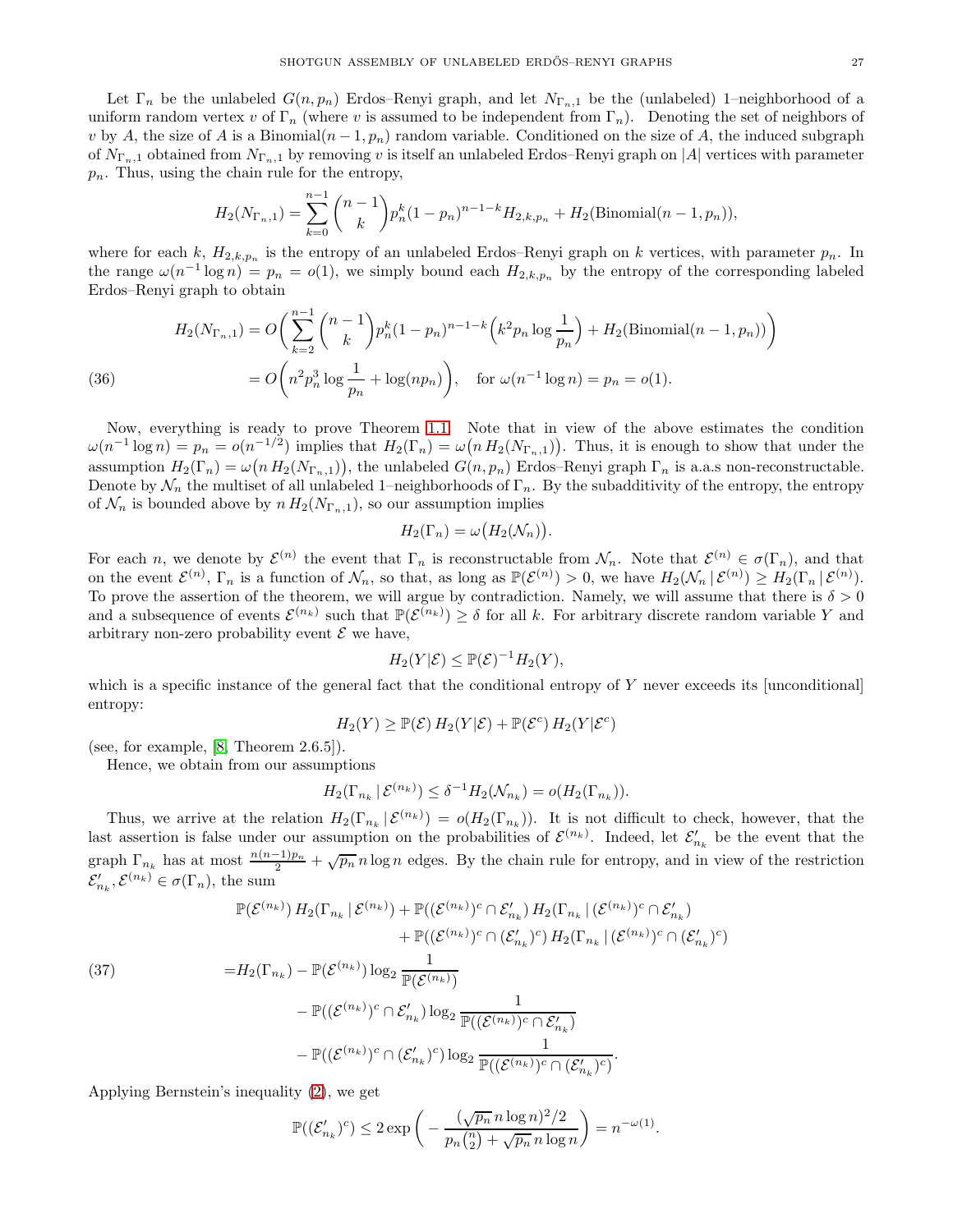This, together with [\(37\)](#page-26-0), the condition  $H_2(\Gamma_{n_k} | \mathcal{E}^{(n_k)}) = o(H_2(\Gamma_{n_k}))$ , and the trivial upper bound  $H_2(\Gamma_{n_k} | (\mathcal{E}^{(n_k)})^c \cap$  $(\mathcal{E}'_{n_k})^c$   $\leq n(n-1)/2$ , give

$$
\mathbb{P}((\mathcal{E}^{(n_k)})^c \cap \mathcal{E}'_{n_k}) H_2(\Gamma_{n_k} | (\mathcal{E}^{(n_k)})^c \cap \mathcal{E}'_{n_k})
$$
  
\n
$$
\geq H_2(\Gamma_{n_k}) - O(1) - \mathbb{P}(\mathcal{E}^{(n_k)}) H_2(\Gamma_{n_k} | \mathcal{E}^{(n_k)}) - \mathbb{P}((\mathcal{E}^{(n_k)})^c \cap (\mathcal{E}'_{n_k})^c) H_2(\Gamma_{n_k} | (\mathcal{E}^{(n_k)})^c \cap (\mathcal{E}'_{n_k})^c)
$$
  
\n
$$
\geq H_2(\Gamma_{n_k}) - O(1) - o(H_2(\Gamma_{n_k})) - n^{-\omega(1)}n(n-1)/2
$$
  
\n
$$
\geq (1 - o(1))H_2(\Gamma_{n_k}) - O(1),
$$

where  $H_2(\Gamma_{n_k}) = (1+o(1))\frac{n^2p_n}{2}\log_2\frac{1}{p_n}$ . However, since on the event  $\mathcal{E}'_{n_k}$  the cardinality of the range of possible realizations of  $\Gamma_{n_k}$  is bounded above by  $\exp((1+o(1))(\frac{n(n-1)p_n}{2}+\sqrt{p_n}\,n\log n)\log\frac{e}{p_n})$ , we have

$$
H_2(\Gamma_{n_k}\,|\,(\mathcal{E}^{(n_k)})^c\cap\mathcal{E}'_{n_k})\leq (1+o(1))\bigg(\frac{n(n-1)p_n}{2}+\sqrt{p_n}\,n\log n\bigg)\log_2\frac{1}{p_n}.
$$

Since  $\mathbb{P}((\mathcal{E}^{(n_k)})^c \cap \mathcal{E}'_{n_k}) \leq 1 - \delta$ , we finally get

$$
(1-\delta)(1+o(1))\left(\frac{n^2p_n}{2}+\sqrt{p_n}\,n\log n\right)\log_2\frac{1}{p_n}\geq (1-o(1))\frac{n^2p_n}{2}\log_2\frac{1}{p_n}-O(1),
$$

<span id="page-27-0"></span>which is clearly false. This contradiction implies the assertion of the theorem.

# 8. Further questions

Our work leaves unaddressed the question of reconstructability of unlabeled Erdős–Renyi graphs from 2–neigh-borhoods. In [\[10\]](#page-28-0), it was shown that for any constant  $\varepsilon > 0$  and for the sequence  $n^{-1+\varepsilon} \leq p_n \leq n^{-3/4-\varepsilon}$ , the unlabeled  $G(n, p_n)$  random graph is not reconstructable with probability  $1 - o(1)$ . Both non-reconstructability results for 1– and 2– neighborhoods obtained in [\[10\]](#page-28-0) rely on comparison between the number of "typical" realizations of n-tuples of neighborhoods and the number of "typical" realizations of a  $G(n, p_n)$  graph (the word "typical" refers to certain graph statistics, but we prefer to avoid technical details here). In the aforementioned range for  $p_n$ , the number of typical graph is much bigger which necessarily means that many graph realizations correspond to a same  $n$ –tuple of unlabeled neighborhoods. This counting argument for 2–neighborhoods hits a natural threshold around  $p \sim n^{-3/4}$  which suggests the following problem (stated earlier in [\[10\]](#page-28-0)):

**Problem 8.1.** Let  $\varepsilon > 0$  be any constant, and let the sequence  $(p_n)_{n=1}^{\infty}$  satisfy  $n^{-3/4+\varepsilon} \leq p_n \leq n^{-\varepsilon}$  for large n. For each n, let  $\Gamma_n$  be unlabeled Erdős–Renyi  $G(n, p_n)$  graph. Is it true that  $\Gamma_n$  is reconstructable from its 2–neighborhoods asymptotically almost surely?

An interesting phenomenon regarding reconstructability of Erdős–Renyi graphs was observed in [\[15,](#page-28-1) [10\]](#page-28-0). While reconstruction from 2–neighborhoods for  $p_n \ll n^{-3/4}$  was shown to be impossible with probability close to one, reconstruction from 3–neighborhoods works in a much wider range, whenever  $p_n \gg n^{-1} \log^2 n$ . It can be expected that the reason for the difference in reconstruction from 1– and 2–neighborhoods on the one side and from 3– neighborhoods on the other side is that 3–neighborhoods contain much more information in the form of the vertex degrees while the reconstruction from 1– and 2–neighborhoods essentially relies on the arrangement of short cycles. This (admittedly imprecise) observation leads to the following problems for d–regular graphs which have cycle statistics similar to Erd˝os–Renyi graphs with corresponding average degree (and so, reconstruction/non-reconstruction threshold for 1– and 2–neighborhoods is expected to coincide with that for corresponding Erdős–Renyi graphs), but obviously have no degree fluctuation (and therefore the threshold for reconstruction from 3–neighborhoods for  $d$ –regular random graphs should be much larger than in the Erdős–Renyi setting):

**Problem 8.2** (Reconstruction from 1– and 2–neighborhoods for random d–regular graphs). Is the reconstructability/non-reconstructability threshold from 1– and 2–neighborhoods for random regular graphs matches respective [conjectured or verified] thresholds for the Erd˝os–Renyi graphs with corresponding average degree?

- More precisely, let  $\varepsilon > 0$ , and for each n, let  $\Gamma_n$  be a uniform random  $d_n$ -regular unlabeled graph on n vertices.
- (a) Is  $\Gamma_n$  reconstructable from its 1–neighborhoods a.a.s in the regime  $n^{1/2+\epsilon} \leq d_n \leq n/2$ ?
- (b) Is  $\Gamma_n$  reconstructable from its 2-neighborhoods a.a.s for  $n^{1/4+\epsilon} \leq d_n \leq n/2$ ?
- (c) Is  $\Gamma_n$  non-reconstructable a.a.s from its 1–neighborhoods for  $n^{\epsilon} \leq d_n \leq n^{1/2-\epsilon}$  and from its 2–neighborhoods as long as  $n^{\varepsilon} \leq d_n \leq n^{1/4-\varepsilon}$ ?

**Problem 8.3** (Reconstruction from 3–neighborhoods for random d–regular graphs). For each n, let  $\Gamma_n$  be a uniform random  $d_n$ –regular unlabeled graph on n vertices. Is it true that there is a constant  $c > 0$  such that  $\Gamma_n$  is  $\textbf{not}$  reconstructable from its 3-nighborhoods a.a.s. whenever  $n^{\varepsilon} \leq d_n \leq n^{c-\varepsilon}$  for all large n and some  $\varepsilon > 0$ ?